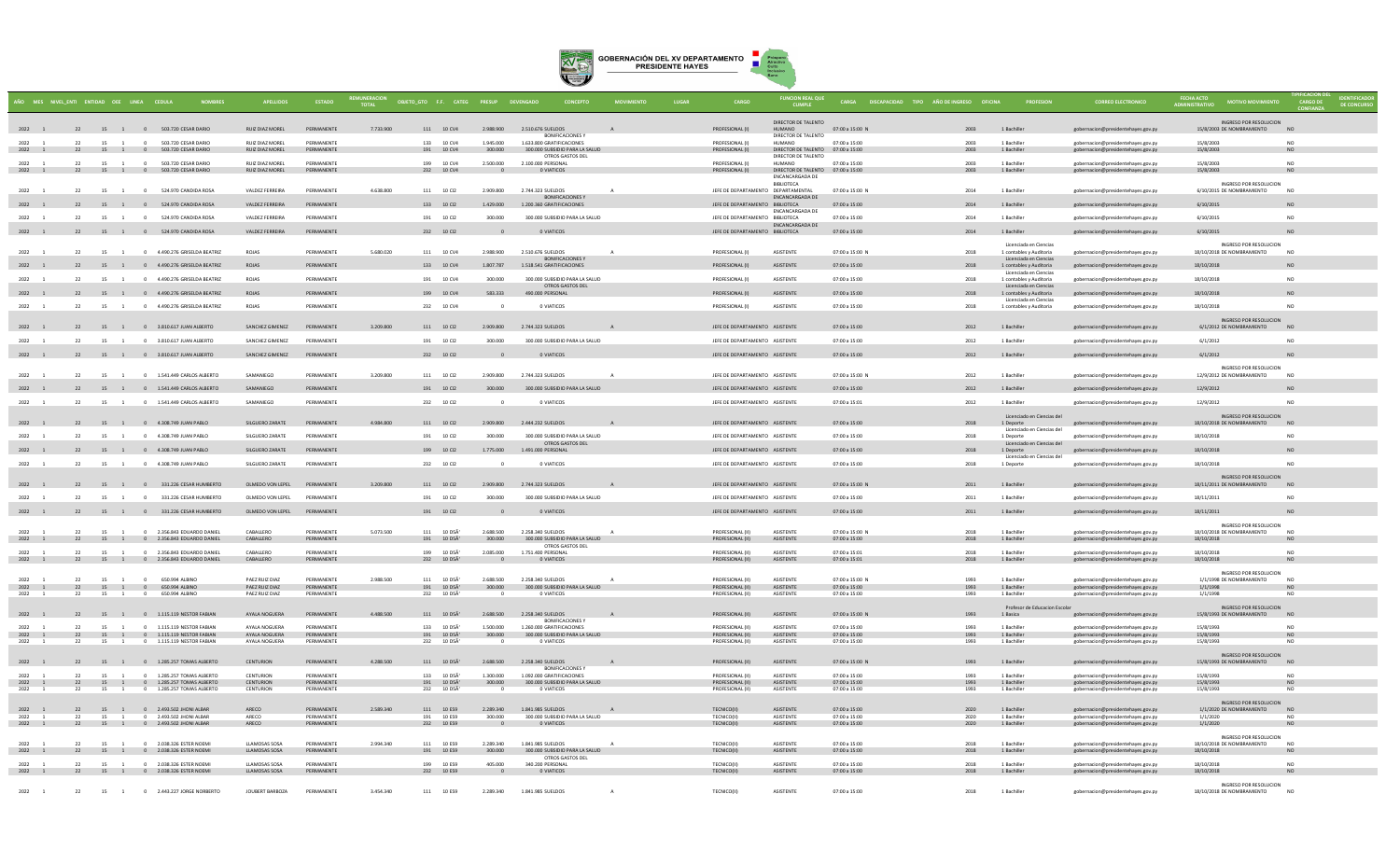

|                      |    |                      | AÑO MES NIVEL_ENTI ENTIDAD OEE LINEA CEDULA                               |                                                |                          |           | OBJETO_GTO F.F. CATEG PRESUP DEVENGADO |                                     |                                                           |              |                                            | <b>FUNCION REAL QUE</b>              |                                         | CARGA DISCAPACIDAD TIPO AÑO DE INGRESO OFICINA |                                             |                                                                               | <b>FECHA ACTO</b><br>IDMINISTRATIVO                   |                              |  |
|----------------------|----|----------------------|---------------------------------------------------------------------------|------------------------------------------------|--------------------------|-----------|----------------------------------------|-------------------------------------|-----------------------------------------------------------|--------------|--------------------------------------------|--------------------------------------|-----------------------------------------|------------------------------------------------|---------------------------------------------|-------------------------------------------------------------------------------|-------------------------------------------------------|------------------------------|--|
| 2022 1               |    |                      | 22 15 1 0 2.443.227 JORGE NORBERTO                                        | JOUBERT BARBOZA                                | PERMANENTE               |           | 191 10 ES9                             | 300.000                             | 300.000 SUBSIDIO PARA LA SALUD<br>OTROS GASTOS DEL        |              | TECNICO(II)                                | ASISTENTE                            | 07:00 a 15:00                           | 2018                                           | 1 Bachiller                                 | gobernacion@presidentehayes.gov.py                                            | 18/10/2018                                            | <b>NO</b>                    |  |
| 2022 1               | 22 |                      | 15 1 0 2.443.227 JORGE NORBERTO                                           | JOUBERT BARBOZA<br>JOUBERT BARBOZA             | PERMANENTE               |           | 199 10 ES9                             | 865,000                             | 726,600 PERSONAL                                          |              | TECNICO(II)                                | <b>ASISTENTE</b>                     | 07:00 a 15:00                           | 2018                                           | 1 Bachiller                                 | gobernacion@presidentehayes.gov.py                                            | 18/10/2018                                            | NO.                          |  |
|                      |    |                      | 2022 1 22 15 1 0 2.443.227 JORGE NORBERTO                                 |                                                | PERMANENTE               |           | 232 10 ES9                             | $\overline{0}$                      | O VIATICOS                                                |              | TECNICO(II)                                | ASISTENTE                            | 07:00 a 15:00                           | 2018                                           | 1 Bachiller                                 | gobernacion@presidentehayes.gov.py                                            | 18/10/2018<br>INGRESO POR RESOLUCION                  | NO.                          |  |
| 2022                 |    |                      | 22 15 1 0 4.365.545 RUBEN DARIO                                           | ZARZA CARBALLO                                 | PERMANENTE               | 4.560.380 | 111 10 ES9                             | 2.289.340                           | 1,841,985 SUELDOS                                         |              | <b>TECNICO(II)</b>                         | <b>ASISTENTE</b>                     | 07:00 a 15:00                           | 2018                                           | 1 Bachille                                  | gobernacion@presidentehayes.gov.py                                            | 18/10/2018 DE NOMBRAMIENTO                            | N <sub>0</sub>               |  |
|                      |    |                      | 2022 1 22 15 1 0 4.365.545 RUBEBN DARIO                                   | ZARZA CARRALLO                                 | PERMANENTE               |           | 191 10 ES9                             | 300.000                             | 300.000 SUBSIDIO PARA LA SALUD<br>OTROS GASTOS DEL        |              | TECNICO(II)                                | ASISTENTE                            | 07:00 a 15:00                           | 2018                                           | 1 Bachiller                                 | gobernacion@presidentehayes.gov.py                                            | 18/10/2018                                            | NO.                          |  |
| $2022 - 1$           |    |                      | 22 15 1 0 4365 545 RUREN DARIO<br>2022 1 22 15 1 0 4.365.545 RUBENN DARIO | ZARZA CARRALLO<br>ZARZA CARRALLO               | PERMANENTE<br>PERMANENTE |           | 199 10 FS9<br>232 10 ES9               | 1.465.000<br>506,040                | 1.230.600 PERSONAL<br>506,040 VIATICOS                    |              | <b>TECNICO(II)</b><br>TECNICO(II)          | <b>ASISTENTE</b><br>ASISTENTE        | $07:00 \times 15:00$<br>07:00 a 15:00   | 2018<br>2018                                   | 1 Bachiller<br>1 Rachiller                  | gobernacion@presidentehayes.gov.py<br>gobernacion@presidentehayes.gov.py      | 18/10/2018<br>18/10/2018                              | NO.<br>NO.                   |  |
|                      |    |                      |                                                                           |                                                |                          |           |                                        |                                     |                                                           |              |                                            |                                      |                                         |                                                |                                             |                                                                               | INGRESO POR RESOLUCION                                |                              |  |
| 2022                 | 22 |                      | 15 1 0 1.337.731 WENCESLAC<br>2022 1 22 15 1 0 1.337.731 WENCESLAO        | ARREDONDO<br>ARREDONDO                         | PERMANENTE<br>PERMANENTE | 2.589.340 | 111 10 ES9<br>191 10 ES9               | 2.289.340<br>300.000                | 1,841,985 SUELDOS<br>300.000 SUBSIDIO PARA LA SALUD       |              | <b>TECNICO(II)</b><br>TECNICO(II)          | <b>ASISTENTE</b><br>ASISTENTE        | 07:00 a 15:00 M<br>07:00 a 15:00        | 2011<br>2011                                   | 1 Bachille<br>1 Bachiller                   | gobernacion@presidentehayes.gov.py<br>gobernacion@presidentehayes.gov.py      | 4/7/2011 DE NOMBRAMIENTO<br>4/7/2011                  | <b>NO</b>                    |  |
| 2022                 |    | 15                   | 0 1.337.731 WENCESLAO                                                     | ARREDONDO                                      | PERMANENTE               |           | 232 10 ES9                             |                                     | 0 VIATICOS                                                |              | <b>TECNICO(II)</b>                         | <b>ASISTENTE</b>                     | 07:00 a 15:00                           | 2011                                           | 1 Bachille                                  | gobernacion@presidentehayes.gov.py                                            | 4/7/2011                                              | NO <sub>1</sub>              |  |
| 2022 1               |    |                      | 22 15 1 0 3.509.647 RUBEN DARIO                                           | GONZALEZ ROJAS                                 | PERMANENTE               | 2,589,340 | 111 10 ES9                             |                                     | 2.289.340 1.841.985 SUELDOS                               | A            | TECNICO(II)                                | <b>ASISTENTE</b>                     | $07:00 \times 15:00 N$                  | 1994                                           | 1 Bachiller                                 | gobernacion@presidentehayes.gov.py                                            | INGRESO POR RESOLUCION<br>1/1/1993 DE NOMBRAMIENTO NO |                              |  |
| 2022<br>2022 1       | 22 | 15<br>$\overline{1}$ | 0 3.509.647 RUBEN DARIO<br>22 15 1 0 3.509.647 RUBEN DARIO                | <b>GONZALEZ ROJAS</b><br><b>GONZALEZ ROJAS</b> | PERMANENTE<br>PERMANENTE |           | 191 10 ES9<br>232 10 ES9               | 300,000<br>$\overline{\phantom{0}}$ | 300,000 SUBSIDIO PARA LA SALUD<br>O VIATICOS              |              | TECNICO(II)<br>TECNICO(II)                 | ASISTENTE<br>ASISTENTE               | 07:00 a 15:00<br>07:00 a 15:00          | 1994<br>1993                                   | 1 Bachiller<br>1 Bachiller                  | gobernacion@presidentehayes.gov.py<br>gobernacion@presidentehayes.gov.py      | 1/1/1993<br>15/8/1993                                 | NΩ<br>NO                     |  |
|                      |    |                      |                                                                           |                                                |                          |           |                                        |                                     |                                                           |              |                                            |                                      |                                         |                                                |                                             |                                                                               | INGRESO POR RESOLUCION                                |                              |  |
| 2022                 | 22 |                      | 15 1 0 850.646 JUAN CARLOS                                                | <b>COLARTE PICAGUA</b>                         | PERMANENTE               | 2.889.340 | 111 10 ES9                             | 2.289.340                           | 1.841.985 SUELDOS<br>BONIFICACIONES Y                     |              | <b>TECNICO(II)</b>                         | <b>ASISTENTE</b>                     | 07:00 a 15:00 M                         | 1993                                           | 1 Bachille                                  | gobernacion@presidentehayes.gov.py                                            | 1/1/1998 DE NOMBRAMIENTO                              | N <sub>O</sub>               |  |
| 2022 1               |    |                      | 22 15 1 0 850.646 JUAN CARLOS                                             | COLARTE PICAGUA                                | PERMANENTE               |           | 133 10 ES9                             | 300,000                             | 300.000 GRATIFICACIONES                                   |              | <b>TECNICO(II)</b>                         | <b>ASISTENTE</b>                     | 07:00 a 15:00                           | 1993                                           | 1 Bachiller                                 | gobernacion@presidentehayes.gov.py                                            | 1/1/1998                                              | <b>NO</b>                    |  |
| 2022<br>2022 1       | 22 | 15<br>$\overline{1}$ | 850 646 IUAN CARLOS<br>$^{\circ}$<br>22 15 1 0 850.646 JUAN CARLOS        | COLARTE PICAGUA<br>COLARTE PICAGUA             | PERMANENTE<br>PERMANENTE |           | 191 10 FS9<br>232 10 ES9               | 300,000<br>$\overline{\phantom{0}}$ | 300,000 SUBSIDIO PARA LA SALUD<br>O VIATICOS              |              | <b>TECNICO(II)</b><br>TECNICO(II)          | <b>ASISTENTE</b><br>ASISTENTE        | 07:00 a 15:00<br>$07:00 \times 15:00$   | 1003<br>1993                                   | 1 Bachiller<br>1 Rachiller                  | -<br>gobernacion@presidentehayes.gov.py<br>gobernacion@presidentehayes.gov.py | 1/1/1998<br>24/4/2012                                 | NO <sub>1</sub><br><b>NO</b> |  |
|                      |    |                      |                                                                           |                                                |                          |           |                                        |                                     |                                                           |              |                                            |                                      |                                         |                                                |                                             |                                                                               | INGRESO POR RESOLUCION                                |                              |  |
| 2022 1               |    |                      | 22 15 1 0 1.303.255 JUAN RAMON<br>2022 1 22 15 1 0 1.303.255 JUAN RAMON   | <b>FLEITAS</b><br><b>FLEITAS</b>               | PERMANENT<br>PERMANENTE  | 2.589.340 | 111 10 ES9<br>191 10 ES9               | 2.289.340<br>300.000                | 1.841.985 SUELDOS<br>300.000 SUBSIDIO PARA LA SALUD       |              | <b>TECNICO(II)</b><br>TECNICO(II)          | ASISTENTE<br>ASISTENTE               | 07:00 a 15:00 M<br>07:00 a 15:00        | 1993<br>1993                                   | 1 Bachille<br>1 Bachiller                   | gobernacion@presidentehayes.gov.py<br>gobernacion@presidentehayes.gov.py      | 15/8/1993 DE NOMBRAMIENTO<br>1/1/1998                 | <b>NO</b>                    |  |
|                      |    |                      |                                                                           |                                                |                          |           |                                        |                                     |                                                           |              | ASISTENTE TECNICO                          |                                      |                                         |                                                |                                             |                                                                               | INGRESO POR RESOLUCION                                |                              |  |
| 2022 1               |    |                      | 22 15 1 0 1.231.195 ARSENIO RAMON                                         | GOMEZ OLMEDO                                   | PERMANENTE               | 2.589.340 | 111 10 FZ9                             | 2.289.340                           | 1.841.985 SUELDOS                                         |              | ADMINISTRATIVO<br>ASISTENTE TECNICO        | CHOFFR                               | 07:00 a 15:00 N                         | 1998                                           | 1 Bachiller                                 | gobernacion@presidentehayes.gov.py                                            | 1/1/1998 DE NOMBRAMIENTO                              | NO <sub>1</sub>              |  |
| 2022 1               |    |                      | 22 15 1 0 1.231.195 ARSENIO RAMON                                         | GOMEZ OLMEDO                                   | PERMANENTE               |           | 191 10 FZ9                             | 300,000                             | 300,000 SUBSIDIO PARA LA SALUD                            |              | ADMINISTRATIVO<br><b>ASISTENTE TECNICO</b> | CHOFER                               | 07:00 a 15:00                           | 1998                                           | 1 Bachiller                                 | gobernacion@presidentehayes.gov.py                                            | 1/1/1998                                              | NO                           |  |
| 2022 1               | 22 |                      | 15 1 0 1.231.195 ARSENIO RAMON                                            | <b>GOMEZ OLMEDO</b>                            | PERMANENTE               |           | 232 10 FZ9                             |                                     | 0 VIATICOS                                                |              | ADMINISTRATIVO                             | CHOFER                               | 07:00 a 15:00                           | 1998                                           | 1 Bachille                                  | gobernacion@presidentehayes.gov.py                                            | 5/4/2004                                              | NO                           |  |
|                      |    |                      |                                                                           |                                                |                          |           |                                        |                                     |                                                           |              | ASISTENTE TECNICO                          |                                      |                                         |                                                |                                             |                                                                               | INGRESO POR RESOLUCION                                |                              |  |
| 2022 1               |    |                      | 22 15 1 0 972.641 JUAN ATILIO                                             | LOPEZ                                          | PERMANENTE               | 3.129.340 | 111 10 FZ9                             |                                     | 2.289.340 1.841.985 SUELDOS                               |              | ADMINISTRATIVO<br>ASISTENTE TECNICO        | CHOFER                               | 07:00 a 15:00 N                         | 2006                                           | 1 Bachiller                                 | gobernacion@presidentehayes.gov.py                                            | 5/4/2004 DE NOMBRAMIENTO                              | <b>NO</b>                    |  |
| 2022                 | 22 | 15 1                 | 0 972 641 ILIAN ATILIO                                                    | LOPEZ                                          | PERMANENTE               |           | 191 10 F79                             | 300,000                             | 300.000 SUBSIDIO PARA LA SALUD<br><b>BONIFICACIONES Y</b> |              | ADMINISTRATIVO<br><b>ASISTENTE TECNICO</b> | CHOFFR                               | $07:00 \times 15:00$                    | 2006                                           | 1 Bachille                                  | gobernacion@presidentehayes.gov.py                                            | 5/4/2004                                              | NO.                          |  |
| 2022 1               |    |                      | 22 15 1 0 972.641 JUAN ATILIO                                             | LOPEZ                                          | PERMANENTE               |           | 133 10 FZ9                             | 540,000                             | 453,600 GRATIFICACIONES                                   |              | ADMINISTRATIVO<br><b>ASISTENTE TECNICO</b> | CHOFER                               | 07:00 a 15:00                           | 2006                                           | 1 Bachiller                                 | gobernacion@presidentehayes.gov.py                                            | 5/4/2004                                              | NO <sub>1</sub>              |  |
| 2022 1               |    |                      | 22 15 1 0 972.641 JUAN ATILIC                                             | LOPEZ                                          | PERMANENT                |           | 232 10 FZ9                             |                                     | 0 VIATICOS                                                |              | ADMINISTRATIVO                             | CHOFER                               | 07:00 a 15:00                           | 2006                                           | 1 Bachille                                  | gobernacion@presidentehayes.gov.py                                            | 5/4/2004                                              | NO.                          |  |
| 2022 1               |    |                      | 22 15 1 0 1.255.413 ARTURO JOSE                                           | <b>FLORENTIN</b>                               | PERMANENTE               | 3.095.380 | 111 10 GG9                             | 2.289.340                           | 1.841.985 SUELDOS<br>$\overline{A}$                       |              | ASISTENTE TECNICO<br>ADMINISTRATIVO        | CHOFER                               | 07:00 a 15:00 N                         | 2004                                           | 1 Bachiller                                 | gobernacion@presidentehayes.gov.py                                            | INGRESO POR RESOLUCION<br>5/4/2004 DE NOMBRAMIENTO    | NO                           |  |
| 2022                 | 22 | 15 1                 | 0 1.255.413 ARTURO IOSE                                                   | <b>FLORENTIN</b>                               | PERMANENTE               |           | 191 10 GG9                             | 300,000                             | 300,000 SURSIDIO PARA LA SALUD                            |              | ASISTENTE TECNICO<br>ADMINISTRATIVO        | CHOFFR                               | $07:00 \times 15:00$                    | 2004                                           | 1 Bachiller                                 | gobernacion@presidentehayes.gov.py                                            | 5/4/2004                                              | NO.                          |  |
|                      |    |                      | 2022 1 22 15 1 0 1.255.413 ARTURO JOSE                                    | FLORENTIN                                      | PERMANENTE               |           | 232 10 GG9                             | 506.040                             | 506.040 VIATICOS                                          |              | <b>ASISTENTE TECNICO</b><br>ADMINISTRATIVO | CHOFER                               | 07:00 a 15:00                           | 2004                                           | 1 Bachiller                                 | gobernacion@presidentehayes.gov.py                                            | 24/6/2004                                             | <b>NO</b>                    |  |
|                      |    |                      |                                                                           |                                                |                          |           |                                        |                                     |                                                           |              | ASISTENTE TECNICO                          |                                      |                                         |                                                |                                             |                                                                               | INGRESO POR RESOLUCION                                |                              |  |
| 2022 1               | 22 | 15 1                 | 0 961.018 FULVIO CONCEPCION                                               | ARCE NUÃ'EZ                                    | PERMANENTE               | 3.259.340 | 111 10 GG9                             | 2.289.340                           | 1,841,985 SUELDOS<br>BONIFICACIONES Y                     |              | ADMINISTRATIVO                             | <b>ASISTENTE</b>                     | 07:00 a 15:00 N                         | 2004                                           | 1 Bachiller                                 | gobernacion@presidentehayes.gov.py                                            | 24/6/2004 DE NOMBRAMIENTO                             | N <sub>O</sub>               |  |
| 2022 1               |    |                      | 22 15 1 0 961.018 FULVIO CONCEPCION                                       | ARCE NUÃ'EZ                                    | PERMANENTE               |           | 133 10 GG9                             | 300,000                             | 300.000 GRATIFICACIONES                                   |              | ASISTENTE TECNICO<br>ADMINISTRATIVO        | ASISTENTE                            | 07:00 a 15:00                           | 2004                                           | 1 Bachiller                                 | gobernacion@presidentehayes.gov.py                                            | 24/6/2004                                             | N <sub>0</sub>               |  |
| 2022                 | 22 | 15 1                 | 0 961.018 FULVIO CONCEPCION                                               | ARCE NUA'EZ                                    | PERMANENTE               |           | 232 10 GG9                             | $\Omega$                            | O VIATICOS                                                |              | ASISTENTE TECNICO<br>ADMINISTRATIVO        | ASISTENTE                            | 07:00 a 15:00                           | 2004                                           | 1 Bachiller                                 | gobernacion@presidentehayes.gov.py                                            | 24/6/2004                                             | NO.                          |  |
| 2022 1               |    |                      | 22 15 1 0 961.018 FULVIO CONCEPCION                                       | ARCE NUÃ'EZ                                    | PERMANENTE               |           | 199 10 GG9                             | 370.000                             | OTROS GASTOS DEL<br>310.800 PERSONAL                      |              | ASISTENTE TECNICO<br>ADMINISTRATIVO        | ASISTENTE                            | 07:00 a 15:00 N                         | 2004                                           | 1 Bachiller                                 | gobernacion@presidentehayes.gov.py                                            | 24/6/2004                                             | N <sub>O</sub>               |  |
| 2022 1               | 22 |                      | 15 1 0 961.018 FULVIO CONCEPCION                                          | ARCE NUÃ'EZ                                    | PERMANENTE               |           | 191 10 GG9                             | 300,000                             | 300,000 SUBSIDIO PARA LA SALUD                            |              | ASISTENTE TECNICO<br>ADMINISTRATIVO        | ASISTENTE                            | 07:00 a 15:00                           | 2004                                           | Licenciada en Ciencias de la<br>1 Educacion | gobernacion@presidentehayes.gov.py                                            | 27/1/2004                                             | NO.                          |  |
|                      |    |                      |                                                                           |                                                |                          |           |                                        |                                     |                                                           |              |                                            |                                      |                                         |                                                |                                             |                                                                               | INGRESO POR RESOLUCION                                |                              |  |
| 2022 1<br>$2022 - 1$ |    |                      | 22 15 1 0 3.664.754 EDGAR DARIO<br>22 15 1 0 3.664.754 EDGAR DARIO        | MARTINEZ INSERAN<br>MARTINEZ INSERAN           | PERMANENTE<br>PERMANENTE | 8.024.060 | 111 10 CO1<br>191 10 001               | 3,396,400<br>300,000                | 2.852.976 SUELDOS<br>300,000 SUBSIDIO PARA LA SALUD       |              | ASISTENTE<br><b>ASISTENTE</b>              | <b>ASISTENTE</b><br><b>ASISTENTE</b> | 07:00 a 15:00<br>$07:00 \times 15:00$   | 2018<br>2018                                   | 1 Bachiller<br>1 Bachiller                  | gobernacion@presidentehayes.gov.py<br>gobernacion@presidentehayes.gov.py      | 18/10/2018 DE NOMBRAMIENTO<br>18/10/2018              | NO.<br>N <sub>O</sub>        |  |
| 2022 1               |    |                      | 22 15 1 0 3.664.754 EDGAR DARIO                                           | MARTINEZ INSFRAN                               | PERMANENTE               |           | 199 10 CQ1                             | 1.104.500                           | OTROS GASTOS DEL<br>927.780 PERSONAL                      |              | ASISTENTE                                  | ASISTENTE                            | 07:00 a 15:00                           | 2018                                           | 1 Bachiller                                 | gobernacion@presidentehayes.gov.py                                            | 18/10/2018                                            | <b>NO</b>                    |  |
| 2022 1               |    |                      | 22 15 1 0 3.664.754 EDGAR DARIO                                           | MARTINEZ INSFRAN                               | PERMANENTE               |           | 133 10 CO1                             | 2.717.120                           | <b>BONIFICACIONES</b><br>2.282.381 GRATIFICACIONES        |              | <b>ASISTENTE</b>                           | <b>ASISTENTE</b>                     | 07:00 a 15:00                           | 2018                                           | 1 Bachille                                  | gobernacion@presidentehayes.gov.py                                            | 18/10/2018                                            | NO.                          |  |
|                      |    |                      | 2022 1 22 15 1 0 3.664.754 EDGAR DARIO                                    | MARTINEZ INSFRAN                               | PERMANENTE               |           | 232 10 CQ!                             | 506,040                             | 506,040 VIATICOS                                          |              | ASISTENTE                                  | <b>ASISTENTE</b>                     | 07:00 a 15:00                           | 2018                                           | 1 Bachiller                                 | gobernacion@presidentehayes.gov.py                                            | 18/10/2018                                            | NO                           |  |
|                      |    |                      |                                                                           |                                                |                          |           |                                        |                                     |                                                           |              |                                            |                                      |                                         |                                                | Licenciada en Ciencias de la                |                                                                               | INGRESO POR RESOLUCION                                |                              |  |
| $2022 - 1$           |    |                      | 22 15 1 0 1.438.732 NORMA RUTH<br>2022 1 22 15 1 0 1.438.732 NORMA RUTH   | <b>ZARATE</b><br>ZARATE                        | PERMANENTE<br>PERMANENTE | 3.696.400 | 111 10 001<br>191 10 CQ1               | 3.396.400<br>300,000                | 2.853.060. SUELDOS<br>300,000 SUBSIDIO PARA LA SALUD      |              | PROFESIONAL(I)<br>PROFESIONAL(I)           | <b>ASISTENTE</b><br>ASISTENTE        | $07:00 \times 15:00 N$<br>07:00 a 15:00 | 2014<br>2014                                   | 1 Educacion<br>1 Ingeniero Comercial        | eobernacion@presidentehayes.gov.py<br>gobernacion@presidentehayes.gov.py      | 27/1/2004 DE NOMBRAMIENTO<br>1/1/2015                 | N <sub>0</sub><br><b>NO</b>  |  |
|                      |    |                      |                                                                           |                                                |                          |           |                                        |                                     |                                                           |              |                                            | SECRETARIO JUNTA                     |                                         |                                                |                                             |                                                                               | INGRESO POR RESOLUCION                                |                              |  |
| 2022<br>2022 1       | 22 |                      | 15 1 0 3.383.373 ZULMA<br>22 15 1 0 3.383.373 ZULMA                       | <b>GOMEZ BRITEZ</b><br><b>GOMEZ BRITEZ</b>     | PERMANENTE<br>PERMANENTE | 5.300.000 | 111 10 J01<br>191 10 J01               | 5.000.000<br>300.000                | 4.200.000 SUELDOS<br>300.000 SUBSIDIO PARA LA SALUD       |              | JUEZ INSTRUCTOR<br>JUEZ INSTRUCTOR         | DEPARTAMENTAL<br>SECRETARIO JUNTA    | 07:00 a 15:00 N<br>07:00 a 15:00        | 2015<br>2015                                   | 1 Ingeniero Comercial<br>1 Bachiller        | gobernacion@presidentehayes.gov.py<br>gobernacion@presidentehayes.gov.py      | 1/1/2015 DE NOMBRAMIENTO<br>1/1/1998                  | N <sub>c</sub><br><b>NO</b>  |  |
| 2022                 | 22 | 15<br>$\overline{1}$ | 0 3.383.373 ZULMA                                                         | <b>GOMEZ BRITEZ</b>                            | PERMANENTE               |           | 232 10 J01                             |                                     | 0 VIATICOS                                                |              | JUEZ INSTRUCTOR                            | SECRETARIO JUNTA                     | 07:00 a 15:00                           | 2015                                           | 1 Bachille                                  | gobernacion@presidentehayes.gov.py                                            | 1/1/1998                                              |                              |  |
| 2022 1               |    |                      | 22 15 1 0 1.566.200 ELVIO EUGENIO                                         | ROJAS RIVAS                                    | PERMANENTE               | 3.800.000 | 111 10 J02                             | 3,500,000                           | 2.940.000 SUELDOS                                         | A            | <b>FISCAL</b>                              | <b>ASISTENTE</b>                     | 07:00 a 15:00 N                         | 1993                                           | 1 Bachiller                                 | gobernacion@presidentehayes.gov.py                                            | INGRESO POR RESOLUCION<br>1/1/1998 DE NOMBRAMIENTO NO |                              |  |
| 2022 1               | 22 | 15 1                 | 0 1.566.200 ELVIO EUGENIO                                                 | <b>ROJAS RIVAS</b>                             | PERMANENTE               |           | 191 10 102                             | 300,000                             | 300,000 SUBSIDIO PARA LA SALUD                            |              | <b>FISCAL</b>                              | ASISTENTE                            | 07:00 a 15:00                           | 1993                                           | 1 Bachiller<br>Licenciada en Administracion | gobernacion@presidentehayes.gov.py                                            | 1/1/1998                                              | NO                           |  |
| 2022 1               |    |                      | 22 15 1 0 1.566.200 ELVIO EUGENIO                                         | <b>ROJAS RIVAS</b>                             | PERMANENTE               |           | 232 10 J02                             |                                     | 0 VIATICOS                                                |              | FISCAL                                     | <b>ASISTENTE</b>                     | 07:00 a 15:00                           | 1993                                           | 1 de Empresa                                | gobernacion@presidentehayes.gov.py                                            | 4/6/2012                                              | <b>NO</b>                    |  |
|                      |    |                      |                                                                           |                                                |                          |           |                                        |                                     |                                                           |              | <b>AUXILIAR TECNICO</b>                    |                                      |                                         |                                                |                                             |                                                                               | INGRESO POR RESOLUCION                                |                              |  |
| 2022 1               |    |                      | 22 15 1 0 3.419.823 NIDIA ZUNILDA                                         | ARCE                                           | PERMANENTE               | 2.589.340 | 111 10 GG9                             | 2.289.340                           | 1.841.985 SUELDOS                                         | $\mathbf{A}$ | ADMINISTRATIVO<br>AUXILIAR TECNICO         | <b>ASISTENTE</b>                     | 07:00 a 15:00 S                         | 2016                                           | 1 Bachiller                                 | gobernacion@presidentehayes.gov.py                                            | 30/11/2016 DE NOMBRAMIENTO                            | N <sub>O</sub>               |  |
| 2022 1               |    |                      | 22 15 1 0 3.419.823 NIDIA ZUNILDA                                         | ARCE                                           | PERMANENTE               |           | 191 10 GG9                             | 300,000                             | 300,000 SUBSIDIO PARA LA SALUD                            |              | ADMINISTRATIVO                             | ASISTENTE                            | 07:00 a 15:00                           | 2016                                           | 1 Bachiller                                 | gobernacion@presidentehayes.gov.py                                            | 30/11/2016                                            | NO <sub>1</sub>              |  |
| 2022                 | 22 |                      | 15 1 0 4.238.801 DIEGO ARMANDO                                            | CACERES APESTEGUI                              | PERMANENTE               | 2.589.340 | 111 10 GG9                             | 2.289.340                           | 1.841.985 SUELDOS                                         |              | <b>AUXILIAR TECNICO</b><br>ADMINISTRATIVO  | <b>ASISTENTE</b>                     | 07:00 a 15:00 S                         | 2016                                           | 1 Bachille                                  | gobernacion@presidentehayes.gov.py                                            | INGRESO POR RESOLUCION<br>30/11/2016 DE NOMBRAMIENTO  |                              |  |
|                      |    |                      | 22 15 1 0 4.238.801 DIEGO ARMANDO                                         | <b>CACERES APESTEGUI</b>                       | PERMANENT                |           | 191 10 GG9                             | 300,000                             | 300.000 SUBSIDIO PARA LA SALUD                            |              | <b>AUXILIAR TECNICO</b><br>ADMINISTRATIVO  | ASISTENTE                            | 07:00 a 15:00                           | 2016                                           | 1 Economista                                | gobernacion@presidentehayes.gov.py                                            | 13/12/2016                                            |                              |  |
|                      |    |                      |                                                                           |                                                |                          |           |                                        |                                     |                                                           |              |                                            |                                      |                                         |                                                |                                             |                                                                               |                                                       |                              |  |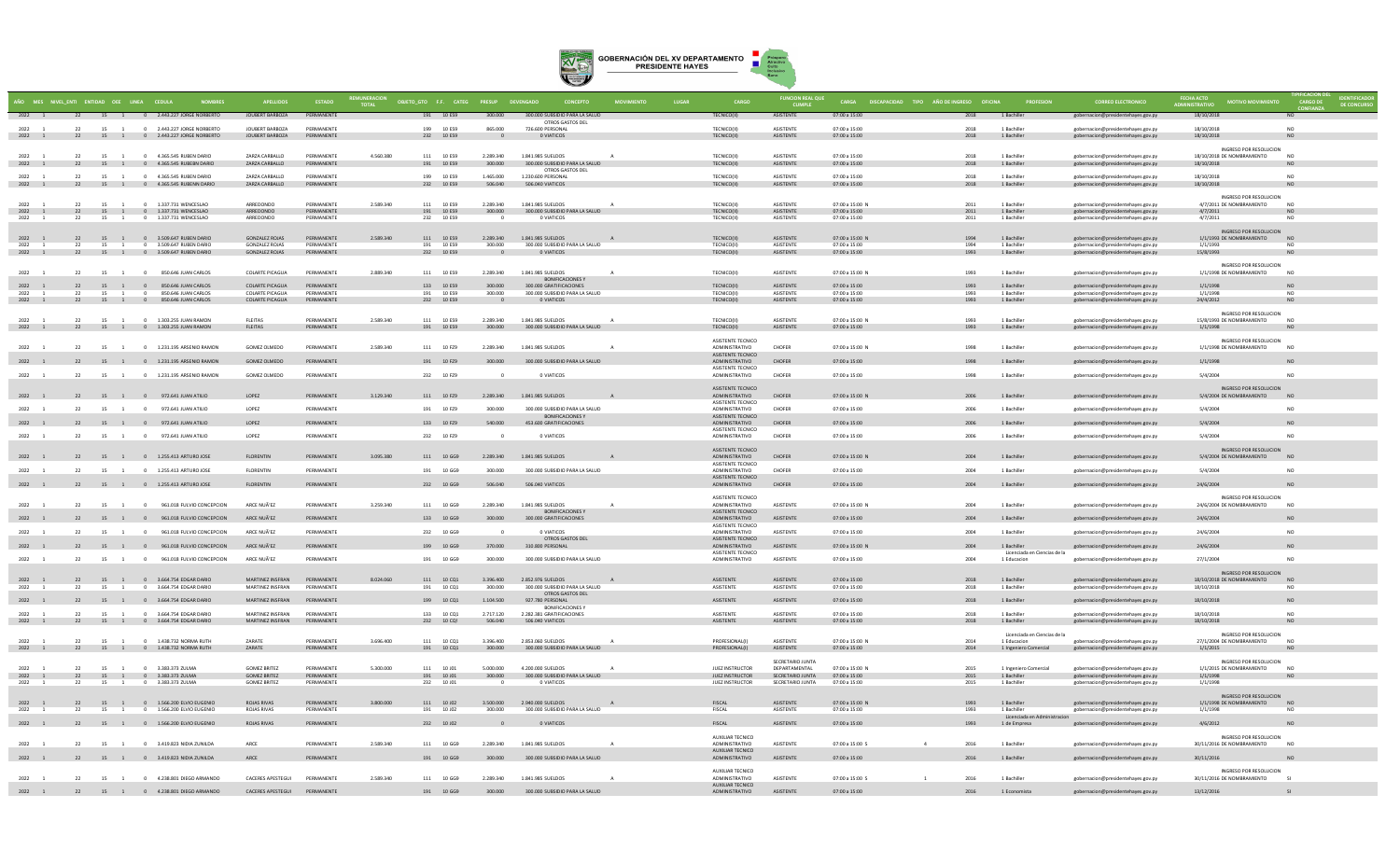

|                                  |    |          |                | AÑO MES NIVEL ENTI ENTIDAD OEE LINEA CEDULA         |                                       |                               |            | OBJETO_GTO F.F. CATEG PRESUP |            |                                                           |              |                                           |                                      |                                | CARGA DISCAPACIDAD TIPO AÑO DE INGRESO OFICINA |                                             |                                                                                                     |                         |                                                                     |                        | <b>DE CONCURSO</b> |
|----------------------------------|----|----------|----------------|-----------------------------------------------------|---------------------------------------|-------------------------------|------------|------------------------------|------------|-----------------------------------------------------------|--------------|-------------------------------------------|--------------------------------------|--------------------------------|------------------------------------------------|---------------------------------------------|-----------------------------------------------------------------------------------------------------|-------------------------|---------------------------------------------------------------------|------------------------|--------------------|
|                                  |    |          |                |                                                     |                                       |                               |            |                              |            |                                                           |              |                                           |                                      |                                |                                                |                                             |                                                                                                     |                         | INGRESO POR RESOLUCION                                              |                        |                    |
| 2022                             | 22 |          | 15 1           | 0 4 517 272 117 MARIA                               | <b>CARDONI ROIAS</b>                  | PERMANENTE                    | 2.988.500  | 111 10 DSA                   | 2.688.500  | 1.631.021.SUELDOS                                         |              | PROFESIONAL (II)                          | <b>ASISTENTE</b>                     | $07:00 \times 15:00 N$         | 2017                                           | 1 Licenciada en Enfermeria                  | gobernacion@presidentebayes.gov.ny                                                                  |                         | 12/12/2017 DE NOMRRAMIENTO                                          | NO <sub>1</sub>        | 5145               |
| 2022 1<br>2022                   | 22 | 22<br>15 | $\overline{1}$ | 15 1 0 4.517.272 LIZ MARIA<br>0 4.517.272 LIZ MARIA | CARDONI ROJAS<br><b>CARDONI ROJAS</b> | PERMANENTE<br>PERMANENTE      |            | 191 10 D5A'<br>232 10 D5A    | 300.000    | 300,000 SUBSIDIO PARA LA SALUD<br>O VIATICOS              |              | PROFESIONAL (II)<br>PROFESIONAL (II)      | <b>ASISTENTE</b><br><b>ASISTENTE</b> | 07:00 a 15:00<br>07:00 a 15:00 | 2017<br>2017                                   | 1 Licenciada en Enfermeria                  | 1 Licenciada en Enfermeria gobernacion@presidentehayes.gov.py<br>gobernacion@presidentehayes.gov.py | 12/12/2017<br>12/12/201 |                                                                     | <b>NO</b><br><b>NO</b> | 514<br>514         |
|                                  |    |          |                |                                                     |                                       |                               |            |                              |            |                                                           |              | AUXILIAR TECNICO                          |                                      |                                |                                                |                                             |                                                                                                     |                         | <b>INGRESO POR RESOLUCION</b>                                       |                        |                    |
| 2022 1                           |    |          |                | 22 15 1 0 4.091.493 AGUSTIN                         | NUÃ'EZ RIVEIRO                        | PERMANENTE                    | 2.589.340  | 111 10 GG9                   |            | 2.289.340 1.841.985 SUELDOS                               |              | ADMINISTRATIVO                            | ASISTENTE                            | 07:00 a 15:00 S                | 2017                                           | 1 Bachiller                                 | gobernacion@presidentehayes.gov.py                                                                  |                         | 12/12/2017 DE NOMBRAMIENTO                                          | <b>NO</b>              |                    |
| 2022<br>$\overline{\phantom{a}}$ | 22 |          | 15 1           | 0 4.091.493 AGUSTIN                                 | NUÃ'EZ RIVEIRO                        | PERMANENTE                    |            | 232 10 GG9                   | 300,000    | 300,000 SUBSIDIO PARA LA SALUD                            |              | <b>AUXILIAR TECNICO</b><br>ADMINISTRATIVO | <b>ASISTENTE</b>                     | 07:00 a 15:00                  | 2017                                           | 1 Bachiller                                 | gobernacion@presidentehaves.gov.pv                                                                  | 16/11/2017              |                                                                     | <b>NO</b>              | 547                |
|                                  |    |          |                |                                                     |                                       |                               |            |                              |            |                                                           |              | SECRETARIO                                | SECRETARIO                           |                                |                                                | Licenciado en Admistracion de               |                                                                                                     |                         | INGRESO POR RESOLUCION                                              |                        |                    |
| 2022 1                           |    |          |                | 22 15 1 0 1.069.995 BERNARDO ANTONIO                | ZARATE RUDAS                          | PERMANENTE                    | 12.412.000 | 111 10 C90                   | 7.425.200  | 6.237.168 SUELDO                                          |              | DEPARTAMENTAL<br>SECRETARIO               | DEPARTAMENTAL<br>SECRETARIO          | 07:00 a 15:00 N                | 2018                                           | 1 Empresas<br>Licenciado en Admistracion de | gobernacion@presidentehayes.gov.py                                                                  |                         | 16/8/2018 DE NOMBRAMIENTO                                           |                        |                    |
| 2022                             |    | 22       |                | 15 1 0 1.069.995 BERNARDO ANTONIC                   | ZARATE RUDAS                          | PERMANENTE                    |            | 191 10 C90                   | 300,000    | 300,000 SUBSIDIO PARA LA SALUD                            |              | DEPARTAMENTAL                             | DEPARTAMENTAL                        | 07:00 a 15:00                  | 2018                                           | 1 Empresas                                  | gobernacion@presidentehayes.gov.py                                                                  | 16/8/2018               |                                                                     | S1                     |                    |
| 2022 1                           |    |          |                | 22 15 1 0 1.069.995 BERNARDO ANTONIO                | ZARATE RUDAS                          | PERMANENTE                    |            | 133 10 C90                   | 3.000.000  | <b>BONIFICACIONES Y</b><br>2.520.000 GRATIFICACIONES      |              | SECRETARIO<br>DEPARTAMENTAL               | SECRETARIO<br>DEPARTAMENTAL          | 07:00 a 15:00                  | 2018                                           | Licenciado en Admistracion de<br>1 Empresas | gobernacion@presidentehayes.gov.py                                                                  | 16/8/2018               |                                                                     |                        |                    |
| 2022                             |    | 22       |                | 15 1 0 1.069.995 BERNARDO ANTONIO                   | ZARATE RUDAS                          | PERMANENTE                    |            | 232 10 C90                   | 1.686.800  | 1,686,800 VIATICOS                                        |              | SECRETARIO<br>DEPARTAMENTA                | SECRETARIO<br>DEPARTAMENTAL          | 07:00 a 15:00                  | 2018                                           | Licenciado en Admistracion de<br>1 Empresas | gobernacion@presidentehayes.gov.py                                                                  | 16/8/2018               |                                                                     | S1                     |                    |
|                                  |    |          |                |                                                     |                                       |                               |            |                              |            |                                                           |              | SECRETARIO                                | <b>SECRETARIO</b>                    |                                |                                                |                                             |                                                                                                     |                         | INGRESO POR RESOLUCION                                              |                        |                    |
| 2022 1                           |    |          |                | 22 15 1 0 742.377 LORENZO                           | <b>GAMARRA FLORES</b>                 | PERMANENTE                    | 8.990.300  | 111 10 C90                   | 7.425.200  | 6.237.168 SUELDO                                          |              | DEPARTAMENTAL                             | DEPARTAMENTAL                        | 07:00 a 15:00 N                | 2018                                           | 1 Arquitecto                                | gobernacion@presidentehayes.gov.py                                                                  |                         | 16/8/2018 EN CARGO DE CONFIANZA SI                                  |                        |                    |
| 2022                             |    | 22       |                | 15 1 0 742.377 LORENZO                              | GAMARRA FLORES                        | <b>DERMANENTE</b>             |            | 191 10 090                   | 300,000    | 300,000 SUBSIDIO PARA LA SALUD                            |              | SECRETARIO<br>DEPARTAMENTAL               | SECRETARIO<br>DEPARTAMENTAL          | 07:00 a 15:00                  | 2018                                           | 1 Arquitecto                                | gobernacion@presidentehayes.gov.py                                                                  | 16/8/2018               |                                                                     | $\mathsf{C}$           |                    |
| 2022 1                           |    |          |                | 22 15 1 0 742.377 LORENZO                           | <b>GAMARRA FLORES</b>                 | PERMANENTE                    |            | 232 10 C90                   | 1.265.100  | 1.265.100 VIATICOS                                        |              | SECRETARIO<br>DEPARTAMENTAL               | SECRETARIO<br>DEPARTAMENTAL          | 07:00 a 15:00                  | 2018                                           | 1 Arquitecto                                | gobernacion@presidentehayes.gov.py                                                                  | 16/8/2018               |                                                                     |                        |                    |
|                                  |    |          |                |                                                     |                                       |                               |            |                              |            |                                                           |              | SECRETARIO                                | SECRETARIO                           |                                |                                                |                                             |                                                                                                     |                         | INGRESO POR RESOLUCION                                              |                        |                    |
| 2022                             |    | 22       |                | 15 1 0 3.197.397 JUAN CARLOS                        | CACERES                               | PERMANENTE                    | 7.725.200  | 111 10 C90                   | 7.425.200  | 6.237.168.SUELDO                                          | $\mathbf{A}$ | DEPARTAMENTAL                             | DEPARTAMENTAL                        | 07:00 a 15:00 N                | 2018                                           | 1 Bachiller                                 | gobernacion@presidentehayes.gov.py                                                                  |                         | 16/8/2018 EN CARGO DE CONFIANZA SI                                  |                        |                    |
| 2022                             |    | 22       |                | 15 1 0 3.197.397 JUAN CARLOS                        | CACERES                               | PERMANENTE                    |            | 191 10 C90                   | 300,000    | 300,000 SUBSIDIO PARA LA SALUD                            |              | SECRETARIO<br>DEPARTAMENTAL               | SECRETARIO<br>DEPARTAMENTAL          | 07:00 a 15:00                  | 2018                                           | 1 Bachiller                                 | gobernacion@presidentehayes.gov.py                                                                  | 16/8/2018               |                                                                     |                        |                    |
| 2022 1                           |    | 22       |                | 15 1 0 3.197.397 JUAN CARLOS                        | CACERES                               | PERMANENTE                    |            | 232 10 C90                   | $\Omega$   | O VIATICOS                                                |              | SECRETARIO<br>DEPARTAMENTAL               | SECRETARIO<br>DEPARTAMENTAL          | 07:00 a 15:00                  | 2018                                           | 1 Bachiller                                 | gobernacion@presidentehayes.gov.py                                                                  | 16/8/2018               |                                                                     | SI.                    |                    |
|                                  |    |          |                |                                                     |                                       |                               |            |                              |            |                                                           |              | SECRETARIO                                | SECRETARIO                           |                                |                                                |                                             |                                                                                                     |                         | INGRESO POR RESOLUCION                                              |                        |                    |
| $2022 - 1$                       |    |          |                | 22 15 1 0 4.307.603 GILBERTO ANTONIO                | ORTIZ ORTIZ                           | PERMANENTE                    | 7.725.200  | 111 10 C90                   |            | 7425 200 6 237 168 SUELDO                                 |              | DEPARTAMENTAL                             | DEPARTAMENTAL                        | 07:00 a 15:00 N                | 2018                                           |                                             | 1 Estudiante Universitario gobernacion@presidentehayes.gov.py                                       |                         | 16/8/2018 EN CARGO DE CONFIANZA SI                                  |                        |                    |
| 2022                             |    | 22<br>15 | $\overline{1}$ | 0 4.307.603 GILBERTO ANTONIO                        | ORTIZ ORTIZ                           | PERMANENTE                    |            | 191 10 C90                   | 300,000    | 300,000 SUBSIDIO PARA LA SALUD                            |              | SECRETARIO<br>DEPARTAMENTAL               | SECRETARIO<br>DEPARTAMENTAL          | 07:00 a 15:00                  | 2018                                           | 1 Estudiante Universitario                  | gobernacion@presidentehaves.gov.pv                                                                  | 16/8/2018               |                                                                     | S1                     |                    |
| $2022 - 1$                       |    |          |                | 22 15 1 0 4.307.603 GILBERTO ANTONIO                | ORTIZ ORTIZ                           | PERMANENTE                    |            | 232 10 C90                   |            | O VIATICOS                                                |              | SECRETARIO<br>DEPARTAMENTAL               | SECRETARIO<br>DEPARTAMENTAL          | 07:00 a 15:00                  | 2018                                           | 1 Estudiante Universitario                  | gobernacion@presidentehayes.gov.py                                                                  | 16/8/2018               |                                                                     |                        |                    |
|                                  |    |          |                |                                                     |                                       |                               |            |                              |            |                                                           |              |                                           |                                      |                                |                                                |                                             |                                                                                                     |                         |                                                                     |                        |                    |
| 2022                             |    | 22       |                | 15 1 0 1.271.323 FELIX DIONISIO                     | RUIZ LARRAMENDIA                      | PERMANENTE                    | 10.989.920 | 111 10 C90                   | 7.425.200  | 6.237.168 SUELDO                                          | $\mathbf{A}$ | SECRETARIO<br>DEPARTAMENTAL               | SECRETARIO<br>DEPARTAMENTAL          | 07:00 a 15:00 N                | 2018                                           | 1 Abogado                                   | gobernacion@presidentehaves.gov.pv                                                                  |                         | <b>INGRESO POR RESOLUCION</b><br>12/9/2018 EN CARGO DE CONFIANZA SI |                        |                    |
| 2022 1                           |    | 22       |                | 15 1 0 1.271.323 FELIX DIONISIO                     | RUIZ LARRAMENDIA                      | PERMANENTE                    |            | 191 10 C90                   | 300,000    | 300.000 SUBSIDIO PARA LA SALUD                            |              | SECRETARIO<br>DEPARTAMENTAL               | SECRETARIO<br>DEPARTAMENTAL          | 07:00 a 15:00                  | 2018                                           | 1 Abogado                                   | gobernacion@presidentehayes.gov.py                                                                  | 12/9/2018               |                                                                     | SI.                    |                    |
| 2022                             |    | 22       | 15 1           | 0 1.271.323 FELIX DIONISIO                          | RUIZ LARRAMENDIA                      | PERMANENTE                    |            | 133 10 C90                   |            | <b>BONIFICACIONES Y</b><br>0 GRATIFICACIONES              |              | SECRETARIO<br>DEPARTAMENTAL               | SECRETARIO<br>DEPARTAMENTAL          | 07:00 a 15:00                  | 2018                                           | Licenciado en Admistracion de<br>1 Empresas | gobernacion@presidentehayes.gov.py                                                                  | 16/8/2018               |                                                                     | S1                     |                    |
|                                  |    |          |                |                                                     |                                       |                               |            |                              |            | OTROS GASTOS DEL                                          |              | SECRETARIO                                | SECRETARIO                           |                                |                                                |                                             |                                                                                                     |                         |                                                                     |                        |                    |
| 2022 1                           |    |          |                | 22 15 1 0 1.271.323 FELIX DIONISIO                  | RUIZ LARRAMENDIA                      | PERMANENTE                    |            | 199 10 C90                   | 2.590.000  | 2.175.600 PERSONAL                                        |              | DEPARTAMENTAL<br>SECRETARIO               | DEPARTAMENTAL<br>SECRETARIO          | 07:00 a 15:00                  | 2018                                           | 1 Abogado                                   | gobernacion@presidentehayes.gov.py                                                                  | 12/9/2018               |                                                                     |                        |                    |
| 2022                             |    | 22       | 15 1           | 0 1.271.323 FELIX DIONISIO                          | RUIZ LARRAMENDIA                      | PERMANENTE                    |            | 232 10 C90                   | 674.720    | 674,720 VIATICOS                                          |              | DEPARTAMENTAL                             | DEPARTAMENTAL                        | 07:00 a 15:00                  | 2018                                           | 1 Abogado                                   | gobernacion@presidentehayes.gov.py                                                                  | 12/9/2018               |                                                                     | S1                     |                    |
| 2022 1                           |    |          |                | 22 15 1 0 1.925.634 JULIO CESAR                     | ESCOBAR RUIZ DIAZ                     | PERMANENTE                    | 7.342.000  | 111 10 B55                   | 4.144.000  | 3.480.960 SUELDO                                          |              | SECRETARIO<br>DEPARTAMENTAL               | <b>SECRETARIO</b><br>DEPARTAMENTAL   | 07:00 a 15:00 N                | 2018                                           | Licenciado en Admistracion de<br>1 Empresas | gobernacion@presidentehayes.gov.py                                                                  |                         | INGRESO POR RESOLUCION<br>16/8/2018 EN CARGO DE CONFIANZA           |                        |                    |
|                                  |    |          |                |                                                     |                                       | <b>DERMANENTE</b>             |            |                              |            |                                                           |              | SECRETARIO<br>DEPARTAMENTAL               | SECRETARIO<br>DEPARTAMENTAL          |                                |                                                | Licenciado en Admistracion de               |                                                                                                     |                         |                                                                     | $\mathsf{C}$           |                    |
| 2022                             |    | 22       |                | 15 1 0 1.925.634 JULIO CESAR                        | <b>ESCOBAR RUIZ DIAZ</b>              |                               |            | 191 10 BSS                   | 300,000    | 300,000 SUBSIDIO PARA LA SALUD<br><b>BONIFICACIONES Y</b> |              | SECRETARIO                                | SECRETARIO                           | $07:00 \times 15:00$           | 2018                                           | 1 Empresas<br>Licenciado en Admistracion de | gobernacion@presidentehayes.gov.py                                                                  | 16/8/2018               |                                                                     |                        |                    |
| 2022 1                           |    | 22       |                | 15 1 0 1.925.634 JULIO CESAR                        | ESCOBAR RUIZ DIAZ                     | PERMANENTE                    |            | 133 10 B55                   | 2,898,000  | 2.434.320 GRATIFICACIONES                                 |              | DEPARTAMENTAL<br>SECRETARIO               | DEPARTAMENTAL<br>SECRETARIO          | 07:00 a 15:00                  | 2018                                           | 1 Empresas<br>Licenciado en Admistracion de | gobernacion@presidentehayes.gov.py                                                                  | 16/8/2018               |                                                                     |                        |                    |
| 2022                             |    | 22       |                | 15 1 0 1.925.634 JULIO CESAR                        | <b>ESCORAR RUIZ DIAZ</b>              | <b>DERMANENTE</b>             |            | 232 10 B55                   | $\sim$     | O VIATICOS                                                |              | DEPARTAMENTAL<br>GORFRNADOR               | DEPARTAMENTAL<br>GORERNADOR          | $07:00 \times 15:00$           | 2018                                           | 1 Empresas                                  | gobernacion@presidentehayes.gov.py                                                                  | 16/8/2018               |                                                                     | $1$                    |                    |
| 2022 1                           |    | 22       |                | 15 1 0 1.189.245 RUBEN ANTONIO                      | ROUSSILLON BLAIRES                    | PERMANENTE                    | 34,701,240 | 111 10 A46                   | 22.863.240 | 22.863.240 SUELDO                                         |              | DEPARTAMENTAL                             | DEPARTAMENTAL                        | 07:00 a 15:00 N                | 2018                                           | 1 NILVEL TERCIARIO                          | gobernacion@presidentehayes.gov.py                                                                  |                         | 16/8/2018 INICIO DE MANDATO                                         | S1                     |                    |
| 2022                             |    | 22       |                | 15 1 0 1.189.245 RUBEN ANTONIC                      | ROUSSILLON BLAIRES                    | PERMANENTE                    |            | 113 10 A46                   | 2.851.200  | GASTOS DE<br>2.851.200 REPRESENTACION                     |              | GORERNADOR<br>DEPARTAMENTAL               | GORFRNADOR<br>DEPARTAMENTAL          | $07:00 \times 15:00$           | 2018                                           | 1 NII VEL TERCIARIO                         | gobernacion@presidentehayes.gov.py                                                                  | 16/8/2018               |                                                                     | SI.                    |                    |
| 2022 1                           |    |          |                | 22 15 1 0 1.189.245 RUBEN ANTONIO                   |                                       | ROUSSILLON BLAIRES PERMANENTE |            | 133 10 A46                   | 7.000.000  | REMUNERACION<br>7,000,000 EXTRAORDINARIA                  |              | GOBERNADOR<br>DEPARTAMENTAL               | GOBERNADOR<br>DEPARTAMENTAL          | 07:00 a 15:00                  | 2018                                           | 1 NILVEL TERCIARIO                          | gobernacion@presidentehayes.gov.py                                                                  | 16/8/2018               |                                                                     |                        |                    |
| 2022 1                           |    | 22       |                | 15 1 0 1.189.245 RUBEN ANTONIC                      | ROUSSILLON BLAIRES                    | PERMANENTE                    |            | 232 10 A46                   | 1.686.800  | 1.686.800 VIATICOS                                        |              | GORERNADOR<br>DEPARTAMENTAL               | GORFRNADOR<br>DEPARTAMENTAL          | $07:00 \times 15:00$           | 2018                                           | 1 NII VEL TERCIARIO                         | gobernacion@presidentehayes.gov.py                                                                  | 16/8/2018               |                                                                     | $1$                    |                    |
|                                  |    |          |                |                                                     |                                       |                               |            |                              |            |                                                           |              | GOBERNADOR                                | GOBERNADOR                           |                                |                                                |                                             |                                                                                                     |                         |                                                                     |                        |                    |
| 2022 1                           |    |          |                | 22 15 1 0 1.189.245 RUBEN ANTONIO                   |                                       | ROUSSILLON BLAIRES PERMANENTE |            | 191 10 A46                   | 300,000    | 300,000 SUBSIDIO PARA LA SALUD                            |              | DEPARTAMENTAL                             | DEPARTAMENTAL                        | 07:00 a 15:00                  | 2018                                           | 1 NILVEL TERCIARIO                          | gobernacion@presidentehayes.gov.py                                                                  | 16/8/2018               |                                                                     | S1                     |                    |
| 2022                             |    | 22<br>15 | $\overline{1}$ | 0 1.786.676 ROSA MARIA                              | SALDAÃ'A BENITEZ                      | PERMANENTE                    | 12.625.896 | 112 10 J50                   | 9.145.296  | 9.145.296 DIETA                                           |              | CONCEJAL<br>DEPARTAMENTAL                 | CONCEJAL<br>DEPARTAMENTAL            | 07:00 a 15:00 N                | 2013                                           | 1 Bachiller                                 | gobernacion@presidentehayes.gov.py                                                                  |                         | INGRESO POR RESOLUCION<br>7/5/2014 DE NOMBRAMIENTO                  | SI.                    |                    |
| 2022 1                           |    |          |                | 22 15 1 0 1.786.676 ROSA MARIA                      | SALDAÃ'A BENITEZ                      | PERMANENTE                    |            | 113 10 J50                   | 950,400    | <b>GASTOS DE</b><br>950.400 REPRESENTACION                |              | CONCEJAL<br>DEPARTAMENTAL                 | CONCEJAL<br>DEPARTAMENTAL            | 07:00 a 15:00                  | 2013                                           | 1 Bachiller                                 | gobernacion@presidentehayes.gov.py                                                                  | 7/5/2014                |                                                                     |                        |                    |
|                                  |    |          |                |                                                     |                                       |                               |            |                              |            |                                                           |              | CONCEJAL                                  | CONCEJAL                             |                                |                                                |                                             |                                                                                                     |                         |                                                                     |                        |                    |
| 2022 1                           |    | 22       | 15 1           | 0 1.786.676 ROSA MARIA                              | SALDAÃ'A BENITEZ                      | PERMANENTE                    |            | 232 10 J50                   | 2.530.200  | 2.530.200 VIATICOS                                        |              | DEPARTAMENTAL                             | DEPARTAMENTAL                        | 07:00 a 15:00                  | 2013                                           | 1 Bachille                                  | gobernacion@presidentehayes.gov.py                                                                  | 9/5/2013                |                                                                     |                        |                    |
| 2022 1                           |    |          |                | 22 15 1 0 925.394 MARGARITA GLORIA                  | ACUÃ'A AVEIRO                         | PERMANENTE                    | 10.939.096 | 112 10 J50                   | 9.145.296  | 9.145.296 DIETA                                           |              | CONCEJAL<br>DEPARTAMENTAL                 | CONCEJAL<br>DEPARTAMENTAL            | 07:00 a 15:00 N                | 2013                                           |                                             | 1 Escribana y Notaria Publica gobernacion@presidentehayes.gov.py                                    |                         | <b>INGRESO POR RESOLUCION</b><br>9/5/2013 DE NOMBRAMIENTO           |                        |                    |
| 2022                             | 22 | 15       | $\overline{1}$ | 925.394 MARGARITA GLORIA<br>$\sim$ 0                | ACUÃ'A AVEIRO                         | PERMANENTE                    |            | 113 10 J50                   | 950.400    | <b>GASTOS DE</b><br>950.400 REPRESENTACION                |              | CONCEJAL<br>DEPARTAMENTAL                 | CONCEJAL<br>DEPARTAMENTAL            | 07:00 a 15:00                  | 2013                                           |                                             | 1 Escribana y Notaria Publica gobernacion@presidentehayes.gov.py                                    | 9/5/2013                |                                                                     | S1                     |                    |
|                                  |    |          |                |                                                     |                                       |                               |            |                              |            |                                                           |              | CONCEJAL                                  | CONCEJAL                             |                                |                                                |                                             |                                                                                                     |                         |                                                                     |                        |                    |
| 2022 1                           |    |          |                | 22 15 1 0 925.394 MARGARITA GLORIA                  | ACUÃ'A AVEIRO                         | PERMANENTE                    |            | 232 10 J50                   | 843,400    | 843,400 VIATICOS                                          |              | DEPARTAMENTAL                             | DEPARTAMENTAL                        | 07:00 a 15:00                  | 2013                                           | 1 Bachiller                                 | gobernacion@presidentehayes.gov.py                                                                  | 9/5/2013                |                                                                     |                        |                    |
| 2022                             | 22 |          |                | 15 1 0 2.172.325 VICTOR NICOLAS                     | CABALLERO NUÃ'EZ                      | PERMANENTE                    | 10.095.696 | 112 10 J50                   | 9.145.296  | 9.145.296 DIETA                                           | $\mathbf{A}$ | CONCEJAL<br>DEPARTAMENTAL                 | CONCEJAL<br>DEPARTAMENTAL            | 07:00 a 15:00 N                | 2013                                           | 1 Bachiller                                 | gobernacion@presidentehayes.gov.py                                                                  |                         | INGRESO POR RESOLUCION<br>9/5/2013 DE NOMBRAMIENTO                  | $1$                    |                    |
|                                  |    |          |                |                                                     |                                       | PERMANENTE                    |            | 113 10 J50                   | 950,400    | <b>GASTOS DE</b>                                          |              | CONCEJAL<br>DEPARTAMENTAL                 | CONCEIAL<br>DEPARTAMENTAL            |                                |                                                |                                             |                                                                                                     |                         |                                                                     |                        |                    |
|                                  |    | 22       |                | 15 1 0 2.172.325 VICTOR NICOLAS                     | CABALLERO NUÃ'EZ                      |                               |            |                              |            | 950.400 REPRESENTACION                                    |              | CONCEJAL                                  | CONCEIAL                             | 07:00 a 15:00                  | 2013                                           | 1 Bachiller                                 | gobernacion@presidentehayes.gov.py                                                                  | 9/5/2013                |                                                                     |                        |                    |
| 2022 1                           |    | 22       |                | 15 1 0 2.172.325 VICTOR NICOLAS                     | CARALLERO NUÃ'EZ                      | PERMANENTE                    |            | 232 10 J50                   | $\Omega$   | O VIATICOS                                                |              | DEPARTAMENTAL                             | DEPARTAMENTAL                        | $07:00 \times 15:00$           | 2016                                           | 1 Bachiller                                 | gobernacion@presidentehayes.gov.py                                                                  | 30/11/2016              |                                                                     | S1                     |                    |
| 2022 1                           |    |          |                | 22 15 1 0 2.082.697 CARLOS MARIA                    | <b>GARCIA GALEANO</b>                 | PERMANENTE                    | 10.095.696 | 112 10 J50                   | 9.145.296  | 9.145.296 DIETA                                           |              | CONCEJAL<br>DEPARTAMENTAL                 | CONCEIAL<br>DEPARTAMENTAL            | 07:00 a 15:00 N                | 2018                                           | 1 Bachiller                                 | gobernacion@presidentehayes.gov.py                                                                  |                         | INGRESO POR RESOLUCION<br>16/8/2018 EN CARGO DE CONFIANZA           | S1                     |                    |
| 2022                             | 22 |          | 15 1           | 0 2.082.697 CARLOS MARIA                            | <b>GARCIA GALEANO</b>                 | PERMANENTE                    |            | 113 10 150                   | 950,400    | GASTOS DE<br>950 400 REPRESENTACION                       |              | <b>CONCEIAL</b><br>DEPARTAMENTAL          | CONCEIAL<br>DEPARTAMENTAL            | 07:00 a 15:00                  | 2018                                           | 1 Rachiller                                 |                                                                                                     | 16/8/2018               |                                                                     | $1$                    |                    |
|                                  |    |          |                |                                                     |                                       |                               |            |                              |            |                                                           |              | CONCEJAL                                  | CONCEJAL                             |                                |                                                |                                             | gobernacion@presidentehayes.gov.py                                                                  |                         |                                                                     |                        |                    |
| 2022 1                           |    |          |                | 22 15 1 0 2.082.697 CARLOS MARIA                    | <b>GARCIA GALEANO</b>                 | PERMANENTE                    |            | 232 10 J50                   | $\Omega$   | O VIATICOS                                                |              | DEPARTAMENTAL                             | DEPARTAMENTAL                        | 07:00 a 15:00                  | 2018                                           | 1 Bachiller                                 | gobernacion@presidentehayes.gov.py                                                                  | 16/8/2018               |                                                                     | SI                     |                    |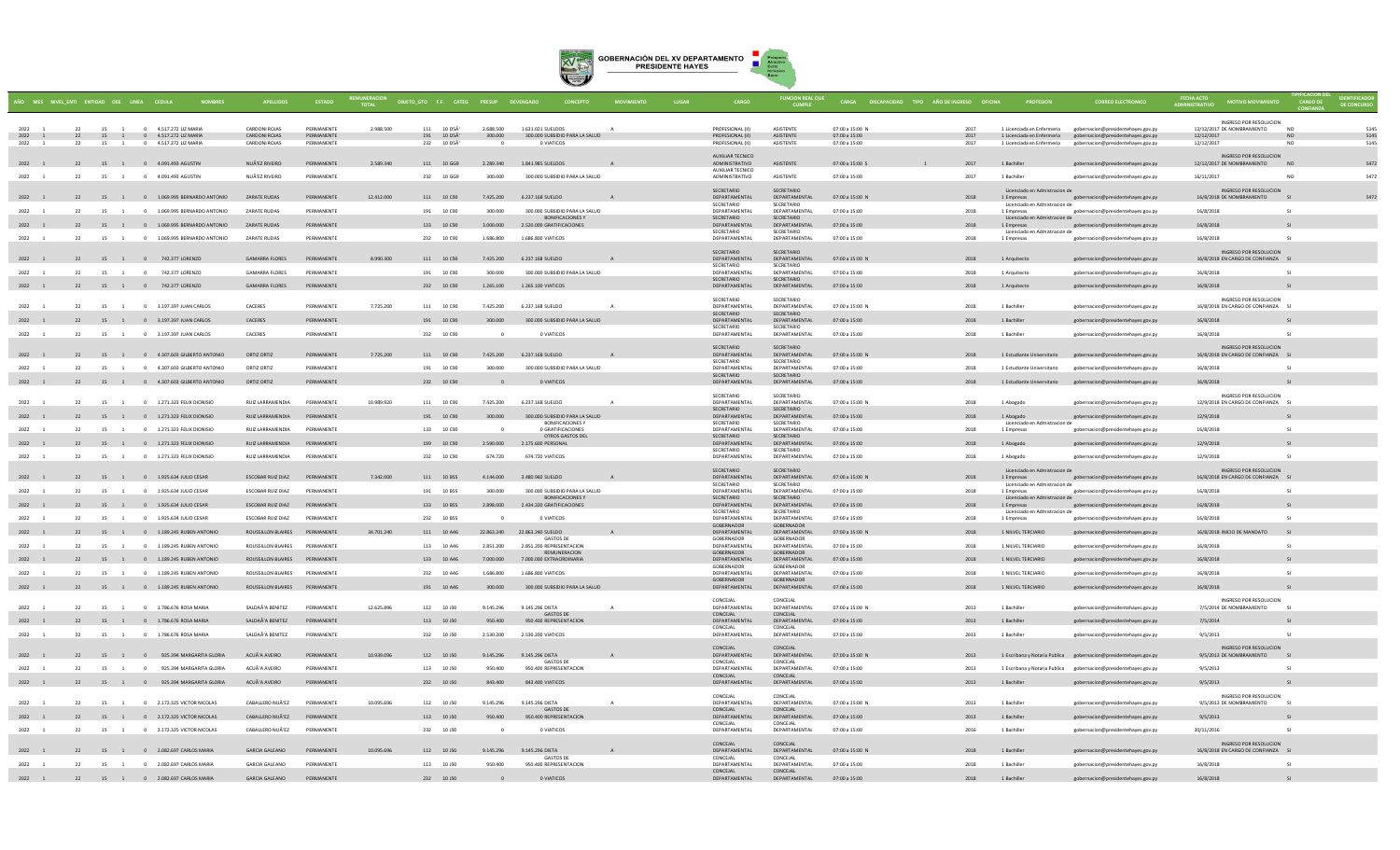

|                        |          | MES NIVEL_ENTI ENTIDAD OEE LINEA CEDULA |                                                                            |                                           |                                 |            | OBJETO_GTO F.F. CATEG PRESUP |                                       |                                                           |              |                                        |                                                        | CARGA DISCAPACIDAD TIPO AÑO DE INGRESO OFICINA |              |                                                          |                                                                          |                      |                                                              |                |
|------------------------|----------|-----------------------------------------|----------------------------------------------------------------------------|-------------------------------------------|---------------------------------|------------|------------------------------|---------------------------------------|-----------------------------------------------------------|--------------|----------------------------------------|--------------------------------------------------------|------------------------------------------------|--------------|----------------------------------------------------------|--------------------------------------------------------------------------|----------------------|--------------------------------------------------------------|----------------|
|                        |          |                                         |                                                                            |                                           |                                 |            |                              |                                       |                                                           |              | <b>CONCEIAL</b>                        | CONCEIAL                                               |                                                |              |                                                          |                                                                          |                      | INGRESO POR RESOLUCION                                       |                |
| 2022                   | 22       |                                         | 15 1 0 1.140.451 LELIS JOSE                                                | LEITH GOMEZ                               | PERMANENTE                      | 10.939.096 | 112 10 J50                   | 9.145.296                             | 9.145.296 DIETA<br><b>GASTOS DE</b>                       | $\mathbf{A}$ | DEPARTAMENTAL<br>CONCEJAL              | DEPARTAMENTAL<br>CONCEJAL                              | 07:00 a 15:00 N                                | 2018         | 1 Abogado                                                | gobernacion@presidentehayes.gov.py                                       |                      | 16/8/2018 EN CARGO DE CONFIANZA SI                           |                |
| 2022 1                 |          |                                         | 22 15 1 0 1.140.451 LELIS JOSE                                             | LEITH GOMEZ                               | PERMANENTE                      |            | 113 10 J50                   | 950,400                               | 950.400 REPRESENTACION                                    |              | DEPARTAMENTAL<br>CONCEJAL              | DEPARTAMENTAL<br>CONCEJAL                              | 07:00 a 15:00                                  | 2018         | 1 Abogado                                                | gobernacion@presidentehayes.gov.py                                       | 16/8/2018            |                                                              |                |
| 2022                   |          |                                         | 22 15 1 0 1.140.451 LELIS JOSE                                             | LEITH GOMEZ                               | PERMANENTE                      |            | 232 10 J50                   | 843.400                               | 843.400 VIATICOS                                          |              | DEPARTAMENTAL                          | DEPARTAMENTAL                                          | 07:00 a 15:00                                  | 2018         | 1 Abogado                                                | gobernacion@presidentehayes.gov.py                                       | 16/8/2018            |                                                              |                |
|                        |          |                                         |                                                                            |                                           |                                 |            |                              |                                       |                                                           |              | CONCEJAL                               | CONCEJA                                                |                                                |              |                                                          |                                                                          |                      | INGRESO POR RESOLUCION                                       |                |
| 2022 1                 |          |                                         | 22 15 1 0 2.943.340 DIONISIO                                               | VILLALBA CATTEBEKE                        | PERMANENTE                      | 10.939.096 | 112 10 J50                   | 9.145.296                             | 9.145.296 DIETA<br>GASTOS DE                              |              | DEPARTAMENTAL<br>CONCEJAL              | DEPARTAMENTAL<br>CONCEIAL                              | 07:00 a 15:00 M                                | 2018         | 1 Bachiller                                              | gobernacion@presidentehayes.gov.py                                       |                      | 16/8/2018 EN CARGO DE CONFIANZA S                            |                |
| 2022                   | 22       | 15 1                                    | 0 2.943.340 DIONISIO                                                       | VILLALBA CATTEREKE                        | PERMANENTE                      |            | 113 10 150                   | 950,400                               | 950.400 REPRESENTACION                                    |              | DEPARTAMENTAL<br>CONCEIAL              | DEPARTAMENTAL<br>CONCEIAL                              | $07:00 \times 15:00$                           | 2018         | 1 Bachiller                                              | gobernacion@presidentehayes.gov.p                                        | 16/8/2018            |                                                              |                |
| 2022 1                 |          |                                         | 22 15 1 0 2.943.340 DIONISIO                                               | VILLALBA CATTEBEKE                        | PERMANENTE                      |            | 232 10 J50                   | 843,400                               | 843,400 VIATICOS                                          |              | DEPARTAMENTAL                          | DEPARTAMENTAL                                          | 07:00 a 15:00                                  | 2018         | 1 Bachiller                                              | gobernacion@presidentehayes.gov.py                                       | 16/8/2018            |                                                              |                |
| 2022<br>$\overline{1}$ | 22       |                                         | 15 1 0 2.402.038 HERNANDO                                                  | <b>GILL AGUAYO</b>                        | PERMANENTE                      | 10.095.696 | 112 10 J50                   | 9.145.296                             | 9.145.296 DIETA                                           | $\mathbf{A}$ | CONCEJAL<br>DEPARTAMENTAL              | CONCEJAL<br>DEPARTAMENTAL                              | 07:00 a 15:00 N                                | 2018         | Licenciado en Comercio<br>1 Internacional                | gobernacion@presidentehayes.gov.py                                       |                      | INGRESO POR RESOLUCION<br>16/8/2018 EN CARGO DE CONFIANZA SI |                |
| 2022 1                 |          |                                         | 22 15 1 0 2.402.038 HERNANDO                                               | <b>GILL AGUAYO</b>                        | PERMANENTE                      |            | 113 10 J50                   | 950,400                               | <b>GASTOS DE</b><br>950.400 REPRESENTACION                |              | CONCEJAL<br>DEPARTAMENTAL              | CONCEJAL<br>DEPARTAMENTAL                              | 07:00 a 15:00                                  | 2018         | Licenciado en Comercio                                   |                                                                          | 16/8/2018            |                                                              |                |
| 2022                   | 22       |                                         |                                                                            | <b>GILL AGUAYO</b>                        | PERMANENTE                      |            | 232 10 J50                   |                                       | 0 VIATICOS                                                |              | CONCEJAL<br>DEPARTAMENTAL              | DEPARTAMENTAL                                          | 07:00 a 15:00                                  | 2018         | 1 Internacional<br>Licenciado en Comercio                | gobernacion@presidentehayes.gov.py                                       | 16/8/2018            |                                                              |                |
|                        |          | 15 1                                    | 0 2.402.038 HERNANDO                                                       |                                           |                                 |            |                              |                                       |                                                           |              |                                        |                                                        |                                                |              | 1 Internacional                                          | gobernacion@presidentehayes.gov.py                                       |                      |                                                              |                |
| 2022 1                 |          |                                         | 22 15 1 0 2.020.178 CARLOS EDUARDO                                         | RUIZ BARBOZA                              | PERMANENTE                      | 10.939.096 | 112 10 J50                   | 9.145.296                             | 9.145.296 DIETA                                           |              | <b>CONCEIAL</b><br>DEPARTAMENTAL       | CONCEIAL<br>DEPARTAMENTAL                              | 07:00 a 15:00 N                                | 2018         | Profesor de Educacion Escola<br>1 Basica                 | gobernacion@presidentehayes.gov.py                                       |                      | INGRESO POR RESOLUCION<br>16/8/2018 EN CARGO DE CONFIANZA 9  |                |
| 2022                   | 22       |                                         | 15 1 0 2.020.178 CARLOS EDUARDO                                            | <b>RUIZ BARBOZA</b>                       | PERMANENTE                      |            | 113 10 J50                   | 950.400                               | <b>GASTOS DE</b><br>950,400 REPRESENTACION                |              | CONCEJAL<br>DEPARTAMENTAL              | CONCEJAL<br>DEPARTAMENTAL                              | 07:00 a 15:00                                  | 2018         | Profesor de Educacion Escolar<br>1 Basica                | gobernacion@presidentehayes.gov.py                                       | 16/8/2018            |                                                              |                |
| 2022 1                 |          |                                         | 22 15 1 0 2.020.178 CARLOS EDUARDO                                         | RUIZ BARBOZA                              | PERMANENTE                      |            | 232 10 J50                   | 843.400                               | 843.400 VIATICOS                                          |              | CONCEJAL<br>DEPARTAMENTAL              | CONCEJAL<br>DEPARTAMENTAL                              | 07:00 a 15:00                                  | 2018         | Profesor de Educacion Escolar<br>1 Basica                | gobernacion@presidentehayes.gov.py                                       | 16/8/2018            |                                                              |                |
|                        |          |                                         |                                                                            |                                           |                                 |            |                              |                                       |                                                           |              | CONCEJAL                               | CONCEJAL                                               |                                                |              |                                                          |                                                                          |                      | INGRESO POR RESOLUCION                                       |                |
| 2022                   | 22       | 15 1                                    | 0 4.243.945 NICOLAS DE JESUS                                               | CARTAMAN                                  | PERMANENTE                      | 12.204.196 | 112 10 J50                   | 9.145.296                             | 9.145.296 DIETA<br><b>GASTOS DE</b>                       | $\mathbf{A}$ | DEPARTAMENTAL<br>CONCEIAL              | DEPARTAMENTAL<br>CONCEIAL                              | 07:00 a 15:00 N                                | 2018         | 1 Bachille                                               | gobernacion@presidentehayes.gov.py                                       |                      | 16/8/2018 EN CARGO DE CONFIANZA SI                           |                |
| 2022 1                 | 22       |                                         | 15 1 0 4.243.945 NICOLAS DE JESUS                                          | CARTAMAN                                  | PERMANENTE                      |            | 113 10 J50                   | 950,400                               | 950.400 REPRESENTACION                                    |              | DEPARTAMENTAL                          | DEPARTAMENTAL<br>CONCEIAL                              | 07:00 a 15:00                                  | 2018         | 1 Bachiller                                              | gobernacion@presidentehayes.gov.py                                       | 16/8/2018            |                                                              |                |
| 2022                   | 22       |                                         | 15 1 0 4.243.945 NICOLAS DE JESUS                                          | CARTAMAN                                  | PERMANENTE                      |            | 232 10 J50                   | 2.108.500                             | 2.108.500 VIATICOS                                        |              | CONCEJAL<br>DEPARTAMENTAL              | DEPARTAMENTAL                                          | $07:00 \times 15:00$                           | 2018         | 1 Bachille                                               | gobernacion@presidentehayes.gov.p                                        | 16/8/2018            |                                                              |                |
|                        |          |                                         |                                                                            |                                           |                                 |            |                              |                                       |                                                           |              | CONCEJAL                               | CONCEJAL                                               |                                                |              |                                                          |                                                                          |                      | INGRESO POR RESOLUCION                                       |                |
| 2022 1                 |          |                                         | 22 15 1 0 1.720.555 GUSTAVO JAVIER                                         | <b>VIVEROS LOPEZ</b>                      | PERMANENTE                      | 10.939.096 | 112 10 J50                   | 9.145.296                             | 9.145.296 DIETA<br><b>GASTOS DE</b>                       |              | DEPARTAMENTAL<br>CONCEJAL              | DEPARTAMENTAL<br>CONCEJAL                              | 07:00 a 15:00 N                                | 2018         |                                                          | 1 Estudiante Universitario gobernacion@presidentehayes.gov.py            |                      | 16/8/2018 EN CARGO DE CONFIANZA                              |                |
| 2022                   | 22       |                                         | 15 1 0 1.720.555 GUSTAVO JAVIER                                            | <b>VIVEROS LOPEZ</b>                      | PERMANENTE                      |            | 113 10 J50                   | 950.400                               | 950,400 REPRESENTACION                                    |              | DEPARTAMENTAL<br>CONCEJAL              | DEPARTAMENTAL<br>CONCEJAL                              | 07:00 a 15:00                                  | 2018         | 1 Estudiante Universitario                               | gobernacion@presidentehayes.gov.py                                       | 16/8/2018            |                                                              |                |
| 2022 1                 |          |                                         | 22 15 1 0 1.720.555 GUSTAVO JAVIER                                         | <b>VIVEROS LOPEZ</b>                      | PERMANENTE                      |            | 232 10 J50                   | 843,400                               | 843,400 VIATICOS                                          |              | DEPARTAMENTAL                          | DEPARTAMENTAL                                          | 07:00 a 15:00                                  | 2018         |                                                          | 1 Estudiante Universitario gobernacion@presidentehayes.gov.py            | 16/8/2018            |                                                              |                |
| 2022 1                 |          |                                         | 22 15 1 0 3.383.405 DERLIS                                                 | <b>RIOS SANCHEZ</b>                       | PERMANENTE                      | 5,690,380  | 111 10 103                   | 3,000,000                             | 2.400.000 SUELDO                                          |              | ACTUARIO                               | ACTUARIO                                               | $07:00 \times 15:00 N$                         | 2018         | 1 Bachille                                               | gobernacion@presidentehayes.gov.py                                       |                      | INGRESO POR RESOLUCION<br>3/9/2018 EN CARGO DE CONFIANZA     |                |
| 2022 1                 |          |                                         | 22 15 1 0 3.383.405 DERLIS                                                 | RIOS SANCHEZ                              | PERMANENTE                      |            | 191 10 J03                   | 300,000                               | 300.000 SUBSIDIO PARA LA SALUD<br><b>BONIFICACIONES Y</b> |              | <b>ACTUARIO</b>                        | <b>ACTUARIO</b>                                        | 07:00 a 15:00                                  | 2018         | 1 Bachiller                                              | gobernacion@presidentehayes.gov.py                                       | 3/9/2018             |                                                              |                |
| 2022                   | 22       |                                         | 15 1 0 3.383.405 DERLIS                                                    | <b>RIOS SANCHEZ</b>                       | PERMANENTE                      |            | 133 10 J03                   | 1,800,000                             | 1.512.000 GRATIFICACIONES                                 |              | <b>ACTUARIO</b>                        | <b>ACTUARIO</b>                                        | 07:00 a 15:00                                  | 2018         | 1 Bachiller                                              | gobernacion@presidentehaves.gov.pv                                       | 3/9/2018             |                                                              |                |
| 2022 1                 |          |                                         | 22 15 1 0 3.383.405 DERLIS                                                 | RIOS SANCHEZ                              | PERMANENTE                      |            | 232 10 J03                   | 590.380                               | 590.380 VIATICOS                                          |              | ACTUARIO                               | ACTUARIO                                               | 07:00 a 15:00                                  | 2018         | 1 Bachiller                                              | gobernacion@presidentehayes.gov.py                                       | 3/9/2018             |                                                              |                |
| 2022                   | 22       |                                         | 15 1 0 3.664.489 DIEGO                                                     | MEDINA GONZALEZ                           | PERMANENTE                      | 4.520.000  | 111 10 J10                   | 2,500,000                             | 2,000,000 SUELDO                                          |              | <b>UJIER NOTIFICADOR</b>               | <b>UJIER NOTIFICADOR</b>                               | 07:00 a 15:00 N                                | 2018         | 1 Bachille                                               | gobernacion@presidentehayes.gov.py                                       |                      | INGRESO POR RESOLUCION<br>3/9/2018 EN CARGO DE CONFIANZA     |                |
| 2022 1                 | 22       |                                         | 15 1 0 3.664.489 DIEGO                                                     | MEDINA GONZALEZ                           | PERMANENTE                      |            | 191 10 J10                   | 300.000                               | 300.000 SUBSIDIO PARA LA SALUD<br><b>BONIFICACIONES \</b> |              | UJIER NOTIFICADOR                      | UJIER NOTIFICADOR                                      | 07:00 a 15:00                                  | 2018         | 1 Bachiller                                              | gobernacion@presidentehayes.gov.py                                       | 3/9/2018             |                                                              |                |
| 2022<br>2022 1         | 22       |                                         | 15 1 0 3 664 489 DIEGO<br>22 15 1 0 3.664.489 DIEGO                        | MEDINA GONZALEZ<br>MEDINA GONZALEZ        | <b>DERMANENTE</b><br>PERMANENTE |            | 133 10 110<br>232 10 J10     | 1.720.000<br>$\overline{\phantom{0}}$ | 1.444.800 GRATIFICACIONES<br>O VIATICOS                   |              | UJIER NOTIFICADOR<br>UJIER NOTIFICADOR | LUIER NOTIFICADOR<br>UJIER NOTIFICADOR                 | 07:00 a 15:00<br>07:00 a 15:00                 | 2018<br>2018 | 1 Rachille<br>1 Bachiller                                | gobernacion@presidentehayes.gov.p<br>gobernacion@presidentehayes.gov.py  | 3/9/2018<br>3/9/2018 |                                                              |                |
| 2022                   | 22       | 15 1                                    | 0 1.704.126 NELSON ANTIONIO                                                | RUIZ DIAZ RODRIGUEZ                       | CONTRATADO                      | 2.542.344  | 144 10 XJ3                   | 2.289.324                             | 2.289.324 JORNALES                                        |              | ASISTENTE                              | <b>CHOFER MINIBUS</b>                                  | 07:00 a 15:00 N                                | 2018         | 1 Bachille                                               | gobernacion@presidentehaves.gov.pv                                       |                      | 31/1/2022 INGRESO POR RESOLUCION NO                          |                |
|                        |          |                                         | 2022 1 22 15 1 0 1.704.126 NELSON ANTIONIO                                 | RUIZ DIAZ RODRIGUEZ CONTRATADO            |                                 |            | 232 10 XJ3                   | 253,020                               | 253,020 VIATICOS                                          |              | ASISTENTE                              | <b>CHOFER MINIBUS</b>                                  | 07:00 a 15:00                                  | 2018         | 1 Bachiller                                              | gobernacion@presidentehayes.gov.py                                       | 31/1/2022            |                                                              | <b>NO</b>      |
| 2022                   | 22       | 15                                      | 0 4.509.418 RONALD DAVID                                                   | CORONEL PAIVA                             | CONTRATADO                      | 2.289.324  | 144 10 XJ3                   | 2.289.324                             | 2.289.324 JORNALES                                        | $\mathbf{A}$ | ASISTENTI                              | CHOFER                                                 | 07:00 a 15:00 N                                | 2018         | 1 Bachille                                               | gobernacion@presidentehaves.gov.pv                                       |                      | 31/1/2022 INGRESO POR RESOLUCION NO                          |                |
| 2022 1                 |          |                                         | 22 15 1 0 4.509.418 RONALD DAVID                                           | CORONEL PAIVA                             | CONTRATADO                      |            | 232 10 XJ3                   | $\overline{\phantom{0}}$              | O VIATICOS                                                |              | ASISTENTE                              | CHOFER                                                 | 07:00 a 15:00                                  | 2018         | 1 Bachiller                                              | gobernacion@presidentehayes.gov.py                                       | 31/1/2022            |                                                              | NO             |
| 2022<br>2022 1         |          |                                         | 22 15 1 0 5.821.550 DAHIANA ARACELI<br>22 15 1 0 5.821.550 DAHIANA ARACELI | CORDOVEZ QUEVEDO<br>CORDOVEZ QUEVEDO      | CONTRATADO<br>CONTRATADO        | 2.289.324  | 144 10 XJ3<br>232 10 XJ3     | 2.289.324                             | 2.289.324 JORNALES<br>O VIATICOS                          | $\mathbf{A}$ | ASISTENTE<br>ASISTENTE                 | <b>ASISTENTE</b><br>ASISTENTE                          | 07:00 a 15:00 N<br>07:00 a 15:00               | 2022<br>2022 | 1 Bachille<br>1 Bachiller                                | gobernacion@presidentehayes.gov.py<br>gobernacion@presidentehayes.gov.py | 31/1/2022            | 31/1/2022 INGRESO POR RESOLUCION NO                          | NO.            |
| 2022                   | 22       | 15 1                                    | 0 2.006.052 RAUL                                                           | <b>LOPEZ GARCIA</b>                       | CONTRATADO                      | 2.458.004  | 144 10 XI3                   | 2.289.324                             | 2.289.324 JORNALES                                        |              | <b>ASISTENTE</b>                       | CHOFFR                                                 | 07:00 a 15:00 N                                | 2018         | 1 Bachille                                               | gobernacion@presidentehayes.gov.py                                       |                      | 31/1/2022 INGRESO POR RESOLUCION NO                          |                |
| 2022 1                 |          |                                         | 22 15 1 0 2.006.052 RAUL                                                   | LOPEZ GARCIA                              | CONTRATADO                      |            | 232 10 XJ3                   | 168,680                               | 168,680 VIATICOS                                          |              | ASISTENTE                              | CHOFER<br>CHOFFR RETRO                                 | 07:00 a 15:00                                  | 2018         | 1 Bachiller                                              | gobernacion@presidentehayes.gov.py                                       | 31/1/2022            |                                                              | NO.            |
| 2022<br>2022 1         | 22<br>22 |                                         | 15 1 0 533,583 LUIS ROBERTO<br>15 1 0 533.583 LUIS ROBERTO                 | CATTEBEKE CARTE<br><b>CATTEBEKE CARTE</b> | CONTRATADO<br>CONTRATADO        | 2.289.324  | 144 10 XJ3<br>232 10 XJ3     | 2.289.324<br>$\overline{\phantom{0}}$ | 2.289.324 JORNALES<br>O VIATICOS                          | $\Delta$     | ASISTENTE<br>ASISTENTE                 | EXCAVADORA<br><b>CHOFER RETRO</b>                      | 07:00 a 15:00 N<br>07:00 a 15:00               | 2018<br>2018 | 1 Bachiller<br>1 Bachiller                               | gobernacion@presidentehayes.gov.py<br>gobernacion@presidentehayes.gov.py | 31/1/2022            | 31/1/2022 INGRESO POR RESOLUCION NO                          | NO             |
| 2022                   |          |                                         | 22 15 1 0 382,725 OSCAR GREGORIO                                           | <b>GIMENEZ</b>                            | CONTRATADO                      | 3.000.000  | 144 10 XJ3                   | 3.000.000                             | 3,000,000 JORNALES                                        |              | <b>ASISTENTE</b>                       | CHOFER                                                 | 07:00 a 15:00 N                                | 2018         | 1 Bachille                                               | gobernacion@presidentehayes.gov.py                                       |                      | 31/1/2022 INGRESO POR RESOLUCION NO                          |                |
| 2022 1                 |          |                                         | 22 15 1 0 382.725 OSCAR GREGORIO                                           | GIMENEZ                                   | CONTRATADO                      |            | 232 10 XJ3                   | $\overline{0}$                        | 0 VIATICOS                                                |              | ASISTENTE                              | CHOFER<br><b>ASISTENTI</b>                             | 07:00 a 15:00                                  | 2018         | 1 Bachiller                                              | gobernacion@presidentehayes.gov.py                                       | 31/1/2022            |                                                              | N <sub>O</sub> |
| 2022                   |          |                                         | 15 1 0 4.838.360 JOSE FRANCISCO                                            | RUIZ DIAZ ALVAREZ                         | CONTRATADO                      | 2.289.324  | 144 10 XJ3                   | 2.289.324                             | 2.289.324 JORNALES                                        |              | ASISTENTE                              | POLIDEPORTIVO                                          | 07:00 a 15:00 N                                | 2022         | 1 Bachille                                               | gobernacion@presidentehayes.gov.py                                       |                      | 31/1/2022 INGRESO POR RESOLUCION NO                          |                |
| 2022 1                 |          |                                         | 22 15 1 0 4.838.360 JOSE FRANCISCO                                         | RUIZ DIAZ ALVAREZ                         | CONTRATADO                      |            | 232 10 XJ3                   |                                       | 0 VIATICOS                                                |              | <b>ASISTENTE</b>                       | ASISTENTE<br>POLIDEPORTIVO                             | 07:00 a 15:00                                  | 2022         | 1 Bachiller                                              | gobernacion@presidentehayes.gov.py                                       | 31/1/2022            |                                                              | N <sub>0</sub> |
| 2022                   | 22       | 15 1                                    | 0 1.477 337 IUAN BAUTISTA                                                  | <b>RENITEZ GOMEZ</b>                      | CONTRATADO                      | 3.301.404  | 144 10 XI3                   | 2.289.324                             | 2.289.324 JORNALES                                        |              | <b>ASISTENTE</b>                       | CHOFFR                                                 | $07:00 \times 15:00 N$                         | 2018         | 1 Bachille                                               | gobernacion@presidentehaves.gov.p                                        |                      | 31/1/2022 INGRESO POR RESOLUCION NO                          |                |
|                        |          |                                         | 2022 1 22 15 1 0 1.477.337 JUAN BAUTISTA                                   | BENITEZ GOMEZ                             | CONTRATADO                      |            | 232 10 XJ3                   |                                       | 1.012.080 1.012.080 VIATICOS                              |              | ASISTENTE                              | CHOFER                                                 | 07:00 a 15:00                                  | 2018         | 1 Bachiller                                              | gobernacion@presidentehayes.gov.py                                       | 31/1/2022            |                                                              | NO             |
| 2022<br>2022 1         | 22       | 15                                      | 0 4.090.717 LEONARDO MANUEL<br>22 15 1 0 4.090.717 LEONARDO MANUEL         | SOSA CHAPARRO<br>SOSA CHAPARRO            | CONTRATADO<br>CONTRATADO        | 2.500.000  | 144 10 XJ3<br>232 10 XJ3     | 2.500.000<br>$\Omega$                 | 2.500.000 JORNALES<br>O VIATICOS                          |              | ASISTENTE<br>ASISTENTE                 | SECRETARIA PRIVADA<br>SECRETARIA PRIVADA 07:00 a 15:00 | 07:00 a 15:00 N                                | 2018<br>2018 | 1 Bachiller<br>1 Bachiller                               | gobernacion@presidentehayes.gov.py<br>gobernacion@presidentehayes.gov.py | 31/1/2022            | 31/1/2022 INGRESO POR RESOLUCION NO                          | N <sub>O</sub> |
| 2022                   | 22       | 15 1 0                                  | 744.603 MIGUEL ANGEL                                                       | QUIĀ'ONEZ                                 | CONTRATADO                      | 2,800,000  | 144 10 XJ3                   | 2,800,000                             | 2,800,000 JORNALES                                        |              | ASISTENTE                              | <b>ASISTENTE</b>                                       | 07:00 a 15:00 N                                | 2018         | 1 Bachille                                               | gobernacion@presidentehayes.gov.py                                       |                      | 31/1/2022 INGRESO POR RESOLUCION NO                          |                |
| 2022 1                 |          |                                         | 22 15 1 0 744.603 MIGUEL ANGEL                                             | QUIÃ'ONEZ                                 | CONTRATADO                      |            | 232 10 XJ3                   | $\mathbf{0}$                          | O VIATICOS                                                |              | ASISTENTE                              | ASISTENTE                                              | 07:00 a 15:00                                  | 2018         | 1 Bachiller                                              | gobernacion@presidentehayes.gov.py                                       | 31/1/2022            |                                                              |                |
| 2022 1                 |          |                                         | 22 15 1 0 2.048.186 LUIS FERNANDO                                          | <b>RIOS ARCE</b><br><b>RIOS ARCE</b>      | CONTRATADO<br>CONTRATADO        | 3.810.000  | 144 10 13                    | 3,810,000                             | 3.810.000 JORNALES<br>O VIATICOS                          | $\Delta$     | ASISTENTE<br>ASISTENTE                 | <b>ASISTENTE</b>                                       | 07:00 a 15:00 N                                | 2018         | 1 Bachiller<br>1 Bachiller                               | gobernacion@presidentehayes.gov.py                                       |                      | 31/1/2022 INGRESO POR RESOLUCION NO                          | NO.            |
| 2022 1                 |          |                                         | 22 15 1 0 2.048.186 LUIS FERNANDO                                          |                                           |                                 |            | 232 10 XJ3                   | $\overline{0}$                        |                                                           |              |                                        | ASISTENTE                                              | 07:00 a 15:00                                  | 2018         |                                                          | gobernacion@presidentehayes.gov.py                                       | 31/1/2022            |                                                              |                |
| 2022<br>2022 1         | 22       | 15                                      | 0 4 291 424 ARAMI MONSERRATH<br>22 15 1 0 4.291.424 ARAMI MONSERRATH       | <b>FRANCO</b><br><b>FRANCO</b>            | CONTRATADO<br>CONTRATADO        | 3.300.000  | 144 10 XI3<br>232 10 XJ3     | 3.300.000<br>$\overline{\phantom{0}}$ | 3.300.000 IORNALES<br><b>O VIATICOS</b>                   |              | <b>ASISTENTE</b><br><b>ASISTENTE</b>   | <b>ASISTENTE</b><br>ASISTENTE                          | $07:00 \times 15:00 N$<br>07:00 a 15:00        | 2018<br>2018 | 1 Estudiante Universitario<br>1 Estudiante Universitario | gobernacion@presidentehayes.gov.p<br>gobernacion@presidentehayes.gov.py  | 31/1/2022            | 31/1/2022 INGRESO POR RESOLUCION NO                          | N <sub>O</sub> |
| 2022                   | 22       | 15                                      | 0 5.035.326 WILSON FERNANDO                                                | PEREZ DE LOS RIOS                         | CONTRATADO                      | 3.300.000  | 144 10 XI3                   | 3.300.000                             | 3.300.000 JORNALES                                        |              | <b>ASISTENTE</b>                       | <b>ASISTENTE</b>                                       | 07:00 a 15:00 N                                | 2018         | 1 Bachille                                               | gobernacion@presidentehayes.gov.py                                       |                      | 31/1/2022 INGRESO POR RESOLUCION NO                          |                |
| 2022 1                 |          |                                         | 22 15 1 0 5.035.326 WILSON FERNANDO                                        | PEREZ DE LOS RIOS                         | CONTRATADO                      |            | 232 10 XJ3                   | $\overline{\phantom{0}}$              | <b>O VIATICOS</b>                                         |              | ASISTENTE                              | ASISTENTE<br><b>ASISTENTE</b>                          | 07:00 a 15:00                                  | 2018         | 1 Bachiller                                              | gobernacion@presidentehayes.gov.py                                       | 31/1/2022            |                                                              | NO             |
| 2022                   | 22       |                                         | 15 1 0 1.523.091 FRANCISCO                                                 | RIVEIRO                                   | CONTRATADO                      | 2.289.324  | 144 10 XJ3                   | 2.289.324                             | 2.289.324 JORNALES                                        |              | ASISTENTE                              | POLIDEPORTIVO<br><b>ASISTENTE</b>                      | 07:00 a 15:00 N                                | 2018         | 1 Estudiante Universitario                               | gobernacion@presidentehayes.gov.py                                       |                      | 31/1/2022 INGRESO POR RESOLUCION NO                          |                |
| 2022 1                 |          |                                         | 22 15 1 0 1.523.091 FRANCISCO                                              | <b>RIVEIRO</b>                            | CONTRATADO                      |            | 232 10 XJ3                   |                                       | 0 VIATICOS                                                |              | <b>ASISTENTE</b>                       | POLIDEPORTIVO                                          | 07:00 a 15:00                                  | 2018         |                                                          | 1 Estudiante Universitario gobernacion@presidentehayes.gov.py            | 31/1/2022            |                                                              |                |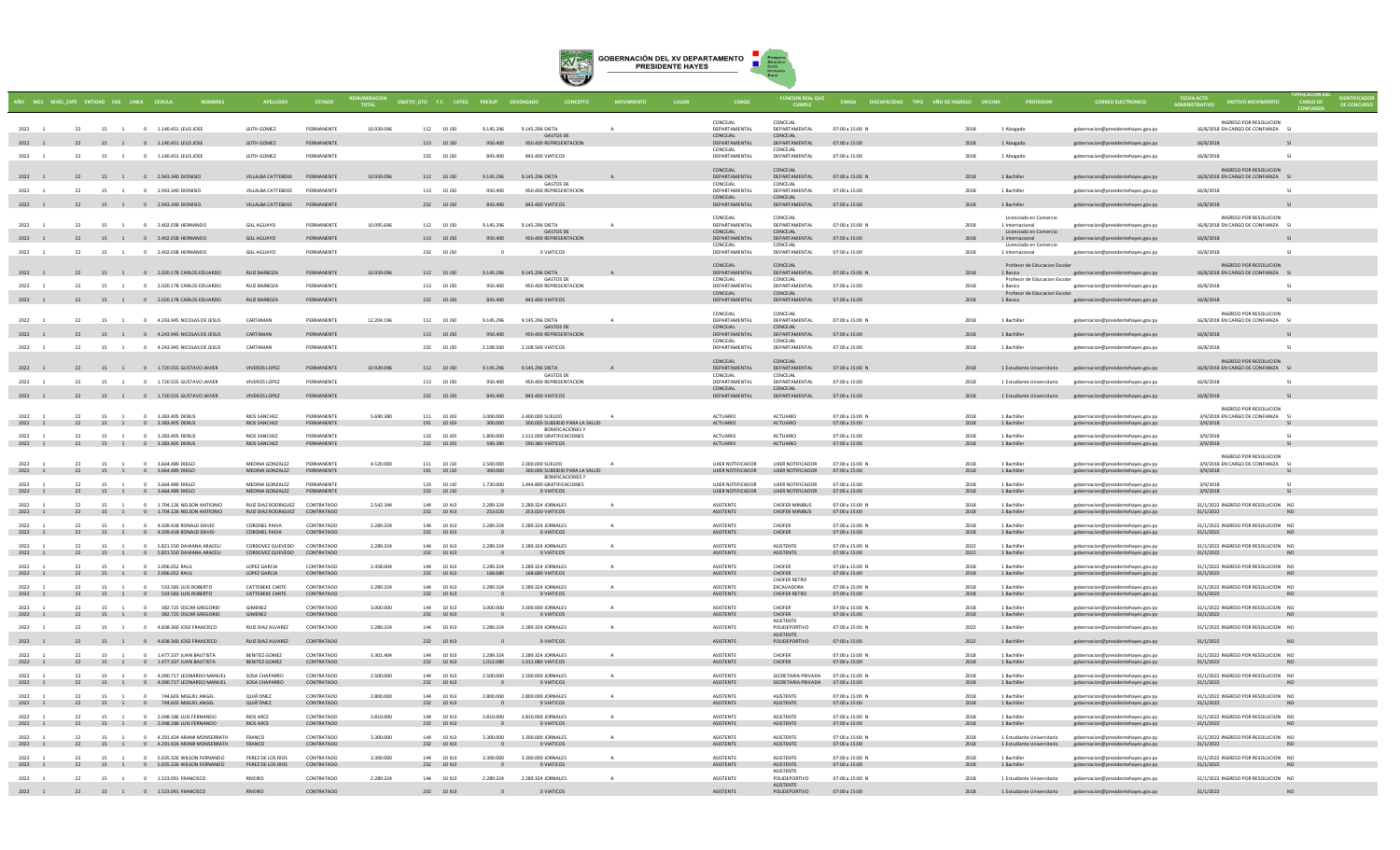

|                      | AÑO MES NIVEL ENTI ENTIDAD OEE LINEA CEDULA |      |                |                                                                                                                 |                                                               | <b>ESTADO</b>            | <b>TOTAL</b> | OBJETO_GTO F.F. CATEG PRESUP DEVENGADO |                                       | <b>CONCEPTO</b>                         |          |                                      | <b>FUNCION REAL QUE</b>                                        | CARGA DISCAPACIDAD TIPO AÑO DE INGRESO OFICINA  |              |                                                           | <b>CORREO ELECTRONICO</b>                                                                           | <b>OTIVO MOVIMIENTO</b>                          |                 |
|----------------------|---------------------------------------------|------|----------------|-----------------------------------------------------------------------------------------------------------------|---------------------------------------------------------------|--------------------------|--------------|----------------------------------------|---------------------------------------|-----------------------------------------|----------|--------------------------------------|----------------------------------------------------------------|-------------------------------------------------|--------------|-----------------------------------------------------------|-----------------------------------------------------------------------------------------------------|--------------------------------------------------|-----------------|
| 2022 1<br>2022 1     |                                             |      |                | 22 15 1 0 6.265.746 ILIAN CARLOS<br>22 15 1 0 6.265.746 JUAN CARLOS                                             | <b>ZARATE IRAÃ'EZ</b><br>ZARATE IBAÃ'EZ                       | CONTRATADO<br>CONTRATADO | 3,300,000    | 144 10 XJ3<br>232 10 XJ3               | 3.300.000                             | 3.300.000 JORNALES<br>O VIATICOS        |          | <b>ASISTENTE</b><br><b>ASISTENTE</b> | <b>ASISTENTE</b><br>ASISTENTE                                  | $07:00 \times 15:00 N$<br>07:00 a 15:00         | 2018<br>2018 | 1 Estudiante Universitario<br>1 Estudiante Universitario  | gobernacion@presidentehayes.gov.py<br>gobernacion@presidentehayes.gov.py                            | 31/1/2022 INGRESO POR RESOLUCION NO<br>31/1/2022 |                 |
| 2022<br>2022 1       | 22                                          | 15 1 |                | 0 4.679.514 DIOSNEL<br>22 15 1 0 4.679.514 DIOSNEL                                                              | DA SILVA GONZALEZ<br>DA SILVA GONZALEZ                        | CONTRATADO<br>CONTRATADO | 2.795.364    | 144 10 XJ3<br>232 10 XJ3               | 2.289.324<br>506,040                  | 2.289.324 JORNALES<br>506,040 VIATICOS  |          | ASISTENTE<br><b>ASISTENTE</b>        | ASISTENTE<br>ASISTENTE                                         | 07:00 a 15:00 N<br>07:00 a 15:00                | 2018<br>2018 | 1 Estudiante Universitario<br>1 Bachiller                 | gobernacion@presidentehaves.gov.pv<br>gobernacion@presidentehayes.gov.py                            | 31/1/2022 INGRESO POR RESOLUCION NO<br>31/1/2022 | <b>NO</b>       |
| 2022 1               |                                             |      |                | 22 15 1 0 5.073.522 VICTOR RAFAEL<br>2022 1 22 15 1 0 5.073.522 VICTOR RAFAEL                                   | CAÃ'ETE GONZALEZ<br>CAÃ'ETE GONZALEZ CONTRATADO               | CONTRATADO               | 3.300.000    | 144 10 XJ3<br>232 10 XJ3               | 3.300.000<br>$\overline{\phantom{0}}$ | 3.300.000 JORNALES<br><b>O VIATICOS</b> |          | ASISTENTE<br>ASISTENTE               | <b>ASISTENTE</b><br>ASISTENTE                                  | 07:00 a 15:00 N<br>07:00 a 15:00                | 2019<br>2019 | 1 Bachille<br>1 Bachiller                                 | gobernacion@presidentehaves.gov.py<br>gobernacion@presidentehayes.gov.py                            | 31/1/2022 INGRESO POR RESOLUCION NO<br>31/1/2022 | <b>NO</b>       |
| 2022<br>2022 1       |                                             | 15   |                | 0 4.974.024 ANDREA ELIZABETH<br>22 15 1 0 4.974.024 ANDREA ELIZABETH                                            | SANTOS REBOLLO<br>SANTOS REBOLLO                              | CONTRATADO<br>CONTRATADO | 3.800.000    | 144 10 XJ3<br>232 10 XJ3               | 3.800.000                             | 3.800.000 JORNALE<br>O VIATICOS         |          | ASISTENTE<br>ASISTENTE               | <b>ASISTENTE</b><br>ASISTENTE                                  | 07:00 a 15:00 N<br>07:00 a 15:00                | 2018         | 1 Estudiante Universitario                                | gobernacion@presidentehayes.gov.py<br>1 Estudiante Universitario gobernacion@presidentehayes.gov.py | 31/1/2022 INGRESO POR RESOLUCION NO<br>31/1/2022 |                 |
| 2022 1<br>2022 1     | 22                                          |      |                | 15 1 0 4.807.624 GUSTAVO MARCELO ARIEL GOMEZ RIVEROS<br>22 15 1 0 4.807.624 GUSTAVO MARCELO ARIEL GOMEZ RIVEROS |                                                               | CONTRATADO<br>CONTRATADO | 4.000.000    | 144 10 XI3<br>232 10 XJ3               | 4.000.000<br>$\mathbf{0}$             | 4.000.000 IORNALES<br>O VIATICOS        | $\Delta$ | <b>ASISTENTE</b><br>ASISTENTE        | <b>ASISTENTE</b><br>ASISTENTE                                  | $07:00 \times 15:00 N$<br>07:00 a 15:00         | 2018<br>2018 | 1 Bachiller<br>1 Bachiller                                | gobernacion@presidentehayes.gov.p<br>gobernacion@presidentehayes.gov.py                             | 31/1/2022 INGRESO POR RESOLUCION NO<br>31/1/2022 | N <sub>O</sub>  |
| $2022 - 1$<br>2022 1 |                                             | 15   |                | 0 4.660.180 JOSE MAGNOL<br>22 15 1 0 4.660.180 JOSE MAGNOL                                                      | GONZALEZ TORALES<br><b>GONZALEZ TORALES</b>                   | CONTRATADO<br>CONTRATADO | 2.289.324    | 144 10 XI3<br>232 10 XJ3               | 2.289.324<br>$\sqrt{ }$               | 2.289.324 JORNALES<br>O VIATICOS        |          | <b>ASISTENTE</b><br>ASISTENTE        | <b>ASISTENTE</b><br>ASISTENTE                                  | $07:00 \times 15:00 N$<br>07:00 a 15:00         | 2018<br>2018 | 1 Bachiller<br>1 Bachiller                                | gobernacion@presidentehayes.gov.py<br>gobernacion@presidentehayes.gov.py                            | 31/1/2022 INGRESO POR RESOLUCION NO<br>31/1/2022 | NO <sub>1</sub> |
| 2022 1<br>2022 1     | 22<br>22                                    |      |                | 15 1 0 5.878.000 NATALIA GISSELLE<br>15 1 0 5.878.000 NATALIA GISSELLE                                          | ORTIGOZA CABRERA<br>ORTIGOZA CABRERA                          | CONTRATADO<br>CONTRATADO | 2.612.562    | 144 10 XJ3<br>232 10 XJ3               | 2.612.562<br>$\overline{\phantom{a}}$ | 2.612.562 JORNALES<br><b>O VIATICOS</b> |          | ASISTENTE<br>ASISTENTE               | ASISTENTE<br>ASISTENTE                                         | 07:00 a 15:00 N<br>07:00 a 15:00                | 2018<br>2018 | 1 Bachiller<br>1 Bachiller                                | gobernacion@presidentehayes.gov.py<br>gobernacion@presidentehayes.gov.py                            | 31/1/2022 INGRESO POR RESOLUCION NO<br>31/1/2022 | <b>NO</b>       |
| 2022 1<br>2022 1     |                                             |      |                | 22 15 1 0 2.813.180 ROSA MARIA<br>22 15 1 0 2.813.180 ROSA MARIA                                                | CARDOZO<br>CARDOZO                                            | CONTRATADO<br>CONTRATADO | 3.000.000    | 144 10 XJ3<br>232 10 XJ3               | 3,000,000<br>$\overline{\phantom{0}}$ | 3.000.000 JORNALES<br><b>O VIATICOS</b> |          | ASISTENTE<br>ASISTENTE               | <b>ASISTENTE</b><br>ASISTENTE                                  | 07:00 a 15:00 N<br>07:00 a 15:00                | 2018<br>2018 | 1 Bachiller<br>1 Bachiller                                | gobernacion@presidentehayes.gov.py<br>gobernacion@presidentehayes.gov.py                            | 31/1/2022 INGRESO POR RESOLUCION NO<br>31/1/2022 | <b>NO</b>       |
| 2022<br>2022 1       |                                             |      |                | 15 1 0 3.648.333 LUIS GABRIEL<br>22 15 1 0 3.648.333 LUIS GABRIEL                                               | PERFIRA ESCORAR<br>PEREIRA ESCOBAR                            | CONTRATADO<br>CONTRATADO | 3.006.040    | 144 10 XI3<br>232 10 XJ3               | 2.500.000<br>506,040                  | 2.500.000 IORNALES<br>506.040 VIATICOS  |          | <b>ASISTENTE</b><br>ASISTENTE        | <b>ASISTENTE</b><br>ASISTENTE                                  | $07:00 \times 15:00 N$<br>07:00 a 15:00         | 2018<br>2018 | 1 Estudiante Universitario                                | gobernacion@presidentehayes.gov.py<br>1 Estudiante Universitario gobernacion@presidentehayes.gov.py | 31/1/2022 INGRESO POR RESOLUCION NO<br>31/1/2022 | <b>NO</b>       |
| 2022 1<br>2022 1     | 22                                          | 15 1 |                | 0 5.617.533 MARIA TERESA<br>22 15 1 0 5.617.533 MARIA TERESA                                                    | ACHUCARRO<br>ACHUCARRO                                        | CONTRATADO<br>CONTRATADO | 3,300,000    | 144 10 XJ3<br>232 10 XJ3               | 3,300,000<br>$\mathbf{0}$             | 3.300.000 JORNALES<br>0 VIATICOS        | $\Delta$ | <b>ASISTENTE</b><br>ASISTENTE        | ASISTENTE<br>ASISTENTE                                         | 07:00 a 15:00 N<br>07:00 a 15:00                | 2018<br>2018 | 1 Estudiante Universitario                                | gobernacion@presidentehaves.gov.py<br>1 Estudiante Universitario gobernacion@presidentehayes.gov.py | 31/1/2022 INGRESO POR RESOLUCION NO<br>31/1/2022 | NO              |
| 2022<br>2022 1       |                                             | 15   |                | 1 0 8.402.786 MIGUEL ANGEL<br>22 15 1 0 8.402.786 MIGUEL ANGEL                                                  | ESCOBAR ZORIO<br><b>ESCOBAR ZORIO</b>                         | CONTRATADO<br>CONTRATADO | 3.000.000    | 144 10 XJ3<br>232 10 XJ3               | 3,000,000                             | 3,000,000 JORNALES<br>O VIATICOS        |          | ASISTENTE<br><b>ASISTENTE</b>        | <b>ASISTENTE</b><br>ASISTENTE                                  | 07:00 a 15:00 N<br>07:00 a 15:00                | 2018<br>2018 | 1 Bachiller<br>1 Bachiller                                | gobernacion@presidentehayes.gov.py<br>gobernacion@presidentehayes.gov.py                            | 31/1/2022 INGRESO POR RESOLUCION NO<br>31/1/2022 |                 |
| 2022<br>2022 1       | 22<br>22                                    |      | 15 1 0         | 15 1 0 744.571 RUBEN EULOGIO<br>744.571 RUBEN EULOGIO                                                           | <b>GAONA GAONA</b><br><b>GAONA GAONA</b>                      | CONTRATADO<br>CONTRATADO | 3.000.000    | 144 10 XJ3<br>232 10 XJ3               | 3.000.000                             | 3,000,000 JORNALES<br>0 VIATICOS        |          | ASISTENTE<br>ASISTENTE               | <b>ASISTENTE</b><br>ASISTENTE                                  | 07:00 a 15:00 N<br>07:00 a 15:00                | 2018<br>2018 | 1 Bachille<br>1 Bachiller                                 | gobernacion@presidentehayes.gov.py<br>gobernacion@presidentehayes.gov.py                            | 31/1/2022 INGRESO POR RESOLUCION NO<br>31/1/2022 |                 |
| $2022 - 1$<br>2022 1 | 22                                          |      |                | 15 1 0 4.469.071.IORENA<br>22 15 1 0 4.469.071 LORENA                                                           | <b>CENTURION</b><br>CENTURION                                 | CONTRATADO<br>CONTRATADO | 2.289.324    | 144 10 ¥13<br>232 10 XJ3               | 2.289.324<br>$\overline{\phantom{0}}$ | 2.289.324 IORNALES<br>O VIATICOS        |          | <b>ASISTENTE</b><br>ASISTENTE        | <b>ASISTENTE</b><br>ASISTENTE                                  | 07:00 a 15:00 N<br>07:00 a 15:00                | 2022<br>2022 | 1 Rachiller<br>1 Bachiller                                | gobernacion@presidentehayes.gov.py<br>gobernacion@presidentehayes.gov.py                            | 31/1/2022 INGRESO POR RESOLUCION NO<br>31/1/2022 | NO <sub>1</sub> |
| 2022 1               | 22                                          |      |                | 15 1 0 823,784 YARSON VICTORIANO                                                                                | ORTIZ ARECC                                                   | CONTRATADO               | 4.000.000    | 144 10 XJ3                             | 4.000.000                             | 4.000.000 JORNALES                      |          |                                      | JEFE DE DEPARTAMENTO SERVICIOS GENERALES 07:00 a 15:00 N       |                                                 | 2018         | 1 Bachiller                                               | gobernacion@presidentehayes.gov.py                                                                  | 31/1/2022 INGRESO POR RESOLUCION NO              |                 |
| 2022 1               |                                             |      |                | 22 15 1 0 823.784 YARSON VICTORIANO                                                                             | ORTIZ ARECO                                                   | CONTRATADO               |              | 232 10 XJ3                             |                                       | O VIATICOS                              |          |                                      | JEFE DE DEPARTAMENTO SERVICIOS GENERALES 07:00 a 15:00         |                                                 | 2018         | 1 Bachiller                                               | gobernacion@presidentehayes.gov.py                                                                  | 31/1/2022                                        | N <sub>O</sub>  |
| 2022<br>2022 1       |                                             |      | 15 1<br>$\sim$ | 951.491 ELSA<br>22 15 1 0 951.491 ELSA                                                                          | COLMAN DE GOMEZ<br>COLMAN DE GOMEZ CONTRATADO                 | CONTRATADO               | 2.524.000    | 144 10 XJ3<br>232 10 XJ3               | 2.524.000                             | 2.524.000 JORNALES<br>O VIATICOS        |          | ASISTENTE<br>ASISTENTE               | <b>ASISTENTE</b><br>ASISTENTE                                  | 07:00 a 15:00 N<br>07:00 a 15:00                | 2018<br>2018 | 1 Bachiller<br>1 Licenciada en Contabilidad               | gobernacion@presidentehayes.gov.py<br>gobernacion@presidentehayes.gov.py                            | 31/1/2022 INGRESO POR RESOLUCION NO<br>31/1/2022 | <b>NO</b>       |
| 2022<br>2022 1       |                                             | 15 1 |                | 0 4.459.274 TOMAS GABRIE<br>22 15 1 0 4.459.274 TOMAS GABRIEL                                                   | <b>GIMENEZ</b><br><b>GIMENEZ</b>                              | CONTRATADO<br>CONTRATADO | 3.000.000    | 144 10 XJ3<br>232 10 XJ3               | 3.000.000                             | 3.000.000 JORNALES<br>O VIATICOS        |          | ASISTENTE<br>ASISTENTE               | <b>ASISTENTE</b><br>ASISTENTE                                  | 07:00 a 15:00 N<br>07:00 a 15:00                | 2018<br>2018 | 1 Bachille<br>$1$ Bachiller                               | robernacion@presidentehayes.gov.py<br>gobernacion@presidentehayes.gov.py                            | 31/1/2022 INGRESO POR RESOLUCION NO<br>31/1/2022 |                 |
| 2022<br>2022 1       | 22                                          |      |                | 15 1 0 4 465 275 MARCELO ANTONIO<br>22 15 1 0 4.465.275 MARCELO ANTONIO                                         | MAI DONADO GIMENEZ CONTRATADO<br>MALDONADO GIMENEZ CONTRATADO |                          | 2.289.324    | 144 10 XI3<br>232 10 XJ3               | 2.289.324                             | 2.289.324 JORNALES<br>0 VIATICOS        |          | <b>ASISTENTE</b><br>ASISTENTE        | <b>ASISTENTE</b><br>ASISTENTE                                  | $07:00 \times 15:00 N$<br>07:00 a 15:00         | 2018<br>2019 | 1 Bachiller<br>1 Bachiller                                | gobernacion@presidentehayes.gov.py<br>gobernacion@presidentehayes.gov.py                            | 31/1/2022 INGRESO POR RESOLUCION NO<br>31/1/2022 | <b>NO</b>       |
| 2022 1               | 22                                          |      |                | 15 1 0 4.024.344 DIANA SOLEDAD                                                                                  | <b>GONZALEZ MORENO</b>                                        | CONTRATADO               | 2.289.324    | 144 10 XJ3                             | 2.289.324                             | 2.289.324 JORNALES                      |          | <b>ASISTENTE</b>                     | <b>ASISTENTE SECRETARIA</b><br>DE OBRAS PUBLICAS               | 07:00 a 15:00 N                                 | 2019         | 1 Bachiller                                               | gobernacion@presidentehayes.gov.py                                                                  | 31/1/2022 INGRESO POR RESOLUCION NO              |                 |
| 2022 1               |                                             |      |                | 22 15 1 0 4.024.344 DIANA SOLEDAD                                                                               | GONZALEZ MORENO CONTRATADO                                    |                          |              | 232 10 XJ3                             |                                       | O VIATICOS                              |          | ASISTENTE                            | <b>ASISTENTE SECRETARIA</b><br>DE OBRAS PUBLICAS 07:00 a 15:00 |                                                 | 2019         | 1 Bachiller                                               | gobernacion@presidentehayes.gov.py                                                                  | 31/1/2022                                        | NO.             |
| 2022 1<br>2022 1     |                                             |      |                | 22 15 1 0 3.529.525 CINTHIA<br>22 15 1 0 3.529.525 CINTHIA                                                      | <b>BAREIRO</b><br>BAREIRO                                     | CONTRATADO<br>CONTRATADO | 2.289.324    | 144 10 XJ3<br>232 10 XJ3               | 2.289.324<br>$\overline{0}$           | 2.289.324 JORNALES<br>O VIATICOS        |          | ASISTENTE<br>ASISTENTE               | <b>ASISTENTE</b><br>ASISTENTE                                  | 07:00 a 15:00 N<br>07:00 a 15:00                | 2019<br>2019 | 1 Bachiller<br>1 Bachiller                                | gobernacion@presidentehaves.gov.pv<br>gobernacion@presidentehayes.gov.py                            | 31/1/2022 INGRESO POR RESOLUCION NO<br>31/1/2022 | <b>NO</b>       |
| 2022 1<br>2022 1     |                                             |      |                | 22 15 1 0 2.894.089 VIRGILIA NATIVIDAD<br>15 1 0 2.894.089 VIRGILIA NATIVIDAD                                   | <b>GOMEZ GARCIA</b><br><b>GOMEZ GARCIA</b>                    | CONTRATADO<br>CONTRATADO | 2.289.324    | 144 10 XJ3<br>232 10 XJ3               | 2.289.324                             | 2.289.324 JORNALES<br>0 VIATICOS        |          | ASISTENTE<br>ASISTENTE               | ASISTENTE<br>ASISTENTE                                         | 07:00 a 15:00 N<br>07:00 a 15:00                | 2019<br>2019 | 1 Bachiller<br>1 Bachiller                                | gobernacion@presidentehayes.gov.py<br>gobernacion@presidentehayes.gov.py                            | 31/1/2022 INGRESO POR RESOLUCION NO<br>31/1/2022 |                 |
| 2022 1               |                                             |      |                | 22 15 1 0 1.452.007 OSVALDO LUIS                                                                                | TINTEL PEREZ                                                  | CONTRATADO               | 2.700.000    | 144 10 X 13                            | 2.700.000                             | 2.700.000 IORNALES                      | $\Delta$ | <b>ASISTENTE</b>                     | <b>ASISTENTE</b>                                               | $07:00 \times 15:00 N$                          | 2019         | 1 Bachiller                                               | gobernacion@presidentehayes.gov.py                                                                  | 31/1/2022 INGRESO POR RESOLUCION NO              |                 |
| 2022 1               |                                             |      |                | 22 15 1 0 1.452.007 OSVALDO LUIS                                                                                | TINTEL PEREZ                                                  | CONTRATADO               |              | 232 10 XJ3                             | $\overline{\phantom{0}}$              | <b>O VIATICOS</b>                       |          | <b>ASISTENTE</b>                     | ASISTENTE                                                      | 07:00 a 15:00                                   | 2019         | 1 Bachiller                                               | gobernacion@presidentehayes.gov.py                                                                  | 31/1/2022                                        | <b>NO</b>       |
| 2022<br>2022 1       |                                             | 15   |                | 0 3.844,605 LIS SANDRA<br>22 15 1 0 3.844.605 LIS SANDRA                                                        | PAREDES<br>PAREDES                                            | CONTRATADO<br>CONTRATADO | 2.289.324    | 144 10 X 13<br>232 10 XJ3              | 2.289.324<br>$\overline{0}$           | 2.289.324 IORNALES<br>O VIATICOS        |          | <b>ASISTENTE</b><br>ASISTENTE        | <b>ASISTENTE</b><br>ASISTENTE                                  | $07:00 \times 15:00 N$<br>07:00 a 15:00         | 2019<br>2019 | 1 Bachiller<br>1 Bachiller                                | gobernacion@presidentehayes.gov.p<br>gobernacion@presidentehayes.gov.py                             | 31/1/2022 INGRESO POR RESOLUCION NO<br>31/1/2022 | <b>NO</b>       |
| 2022<br>2022 1       |                                             | 15   | $\overline{1}$ | 0 2.644.626 VICTOR<br>22 15 1 0 2.644.626 VICTOR                                                                | AGÜERO MARTINEZ<br>AGÃO ERO MARTINEZ CONTRATADO               | CONTRATADO               | 2.289.324    | 144 10 XJ3<br>232 10 XJ3               | 2.289.324                             | 2.289.324 JORNALES<br>O VIATICOS        |          | ASISTENTE<br>ASISTENTE               | ASISTENTE<br>ASISTENTE                                         | 07:00 a 15:00 N<br>07:00 a 15:00                | 2019<br>2019 | 1 Bachille<br>1 Bachiller                                 | gobernacion@presidentehayes.gov.py<br>gobernacion@presidentehayes.gov.py                            | 31/1/2022 INGRESO POR RESOLUCION NO<br>31/1/2022 | <b>NO</b>       |
| 2022 1<br>2022 1     |                                             |      |                | 22 15 1 0 2.350.706 JOSE RAMON<br>22 15 1 0 2.350.706 JOSE RAMON                                                | CARRAI<br>CABRAL                                              | CONTRATADO<br>CONTRATADO | 2.542.344    | 144 10 XJ3<br>232 10 XJ3               | 2.289.324<br>253,020                  | 2.289.324 JORNALES<br>253,020 VIATICOS  |          | ASISTENTE<br><b>ASISTENTE</b>        | <b>ASISTENTE</b><br>ASISTENTE                                  | 07:00 a 15:00 N<br>07:00 a 15:00                | 2019<br>2019 | 1 Bachiller<br>1 Bachiller                                | gobernacion@presidentehayes.gov.py<br>gobernacion@presidentehayes.gov.py                            | 31/1/2022 INGRESO POR RESOLUCION NO<br>31/1/2022 | N <sub>O</sub>  |
| $2022 - 1$<br>2022 1 | 22                                          |      |                | 15 1 0 6.253.636.ROIANDO<br>22 15 1 0 6.253.636 ROLANDO                                                         | CARTAMAN TORRES<br>CARTAMAN TORRES                            | CONTRATADO<br>CONTRATADO | 2.964.044    | 144 10 X 13<br>232 10 XJ3              | 2 289 324<br>674,720                  | 2.289.324 IORNALES<br>674.720 VIATICOS  |          | <b>ASISTENTE</b><br><b>ASISTENTE</b> | <b>ASISTENTE</b><br><b>ASISTENTE</b>                           | 07:00 a 15:00 N<br>07:00 a 15:00                | 2019<br>2019 | 1 Bachiller<br>1 Bachiller                                | gobernacion@presidentehayes.gov.py<br>gobernacion@presidentehayes.gov.py                            | 31/1/2022 INGRESO POR RESOLUCION NO<br>31/1/2022 | NO <sub>1</sub> |
| 2022 1               | 22                                          | 15 1 |                | 0 3.798.417 FULGENCIO DAMIAN                                                                                    | <b>BARBOZA VERA</b>                                           | CONTRATADO               | 2.289.324    | 144 10 XJ3                             | 2.289.324                             | 2.289.324 JORNALES                      | $\Delta$ | ASISTENTE                            | ASISTENTE                                                      | 07:00 a 15:00 N                                 | 2019         | 1 Bachiller                                               | gobernacion@presidentehaves.gov.pv                                                                  | 31/1/2022 INGRESO POR RESOLUCION NO              |                 |
| 2022 1<br>2022       |                                             | 15   |                | 22 15 1 0 3.798.417 FULGENCIO DAMIAN<br>0 5.699.240 DALMA                                                       | BARBOZA VERA<br><b>ACOSTA</b>                                 | CONTRATADO<br>CONTRATADO | 2.289.324    | 232 10 XJ3<br>144 10 XJ3               | $\sim$ 0<br>2.289.324                 | O VIATICOS<br>2.289.324 JORNALES        |          | ASISTENTE<br>ASISTENTE               | ASISTENTE<br>ASISTENTE                                         | 07:00 a 15:00<br>07:00 a 15:00 N                | 2019         | 1 Bachiller<br>1 Bachille                                 | gobernacion@presidentehayes.gov.py<br>gobernacion@presidentehayes.gov.py                            | 31/1/2022<br>31/1/2022 INGRESO POR RESOLUCION NO | <b>NO</b>       |
|                      |                                             |      |                | 2022 1 22 15 1 0 5.699.240 DALMA                                                                                | ACOSTA                                                        | CONTRATADO               |              | 232 10 XJ3                             | $\overline{\phantom{0}}$              | <b>O VIATICOS</b>                       |          | ASISTENTE                            | ASISTENTE                                                      | 07:00 a 15:00                                   | 2019         | 1 Bachiller<br>Licenciado en Admistracion de              | gobernacion@presidentehayes.gov.py                                                                  | 31/1/2022                                        | N <sub>O</sub>  |
| 2022<br>2022 1       | 22                                          |      |                | 15 1 0 1.638.362 ANDRES<br>22 15 1 0 1.638.362 ANDRES                                                           | SALDAÃ'A BENITEZ<br>SALDAÃ'A BENITEZ                          | CONTRATADO<br>CONTRATADO | 3.000.000    | 144 10 XJ3<br>232 10 XJ3               | 3.000.000                             | 3,000,000 JORNALES<br>0 VIATICOS        |          | ASISTENTE<br>ASISTENTE               | ASISTENTE<br>ASISTENTE                                         | 07:00 a 15:00 N<br>07:00 a 15:00                | 2019<br>2019 | 1 Empresas<br>Licenciado en Admistracion de<br>1 Empresas | gobernacion@presidentehayes.gov.py<br>gobernacion@presidentehayes.gov.py                            | 31/1/2022 INGRESO POR RESOLUCION NO<br>31/1/2022 |                 |
| $2022 - 1$           | 22                                          | 15 1 |                | 0 4 658 401 FACUNDO                                                                                             | ORUF                                                          | CONTRATADO               | 2.289.324    | 144 10 XI3                             | 2.289.324                             | 2.289.324 JORNALES                      | $\Delta$ | <b>ASISTENTE</b>                     | <b>ASISTENTE</b>                                               | $07:00 \times 15:00$                            | 2019         | 1 Bachiller                                               | gobernacion@presidentehayes.gov.p                                                                   | 31/1/2022 INGRESO POR RESOLUCION NO              |                 |
| 2022 1               |                                             |      |                | 22 15 1 0 4.658.401 FACUNDO                                                                                     | ORUE                                                          | CONTRATADO               |              | 232 10 XJ3                             |                                       | O VIATICOS                              |          | ASISTENTE                            | ASISTENTE                                                      | 07:00 a 15:00 N                                 | 2019         | 1 Bachiller                                               | gobernacion@presidentehayes.gov.py                                                                  | 31/1/2022                                        | N <sub>O</sub>  |
| 2022<br>2022 1       |                                             | 15   |                | 3.228.962 MIRIAN ROSANA<br>22 15 1 0 3.228.962 MIRIAN ROSANA                                                    | <b>RUIZ DIAZ ALFONSO</b><br>RUIZ DIAZ ALFONSO                 | CONTRATADO<br>CONTRATADO | 2.289.324    | 144 10 XI3<br>232 10 XJ3               | 2.289.324<br>$\sqrt{ }$               | 2.289.324 IORNALES<br>O VIATICOS        |          | <b>ASISTENTE</b><br>ASISTENTE        | <b>ASISTENTE</b><br>ASISTENTE                                  | $07:00 \times 15:00$<br>07:00 a 15:00 N         | 2019<br>2019 | 1 Bachiller<br>1 Bachiller                                | gobernacion@presidentehayes.gov.p<br>gobernacion@presidentehayes.gov.py                             | 31/1/2022 INGRESO POR RESOLUCION NO<br>31/1/2022 | <b>NO</b>       |
| 2022<br>2022 1       |                                             | 15   |                | 0 4.253.610 SILVIA ANALIA<br>22 15 1 0 4.253.610 SILVIA ANALIA                                                  | IBAÃ'EZ AGUERO<br>IBAÃ'EZ AGUERO                              | CONTRATADO<br>CONTRATADO | 2.289.324    | 144 10 XJ3<br>232 10 XJ3               | 2.289.324                             | 2.289.324 JORNALES<br>O VIATICOS        |          | ASISTENTE<br>ASISTENTE               | <b>ASISTENTE</b><br>ASISTENTE                                  | 07:00 a 15:00<br>07:00 a 15:00                  | 2019<br>2019 | 1 Bachiller<br>1 Bachiller                                | gobernacion@presidentehayes.gov.py<br>gobernacion@presidentehayes.gov.py                            | 31/1/2022 INGRESO POR RESOLUCION NO<br>31/1/2022 |                 |
| 2022 1<br>2022 1     |                                             |      |                | 22 15 1 0 1.480.246 REINAIDO<br>22 15 1 0 1.480.246 REINALDO                                                    | ACOSTA<br><b>ACOSTA</b>                                       | CONTRATADO<br>CONTRATADO | 2.289.324    | 144 10 XJ3<br>232 10 XJ3               | 2.289.324                             | 2.289.324 JORNALES                      |          | <b>ASISTENTE</b><br><b>ASISTENTE</b> | <b>ASISTENTE</b><br><b>ASISTENTE</b>                           | $07:00 \times 15:00 \text{ N}$<br>07:00 a 15:00 | 2019<br>2019 | 1 Bachiller<br>1 Bachiller                                | gobernacion@presidentehayes.gov.py<br>gobernacion@presidentehayes.gov.py                            | 31/1/2022 INGRESO POR RESOLUCION NO<br>31/1/2022 |                 |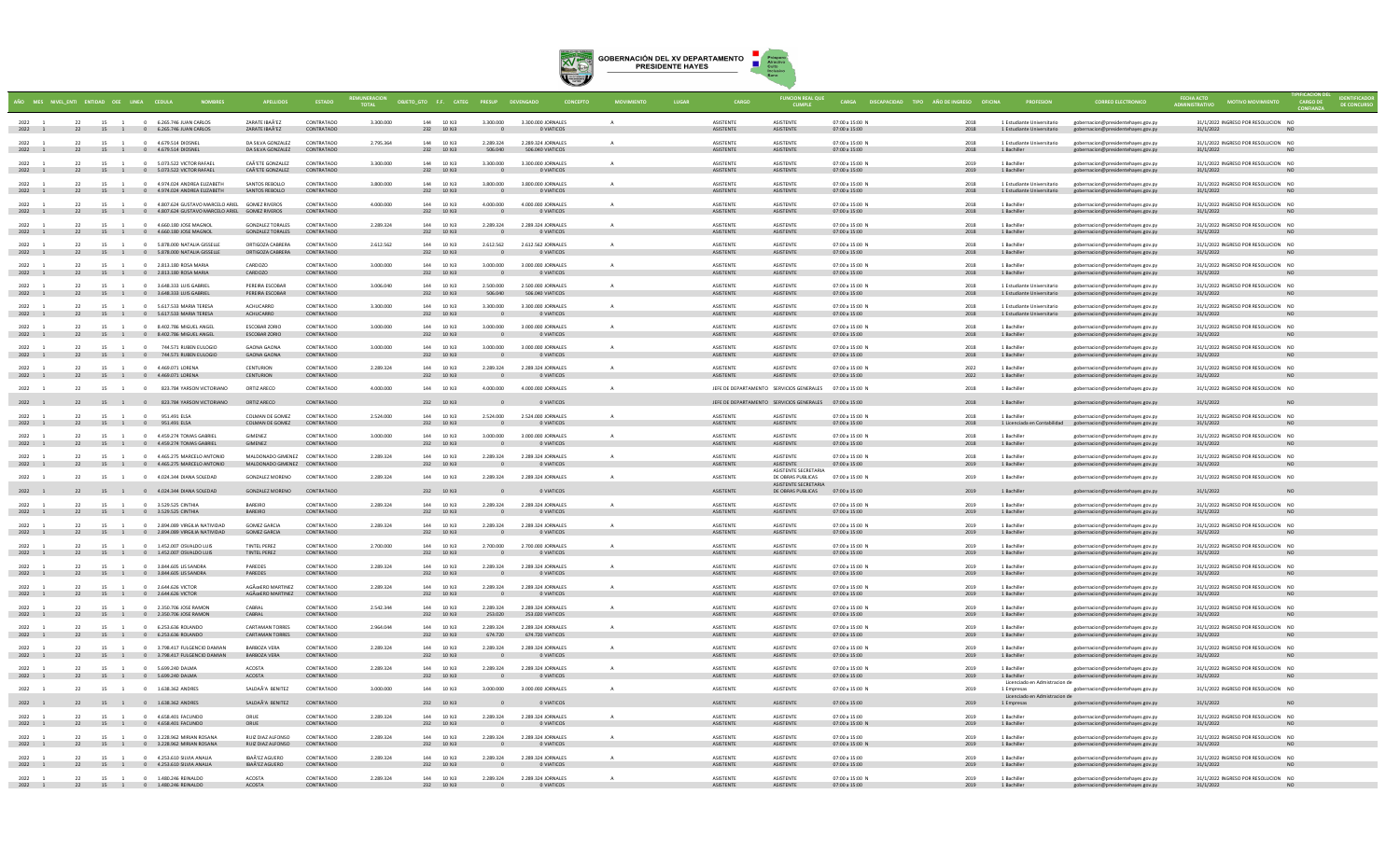

|                      |    | ÑO MES NIVELENTI ENTIDAD OEE LINEA CEDULA            |                                                                                     |                                                                    | <b>ESTADO</b>            |           | OBJETO_GTO F.F. CATEG PRESUP DEVENGADO |                                       |                                                              | <b>CONCEPTO</b> |                                      | <b>FUNCION REAL QUE</b>                                                        | CARGA DISCAPACIDAD TIPO AÑO DE INGRESO OFICINA |              |                            | <b>CORREO ELECTRONICO</b>                                                |                                                                |                 |
|----------------------|----|------------------------------------------------------|-------------------------------------------------------------------------------------|--------------------------------------------------------------------|--------------------------|-----------|----------------------------------------|---------------------------------------|--------------------------------------------------------------|-----------------|--------------------------------------|--------------------------------------------------------------------------------|------------------------------------------------|--------------|----------------------------|--------------------------------------------------------------------------|----------------------------------------------------------------|-----------------|
| 2022 1<br>2022 1     |    |                                                      | 22 15 1 0 5.242 949 FEUX FERNALDO<br>22 15 1 0 5.242.949 FELIX FERNALDO             | ARGUELLO CATEREKE CONTRATADO<br>ARGUELLO CATEBEKE                  | CONTRATADO               | 2.500.000 | 144 10 XI3<br>232 10 XJ3               | 2.500.000                             | 2.500.000 IORNALES<br>O VIATICOS                             |                 | <b>ASISTENTE</b><br><b>ASISTENTE</b> | <b>ASISTENTE</b><br>ASISTENTE                                                  | 07:00 a 15:00 N<br>07:00 a 15:00               | 2019<br>2019 | 1 Bachiller<br>1 Bachiller | gobernacion@presidentehayes.gov.py<br>gobernacion@presidentehayes.gov.py | 31/1/2022 INGRESO POR RESOLUCION NO<br>31/1/2022               |                 |
| 2022<br>2022 1       | 22 |                                                      | 15 1 0 5.821.549 DANIEL AZARIAS<br>22 15 1 0 5.821.549 DANIEL AZARIAS               | CORDOVEZ QUEVEDO<br>CORDOVEZ QUEVEDO CONTRATADO                    | CONTRATADO               | 2.289.324 | 144 10 XJ3<br>232 10 XJ3               | 2.289.324<br>$\overline{\phantom{0}}$ | 2.289.324 JORNALES<br>O VIATICOS                             | A               | ASISTENTE<br><b>ASISTENTE</b>        | ASISTENTE<br>ASISTENTE                                                         | 07:00 a 15:00<br>07:00 a 15:00 N               | 2019<br>2019 | 1 Bachiller<br>1 Bachiller | gobernacion@presidentehaves.gov.pv<br>gobernacion@presidentehayes.gov.py | 31/1/2022 INGRESO POR RESOLUCION NO<br>31/1/2022               |                 |
| 2022                 |    |                                                      | 22 15 1 0 4.091.997 FRANCISCO JAVIER<br>2022 1 22 15 1 0 4.091.997 FRANCISCO JAVIER | PALMEROLA<br>PALMEROLA                                             | CONTRATADO<br>CONTRATADO | 2,879,704 | 144 10 XJ3<br>232 10 XJ3               | 2.289.324<br>590,380                  | 2.289.324 JORNALES<br>590.380 VIATICOS                       |                 | <b>ASISTENTE</b><br>ASISTENTE        | ASISTENTE<br>ASISTENTE                                                         | 07:00 a 15:00<br>07:00 a 15:00 N               | 2019         | 1 Bachiller<br>1 Bachiller | gobernacion@presidentehayes.gov.py<br>gobernacion@presidentehayes.gov.py | 31/1/2022 INGRESO POR RESOLUCION NC<br>31/1/2022               | <b>NO</b>       |
| 2022                 |    | 15 1                                                 | 0 1.337.695 MARIO PASTOR<br>2022 1 22 15 1 0 1.337.695 MARIO PASTOR                 | ARCE                                                               | CONTRATADO<br>CONTRATADO | 2.289.324 | 144 10 XJ3<br>232 10 XJ3               | 2.289.324<br>$\overline{\phantom{0}}$ | 2.289.324 JORNALES<br>O VIATICOS                             |                 | <b>ASISTENTE</b><br>ASISTENTE        | <b>ASISTENTE</b><br>ASISTENTE                                                  | 07:00 a 15:00<br>07:00 a 15:00 N               | 2019         | 1 Bachille<br>1 Bachiller  | gobernacion@presidentehayes.gov.py<br>gobernacion@presidentehayes.gov.py | 31/1/2022 INGRESO POR RESOLUCION NO<br>31/1/2022               |                 |
| $2022 - 1$<br>2022 1 |    |                                                      | 22 15 1 0 1.740.131 CEFERINO<br>22 15 1 0 1.740.131 CEFERINO                        | MEDINA CENTURION<br>MEDINA CENTURION                               | CONTRATADO<br>CONTRATADO | 2.289.324 | 144 10 ¥13<br>232 10 XJ3               | 2.289.324<br>$\sim$ 0                 | 2.289.324 JORNALES<br><b>0 VIATICOS</b>                      |                 | <b>ASISTENTE</b><br>ASISTENTE        | <b>ASISTENTE</b><br>ASISTENTE                                                  | 07:00 a 15:00<br>07:00 a 15:00                 | 2022<br>2022 | 1 Bachiller<br>1 Bachiller | (obernacion@presidentehayes.gov.p<br>gobernacion@presidentehayes.gov.py  | 31/1/2022 INGRESO POR RESOLUCION NO<br>31/1/2022               | NO              |
| $2022 - 1$           | 22 |                                                      | 15 1 0 5.076.098 CRISTHIAN DAVID<br>2022 1 22 15 1 0 5.076.098 CRISTHIAN DAVID      | <b>BAMIREZ</b><br>RAMIREZ                                          | CONTRATADO<br>CONTRATADO | 2.289.324 | 144 10 YR<br>232 10 XJ3                | 2.289.324                             | 2.289.324 JORNALES<br>$\overline{0}$<br>O VIATICOS           |                 | <b>ASISTENTE</b><br><b>ASISTENTE</b> | <b>ASISTENTE</b><br><b>ASISTENTE</b>                                           | 07:00 a 15:00 N<br>07:00 a 15:00               | 2019<br>2019 | 1 Rachiller<br>1 Bachiller | gobernacion@presidentehayes.gov.py<br>gobernacion@presidentehayes.gov.py | 31/1/2022 INGRESO POR RESOLUCION NO<br>31/1/2022               | NO <sub>1</sub> |
| 2022 1<br>2022 1     |    |                                                      | 22 15 1 0 2.381.221 BERNARDINO<br>22 15 1 0 2.381.221 BERNARDINO                    | <b>RIVAS</b><br><b>RIVAS</b>                                       | CONTRATADO<br>CONTRATADO | 2.289.324 | 144 10 XJ3<br>232 10 XJ3               | 2.289.324<br>$\sim$ 0                 | 2.289.324 JORNALES<br><b>O VIATICOS</b>                      | A               | ASISTENTE<br><b>ASISTENTE</b>        | ASISTENTE<br>ASISTENTE                                                         | 07:00 a 15:00<br>07:00 a 15:00                 | 2019<br>2019 | 1 Bachiller<br>1 Bachiller | gobernacion@presidentehaves.gov.pv<br>gobernacion@presidentehayes.gov.py | 31/1/2022 INGRESO POR RESOLUCION NO<br>31/1/2022               | - NO            |
| 2022<br>2022 1       |    | 22 15 1 0 4.660.304 CELIA                            | 22 15 1 0 4.660.304 CELIA                                                           | VILLALBA<br>VILLALBA                                               | CONTRATADO<br>CONTRATADO | 2.289.324 | 144 10 XJ3<br>232 10 XJ3               | 2.289.324<br>$\overline{\phantom{a}}$ | 2.289.324 JORNALES<br><b>O VIATICOS</b>                      |                 | <b>ASISTENTE</b><br>ASISTENTE        | <b>ASISTENTE</b><br>ASISTENTE                                                  | 07:00 a 15:00<br>07:00 a 15:00 N               | 2019<br>2019 | 1 Bachiller<br>1 Bachiller | gobernacion@presidentehayes.gov.py<br>gobernacion@presidentehayes.gov.py | 31/1/2022 INGRESO POR RESOLUCION NC<br>31/1/2022 2012 12:00:00 |                 |
| 2022<br>2022 1       |    |                                                      | 15 1 0 1,743,038 EDUARDO<br>22 15 1 0 1.743.038 EDUARDO                             | <b>IDALGO</b><br><b>IDALGO</b>                                     | CONTRATADO<br>CONTRATADO | 2.289.324 | 144 10 XJ3<br>232 10 XJ3               | 2.289.324                             | 2.289.324 JORNALES<br>0 VIATICOS                             |                 | <b>ASISTENTE</b><br>ASISTENTE        | <b>ASISTENTE</b><br>ASISTENTE                                                  | 07:00 a 15:00 S<br>07:00 a 15:00               | 2019<br>2019 | 1 Bachille<br>1 Bachiller  | gobernacion@presidentehayes.gov.py<br>gobernacion@presidentehayes.gov.py | 31/1/2022 INGRESO POR RESOLUCION NO<br>31/1/2022               |                 |
| $2022 - 1$<br>2022 1 |    |                                                      | 22 15 1 0 4.738.193.PEDRO NICOLAS<br>22 15 1 0 4.738.193 PEDRO NICOLAS              | AOUINO IRALA<br>AQUINO IRALA                                       | CONTRATADO<br>CONTRATADO | 2.289.324 | 144 10 YR<br>232 10 XJ3                | 2.289.324<br>$\overline{\phantom{0}}$ | 2.289.324 JORNALES<br>O VIATICOS                             |                 | <b>ASISTENTE</b><br><b>ASISTENTE</b> | <b>ASISTENTE</b><br>ASISTENTE                                                  | 07:00 a 15:00<br>07:00 a 15:00 N               | 2019<br>2019 | 1 Rachiller<br>1 Bachiller | gobernacion@presidentehayes.gov.p<br>gobernacion@presidentehayes.gov.py  | 31/1/2022 INGRESO POR RESOLUCION NO<br>31/1/2022               |                 |
| 2022 1               |    |                                                      | 22 15 1 0 1.291.185 NARCISO<br>2022 1 22 15 1 0 1.291.185 NARCISO                   | <b>EVERS</b><br><b>EVERS</b>                                       | CONTRATADO<br>CONTRATADO | 3,385,744 | 144 10 XJ3<br>232 10 XJ3               | 2.289.324<br>1.096.420                | 2.289.324 JORNALES<br>1.096.420 VIATICOS                     |                 | ASISTENTE<br>ASISTENTE               | <b>ASISTENTE</b><br>ASISTENTE                                                  | 07:00 a 15:00<br>07:00 a 15:00 N               | 2019<br>2019 | 1 Bachiller<br>1 Bachiller | gobernacion@presidentehayes.gov.py<br>gobernacion@presidentehayes.gov.py | 31/1/2022 INGRESO POR RESOLUCION NO<br>31/1/2022               | NO <sub>1</sub> |
| 2022<br>2022 1       | 22 | 15 1                                                 | 0 3.480.069 VICTOR HUGO<br>22 15 1 0 3.480.069 VICTOR HUGO                          | INSAURRALDE PARQUET CONTRATADO<br>INSAURRALDE PARQUET CONTRATADO   |                          | 2,500,000 | 144 10 XJ3<br>232 10 XJ3               | 2,500,000<br>$\sim$ 0                 | 2.500.000 JORNALES<br><b>O VIATICOS</b>                      | $\mathbf{A}$    | ASISTENTE<br><b>ASISTENTE</b>        | ASISTENTE<br>ASISTENTE                                                         | 07:00 a 15:00<br>07:00 a 15:00 N               | 2019<br>2019 | 1 Bachiller<br>1 Bachiller | gobernacion@presidentehaves.gov.pv<br>gobernacion@presidentehayes.gov.py | 31/1/2022 INGRESO POR RESOLUCION NO<br>31/1/2022               | - NO            |
| 2022                 |    |                                                      | 22 15 1 0 4.767.298 JUSTINO GABRIE<br>2022 1 22 15 1 0 4.767.298 JUSTINO GABRIEL    | MENDOZA<br>MENDOZA                                                 | CONTRATADO<br>CONTRATADO | 2.500.000 | 144 10 XJ3<br>232 10 XJ3               | 2.500.000<br>$\overline{\phantom{a}}$ | 2,500,000 JORNALES<br><b>O VIATICOS</b>                      |                 | <b>ASISTENTE</b><br>ASISTENTE        | ASISTENTE SECRETARIA<br>DE LA JUVENTUD<br>ASISTENTE SECRETARIA 07:00 a 15:00 N | 07:00 a 15:00                                  | 2019<br>2019 | 1 Bachiller                | gobernacion@presidentehaves.gov.p<br>gobernacion@presidentehayes.gov.py  | 31/1/2022 INGRESO POR RESOLUCION NC<br>31/1/2022               |                 |
| 2022 1               | 22 |                                                      | 15 1 0 1.063.002 BENANCIO<br>2022 1 22 15 1 0 1.063.002 BENANCIO                    | GONZALEZ<br>GONZALEZ                                               | CONTRATADO<br>CONTRATADO | 2.289.324 | 144 10 XI3<br>232 10 XJ3               | 2.289.324                             | 2.289.324 JORNALES<br>O VIATICOS                             |                 | <b>ASISTENTE</b><br>ASISTENTE        | <b>ASISTENTE</b><br>ASISTENTE                                                  | $07:00 \times 15:00$<br>07:00 a 15:00 N        | 2019<br>2019 | 1 Bachille<br>1 Bachiller  | gobernacion@presidentehayes.gov.p<br>gobernacion@presidentehayes.gov.py  | 31/1/2022 INGRESO POR RESOLUCION NO<br>31/1/2022               |                 |
| $2022 - 1$<br>2022 1 |    |                                                      | 22 15 1 0 5.241.828 MAGAILESMERITA<br>22 15 1 0 5.241.828 MAGALI ESMERITA           | <b>RERNAL ELORENTIN</b><br>BERNAL FLORENTIN                        | CONTRATADO<br>CONTRATADO | 2.289.324 | 144 10 13<br>232 10 XJ3                | 2.289.324<br>$\overline{\phantom{0}}$ | 2.289.324 JORNALES<br>O VIATICOS                             |                 | <b>ASISTENTE</b><br><b>ASISTENTE</b> | <b>ASISTENTE</b><br>ASISTENTE                                                  | 07:00 a 15:00<br>07:00 a 15:00 N               | 2019<br>2019 | 1 Rachiller<br>1 Bachiller | obernacion@presidentehayes.gov.p<br>gobernacion@presidentehayes.gov.py   | 31/1/2022 INGRESO POR RESOLUCION NO<br>31/1/2022               | NO              |
| 2022 1               | 22 |                                                      | 15 1 0 6.335.832 EDITH MANUELA<br>2022 1 22 15 1 0 6.335.832 EDITH MANUELA          | ALVARENGA PAREDES CONTRATADO<br>ALVARENGA PAREDES CONTRATADO       |                          | 2.289.324 | 144 10 XJ3<br>232 10 XJ3               | 2.289.324                             | 2.289.324 JORNALES<br>O VIATICOS<br>$\overline{0}$           |                 | <b>ASISTENTE</b><br>ASISTENTE        | <b>ASISTENTE</b><br>ASISTENTE                                                  | 07:00 a 15:00<br>07:00 a 15:00 N               | 2019<br>2019 | 1 Bachiller<br>1 Bachiller | gobernacion@presidentehaves.gov.pv<br>gobernacion@presidentehayes.gov.py | 31/1/2022 INGRESO POR RESOLUCION NO<br>31/1/2022               | NO <sub>1</sub> |
| 2022 1<br>2022 1     |    |                                                      | 22 15 1 0 5.510.932 MARIA JOSE<br>22 15 1 0 5.510.932 MARIA JOSE                    | <b>RISSO TORRES</b><br><b>RISSO TORRES</b>                         | CONTRATADO<br>CONTRATADO | 2.289.324 | 144 10 XJ3<br>232 10 XJ3               | 2.289.324<br>$\sim$ 0                 | 2.289.324 JORNALES<br>O VIATICOS                             |                 | ASISTENTE<br><b>ASISTENTE</b>        | ASISTENTE<br>ASISTENTE                                                         | 07:00 a 15:00<br>07:00 a 15:00 N               | 2019<br>2019 | 1 Bachiller<br>1 Bachiller | gobernacion@presidentehayes.gov.py<br>gobernacion@presidentehayes.gov.py | 31/1/2022 INGRESO POR RESOLUCION NO<br>31/1/2022               | <b>NO</b>       |
|                      |    |                                                      | 22 15 1 0 5.709.972 LORENA BEATRIZ<br>2022 1 22 15 1 0 5.709.972 LORENA BEATRIZ     | LAZAGA DE PEREIRA<br>LAZAGA DE PEREIRA                             | CONTRATADO<br>CONTRATADO | 3,000,000 | 144 10 XJ3<br>232 10 XJ3               | 3.000.000<br>$\overline{\phantom{a}}$ | 3,000,000 JORNALES<br><b>CONTROL</b> OVIATICOS               |                 | <b>ASISTENTE</b><br>ASISTENTE        | <b>ASISTENTE</b><br>ASISTENTE                                                  | 07:00 a 15:00<br>07:00 a 15:00 N               | 2019<br>2019 | 1 Bachiller<br>1 Bachiller | gobernacion@presidentehaves.gov.pv<br>gobernacion@presidentehayes.gov.py | 31/1/2022 INGRESO POR RESOLUCION NC<br>31/1/2022 2012 12:00:00 |                 |
| 2022<br>2022 1       |    |                                                      | 22 15 1 0 3.222.290 LAURA DIANA<br>22 15 1 0 3.222.290 LAURA DIANA                  | CARDOZO PAREDES<br>CARDOZO PAREDES                                 | CONTRATADO<br>CONTRATADO | 2.289.324 | 144 10 X 13<br>232 10 XJ3              | 2.289.324                             | 2.289.324 JORNALES<br>0 VIATICOS                             |                 | <b>ASISTENTE</b><br>ASISTENTE        | <b>ASISTENTE</b><br>ASISTENTE                                                  | $07:00 \times 15:00$<br>07:00 a 15:00 N        | 2019<br>2019 | 1 Bachille<br>1 Bachiller  | gobernacion@presidentehayes.gov.py<br>gobernacion@presidentehayes.gov.py | 31/1/2022 INGRESO POR RESOLUCION NO<br>31/1/2022               |                 |
| 2022                 |    | 15                                                   | 877 139 SATURNINO<br>2022 1 22 15 1 0 877.139 SATURNINO                             | <b>I FGUIZAMON</b><br>LEGUIZAMON                                   | CONTRATADO<br>CONTRATADO | 2.289.324 | 144 10 XI3<br>232 10 XJ3               | 2.289.324<br>$\sim$ 0                 | 2.289.324 JORNALES<br>O VIATICOS                             |                 | <b>ASISTENTE</b><br><b>ASISTENTE</b> | <b>ASISTENTE</b><br>ASISTENTE                                                  | $07:00 \times 15:00$<br>07:00 a 15:00 N        | 2019<br>2019 | 1 Bachille<br>1 Bachiller  | obernacion@presidentehayes.gov.p<br>gobernacion@presidentehayes.gov.py   | 31/1/2022 INGRESO POR RESOLUCION NO<br>31/1/2022               |                 |
| 2022 1<br>2022 1     | 22 |                                                      | 15 1 0 4.840.185 ANTONIO<br>22 15 1 0 4.840.185 ANTONIO                             | DE GIACOMI CABALLERO CONTRATADO<br>DE GIACOMI CABALLERO CONTRATADO |                          | 2.289.324 | 144 10 XJ3<br>232 10 XJ3               | 2.289.324                             | 2.289.324 JORNALES<br>O VIATICOS                             |                 | <b>ASISTENTE</b><br>ASISTENTE        | ASISTENTE<br>ASISTENTE                                                         | 07:00 a 15:00 N<br>07:00 a 15:00               | 2019<br>2019 | 1 Bachiller<br>1 Bachiller | gobernacion@presidentehaves.gov.pv<br>gobernacion@presidentehayes.gov.py | 31/1/2022 INGRESO POR RESOLUCION NO<br>31/1/2022               | NO <sub>1</sub> |
| 2022 1<br>2022 1     |    |                                                      | 22 15 1 0 2.381.193 REINALDO<br>22 15 1 0 2.381.193 REINALDO                        | LEGUIZAMON<br>LEGUIZAMON                                           | CONTRATADO<br>CONTRATADO | 2.289.324 | 144 10 XJ3<br>232 10 XJ3               | 2.289.324                             | 2.289.324 JORNALES<br>O VIATICOS<br>$^{\circ}$               |                 | <b>ASISTENTE</b><br><b>ASISTENTE</b> | ASISTENTE<br>ASISTENTE                                                         | 07:00 a 15:00 N<br>07:00 a 15:00               | 2019<br>2019 | 1 Bachille<br>1 Bachiller  | gobernacion@presidentehayes.gov.py<br>gobernacion@presidentehayes.gov.py | 31/1/2022 INGRESO POR RESOLUCION NO<br>31/1/2022               |                 |
| 2022                 |    |                                                      | 22 15 1 0 5.863.365 GERMAN<br>2022 1 22 15 1 0 5.863.365 GERMAN                     | MANCUELLO<br>MANCUELLO                                             | CONTRATADO<br>CONTRATADO | 2.289.324 | 144 10 XJ3<br>232 10 XJ3               | 2.289.324<br>$\overline{\phantom{0}}$ | 2.289.324 JORNALES<br>0 VIATICOS                             |                 | <b>ASISTENTE</b><br><b>ASISTENTE</b> | <b>ASISTENTE</b><br>ASISTENTE                                                  | 07:00 a 15:00 S<br>07:00 a 15:00               | 2019<br>2019 | 1 Bachiller                | gobernacion@presidentehaves.gov.p<br>gobernacion@presidentehayes.gov.py  | 31/1/2022 INGRESO POR RESOLUCION NO<br>31/1/2022               |                 |
| $2022 - 1$<br>2022 1 | 22 |                                                      | 15 1 0 4.433.735 DIEGO JOSE<br>22 15 1 0 4.433.735 DIEGO JOSE                       | CAMACHO MENDEZ<br>CAMACHO MENDEZ                                   | CONTRATADO<br>CONTRATADO | 3.306.040 | 144 10 Y 13<br>232 10 XJ3              | 2.800.000<br>506,040                  | 2.800.000 IORNALES<br>506.040 VIATICOS                       |                 | <b>ASISTENTE</b><br>ASISTENTE        | <b>ASISTENTE</b><br>ASISTENTE                                                  | 07:00 a 15:00 N<br>07:00 a 15:00               | 2021<br>2021 | 1 Rachiller<br>1 Bachiller | gobernacion@presidentehayes.gov.p<br>gobernacion@presidentehayes.gov.py  | 31/1/2022 INGRESO POR RESOLUCION NO<br>31/1/2022               | <b>NO</b>       |
| 2022 1               | 22 |                                                      | 15 1 0 744.562 OSCAR CEFERINO<br>2022 1 22 15 1 0 744.562 OSCAR CEFERINO            | ARCE LOCATTI<br>ARCE LOCATTI                                       | CONTRATADO<br>CONTRATADO | 2.795.364 | 144 10 XJ3<br>232 10 XJ3               | 2.289.324<br>506,040                  | 2.289.324 JORNALES<br>506,040 VIATICOS                       | A               | <b>ASISTENTE</b><br><b>ASISTENTE</b> | ASISTENTE<br>ASISTENTE                                                         | 07:00 a 15:00 N<br>07:00 a 15:00               | 2021<br>2021 | 1 Bachiller<br>1 Bachiller | gobernacion@presidentehaves.gov.pv<br>gobernacion@presidentehayes.gov.py | 31/1/2022 INGRESO POR RESOLUCION NO<br>31/1/2022               | NO              |
| 2022 1               | 22 |                                                      | 15 1 0 2.822.077 JULIO AGUSTIN<br>2022 1 22 15 1 0 2.822.077 JULIO AGUSTIN          | MILLAN CATTEBEKE<br>MILLAN CATTEBEKE                               | CONTRATADO<br>CONTRATADO | 3.217.064 | 144 10 XJ3<br>232 10 XJ3               | 2.289.324<br>927,740                  | 2.289.324 JORNALES<br>927,740 VIATICOS                       |                 | <b>ASISTENTE</b><br>ASISTENTE        | ASISTENTE<br>ASISTENTE                                                         | 07:00 a 15:00 N<br>07:00 a 15:00               | 2021<br>2021 | 1 Bachiller<br>1 Bachiller | gobernacion@presidentehaves.gov.pv<br>gobernacion@presidentehayes.gov.py | 31/1/2022 INGRESO POR RESOLUCION NO<br>31/1/2022               | NO <sub>1</sub> |
| 2022 1<br>2022 1     |    |                                                      | 22 15 1 0 1.603.221 EUSEBIO<br>22 15 1 0 1.603.221 EUSEBIO                          | CUELLAR<br>CUELLAR                                                 | CONTRATADO<br>CONTRATADO | 2,289,324 | 144 10 XJ3<br>232 10 XJ3               | 2.289.324                             | 2.289.324 JORNALES<br>O VIATICOS                             |                 | <b>ASISTENTE</b><br><b>ASISTENTE</b> | ASISTENTE<br>ASISTENTE                                                         | 07:00 a 15:00 N<br>07:00 a 15:00               | 2021<br>2021 | 1 Bachiller<br>1 Bachiller | gobernacion@presidentehayes.gov.py<br>gobernacion@presidentehayes.gov.py | 31/1/2022 INGRESO POR RESOLUCION NO<br>31/1/2022               |                 |
| $2022 - 1$<br>2022 1 |    |                                                      | 22 15 1 0 5.496.781 YESICA LORENA<br>22 15 1 0 5.496.781 YESICA LORENA              | MEDINA PRADO<br>MEDINA PRADO                                       | CONTRATADO<br>CONTRATADO | 3,000,000 | 144 10 XI3<br>232 10 XJ3               | 3,000,000<br>$\overline{\phantom{0}}$ | 3,000,000 IORNALES<br><b>O VIATICOS</b>                      | $\Delta$        | <b>ASISTENTE</b><br>ASISTENTE        | <b>ASISTENTE</b><br>ASISTENTE                                                  | 07:00 a 15:00 N<br>07:00 a 15:00               | 2021<br>2021 | 1 Rachiller<br>1 Bachiller | gobernacion@presidentehayes.gov.p<br>gobernacion@presidentehayes.gov.py  | 31/1/2022 INGRESO POR RESOLUCION NO<br>31/1/2022               | N <sub>C</sub>  |
| 2022<br>2022 1       | 22 |                                                      | 15 1 0 2.442.991 VICTOR<br>22 15 1 0 2.442.991 VICTOR                               | AIVAREZ<br>ALVAREZ                                                 | CONTRATADO<br>CONTRATADO | 2.289.324 | 144 10 XJ3<br>232 10 XJ3               | 2.289.324                             | 2.289.324 JORNALES<br>O VIATICOS                             |                 | <b>ASISTENTE</b><br>ASISTENTE        | <b>ASISTENTE</b><br>ASISTENTE                                                  | 07:00 a 15:00 N<br>07:00 a 15:00               | 2021<br>2021 | 1 Bachille<br>1 Bachiller  | gobernacion@presidentehayes.gov.p<br>gobernacion@presidentehayes.gov.py  | 31/1/2022 INGRESO POR RESOLUCION NO<br>31/1/2022               | <b>NO</b>       |
| 2022<br>2022 1       | 22 | 15 1                                                 | 0 7.020.484 BRUNO<br>22 15 1 0 7.020.484 BRUNO                                      | ARGUELLO<br>ARGUELLO                                               | CONTRATADO<br>CONTRATADO | 2.289.324 | 144 10 XJ3<br>232 10 XJ3               | 2.289.324<br>$\mathbf{0}$             | 2.289.324 JORNALES<br>O VIATICOS                             | A               | <b>ASISTENTE</b><br>ASISTENTE        | ASISTENTE<br>ASISTENTE                                                         | 07:00 a 15:00 N<br>07:00 a 15:00               | 2021<br>2021 | 1 Bachiller<br>1 Bachiller | gobernacion@presidentehaves.gov.pv<br>gobernacion@presidentehayes.gov.py | 31/1/2022 INGRESO POR RESOLUCION NO<br>31/1/2022               | NO              |
| 2022<br>2022 1       |    | 15                                                   | 0 5.041.781 OSCAR GABRIE<br>22 15 1 0 5.041.781 OSCAR GABRIEL                       | ACOSTA<br>ACOSTA                                                   | CONTRATADO<br>CONTRATADO | 2.289.324 | 144 10 X 13<br>232 10 XJ3              | 2.289.324                             | 2.289.324 JORNALES<br>O VIATICOS                             |                 | <b>ASISTENTE</b><br>ASISTENTE        | ASISTENTE<br>ASISTENTE                                                         | 07:00 a 15:00 N<br>07:00 a 15:00               | 2021<br>2021 | 1 Bachiller<br>1 Bachiller | gobernacion@presidentehayes.gov.py<br>gobernacion@presidentehayes.gov.py | 31/1/2022 INGRESO POR RESOLUCION NC<br>31/1/2022               | N <sub>O</sub>  |
| 2022 1<br>2022 1     |    | 22 15 1 0 1.426.451 ELSA<br>22 15 1 0 1.426.451 ELSA |                                                                                     | PETTERS<br>PETTERS                                                 | CONTRATADO<br>CONTRATADO | 2.500.000 | 144 10 XJ3<br>232 10 XJ3               | 2.500.000                             | 2,500,000 JORNALES<br>O VIATICOS<br>$\overline{\phantom{0}}$ |                 | <b>ASISTENTE</b><br><b>ASISTENTE</b> | <b>ASISTENTE</b><br>ASISTENTE                                                  | 07:00 a 15:00 N<br>07:00 a 15:00               | 2021<br>2021 | 1 Bachille<br>1 Bachiller  | gobernacion@presidentehayes.gov.py<br>gobernacion@presidentehayes.gov.py | 31/1/2022 INGRESO POR RESOLUCION NC<br>31/1/2022               |                 |
| $2022 - 1$<br>2022 1 |    |                                                      | 22 15 1 0 1 068 301 NINA FI 7ARETH<br>22 15 1 0 1.968.391 NINA ELIZABETH            | AMARILLA ARCE<br>AMARILLA ARCE                                     | CONTRATADO<br>CONTRATADO | 2.289.324 | 144 10 13<br>232 10 XJ3                | 2.289.324<br>$\sim$ 0                 | 2.289.324 JORNALES<br>O VIATICOS                             |                 | <b>ASISTENTE</b><br><b>ASISTENTE</b> | <b>ASISTENTE</b><br>ASISTENTE                                                  | 07:00 a 15:00 N<br>07:00 a 15:00               | 2021<br>2021 | 1 Rachiller<br>1 Bachiller | gobernacion@presidentehaves.gov.p<br>gobernacion@presidentehayes.gov.py  | 31/1/2022 INGRESO POR RESOLUCION NO<br>31/1/2022               |                 |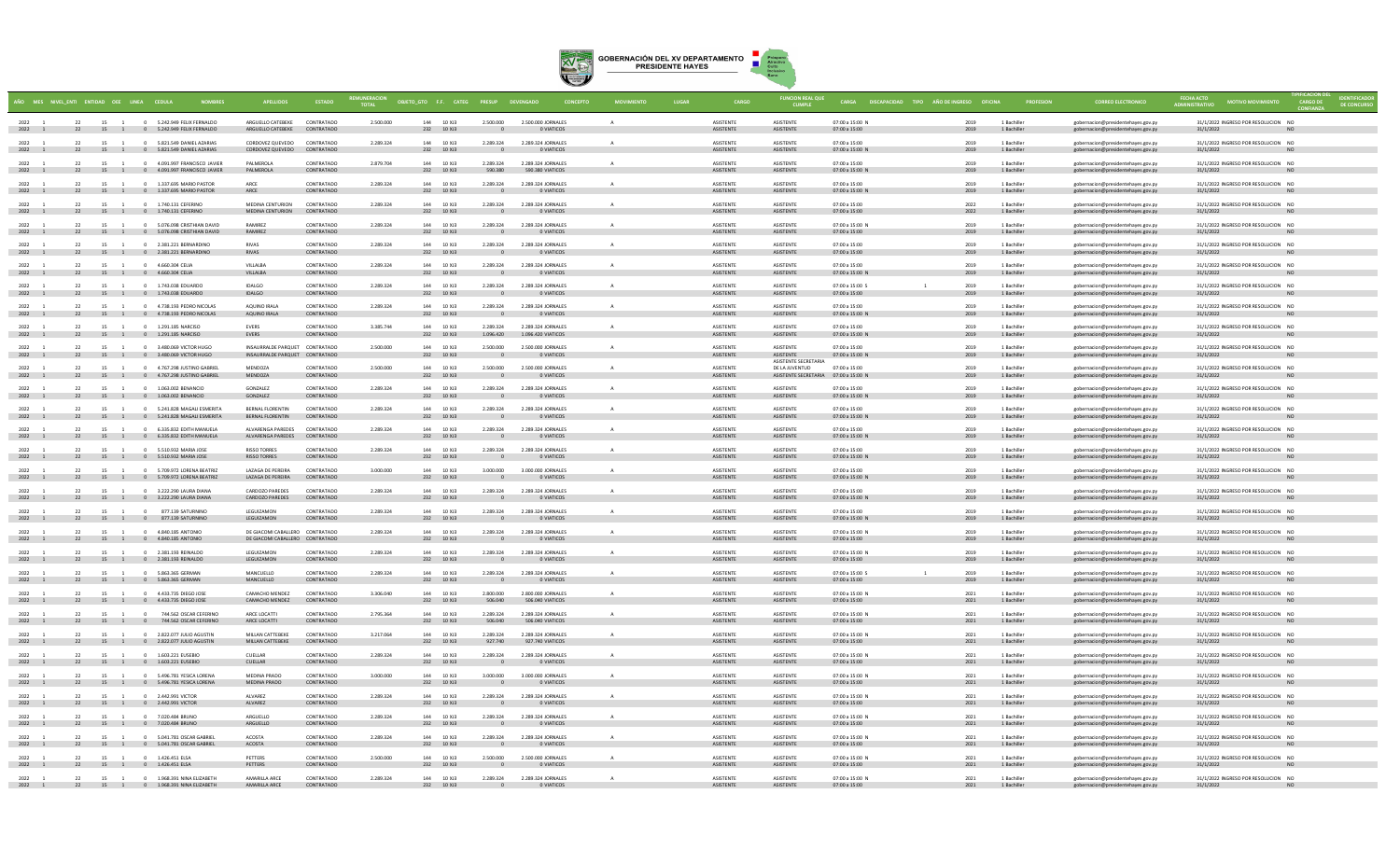

|                        |          |                                    | IO MES NIVELENTI ENTIDAD OEE LINEA CEDULA                                  |                                             | <b>ESTADO</b>              | <b>REMUNERACION</b>      | OBJETO GTO F.F. CATEG PRESUP |           |                                                                          |           |                                                                |                                                                                                                    | <b>FUNCION REAL QUE</b>                                   |                                  | CARGA DISCAPACIDAD TIPO AÑO DE INGRESO OFICINA |                            |                                                                          | <b>FECHA ACTO</b>                                               |                      |
|------------------------|----------|------------------------------------|----------------------------------------------------------------------------|---------------------------------------------|----------------------------|--------------------------|------------------------------|-----------|--------------------------------------------------------------------------|-----------|----------------------------------------------------------------|--------------------------------------------------------------------------------------------------------------------|-----------------------------------------------------------|----------------------------------|------------------------------------------------|----------------------------|--------------------------------------------------------------------------|-----------------------------------------------------------------|----------------------|
| 2022<br>2022 1         |          |                                    | 22 15 1 0 4.368.083 NARCISO JAVIER<br>22 15 1 0 4.368.083 NARCISO JAVIER   | AYALA VILLALBA<br>AYALA VILLALBA            | CONTRATADO<br>CONTRATADO   | 2.289.324                | 144 10 XJ3<br>232 10 XJ3     | 2.289.324 | 2.289.324 JORNALES<br>0 VIATICOS                                         |           |                                                                | ASISTENTE<br><b>ASISTENTE</b>                                                                                      | <b>ASISTENTE</b><br><b>ASISTENTE</b>                      | 07:00 a 15:00 N<br>07:00 a 15:00 | 2021<br>2021                                   | 1 Bachiller<br>1 Bachiller | gobernacion@presidentehayes.gov.py<br>gobernacion@presidentehayes.gov.py | 31/1/2022 INGRESO POR RESOLUCION NO<br>31/1/2022                |                      |
| 2022                   | 22       |                                    | 15 1 0 2.224.045.ROSSANA                                                   | <b>IMAS</b>                                 | CONTRATADO                 | 2.289.324                | 144 10 XI3                   | 2.289.324 | 2.289.324 JORNALES                                                       |           |                                                                | <b>ASISTENTE</b>                                                                                                   | <b>ASISTENTE</b>                                          | 07:00 a 15:00 N                  | 2021                                           | 1 Bachiller                | gobernacion@presidentehayes.gov.py                                       | 31/1/2022 INGRESO POR RESOLUCION NO                             |                      |
| 2022 1<br>2022 1       |          |                                    | 22 15 1 0 2.224.045 ROSSANA<br>22 15 1 0 3.397.699 OSVALDO                 | <b>IMAS</b><br>ORTIZ CHAPARRO               | CONTRATADO<br>COMISIONADO  | $\Omega$                 | 232 10 XJ3<br>133 10 COM     |           | 0 VIATICOS<br><b>BONIFICACIONES</b><br>0 GRATIFICACIONES                 | TT        | <b>IUNTA MUNICIPAL</b><br>VILLAHAYES                           | <b>ASISTENTE</b><br>JEFE DE DEPARTAMENTO DE PROTOCOLO                                                              | ASISTENTE                                                 | 07:00 a 15:00<br>07:00 a 15:00 N | 2021<br>2018                                   | 1 Bachiller<br>1 Bachiller | gobernacion@presidentehayes.gov.py<br>gobernacion@presidentehayes.gov.py | 31/1/2022<br>3/9/2018 TRASLADO TEMPORAL                         | S1                   |
| 2022 1                 |          |                                    | 22 15 1 0 3.397.699 OSVALDO                                                | ORTIZ CHAPARRO                              | COMISIONADO                |                          | 199 10 COM                   |           | OTROS GASTOS DEL<br>0 PERSONAL                                           | TT        | <b>IUNTA MUNICIPAL</b><br>VILLAHAYES                           | JEFE DE DEPARTAMENTO DE PROTOCOLO                                                                                  |                                                           | 07:00 a 15:00                    | 2018                                           | 1 Bachiller                | gobernacion@presidentehayes.gov.py                                       | 3/9/2018 TRASLADO TEMPORAL                                      |                      |
| 2022                   | 22       | 15 1                               | 0 3.397.699 OSVALDO                                                        | ORTIZ CHAPARRO                              | COMISIONADO                |                          | 232 10 COM                   |           | 0 VIATICOS                                                               |           | JUNTA MUNICIPAL<br>VILLAHAYES                                  | JEFE DE DEPARTAMENTO DE PROTOCOLO                                                                                  |                                                           | 07:00 a 15:00                    | 2018                                           | 1 Bachiller                | gobernacion@presidentehayes.gov.py                                       | 3/9/2018 TRASLADO TEMPORAL                                      | <b>SI</b>            |
| 2022 1                 | 22       |                                    | 15 1 0 3.986.258 MIRNA BEATRIZ                                             | MARTINEZ LUGO                               | COMISIONADO                | 4.980.040                | 133 10 COM                   | 3.997.000 | <b>BONIFICACIONES Y</b><br>3.997.000 GRATIFICACIONES                     | T         | HONORABLE CAMARA DE<br><b>DIPUTADOS</b>                        | DIRECTORA                                                                                                          | DE LA DIRECCION DE<br>CONTBILIDAD Y                       | 07:00 a 15:00 N                  | 2018                                           | 1 Contadora                | gobernacion@presidentehayes.gov.py                                       | 11/11/2019 TRASLADO TEMPORAL                                    |                      |
| 2022                   | 22       | 15<br>$\overline{1}$               | 0 3.986.258 MIRNA BEATRIZ                                                  | MARTINEZ LUGO                               | COMISIONADO                |                          | 199 10 COM                   | 477,000   | OTROS GASTOS DEL<br>477 000 PERSONAL                                     | <b>TT</b> | HONORABLE CAMARA DE<br><b>DIPUTADOS</b><br>HONORABLE CAMARA DE | DIRECTORA                                                                                                          | DE LA DIRECCION DE<br>CONTRILIDAD Y<br>DE LA DIRECCION DE | $07:00 \times 15:00$             | 2018                                           | 1 Contadora                | gobernacion@presidentehayes.gov.py                                       | 11/11/2019 TRASLADO TEMPORAL                                    | S1                   |
| 2022 1                 |          |                                    | 22 15 1 0 3.986.258 MIRNA BEATRIZ                                          | MARTINEZ LUGO                               | COMISIONADO                |                          | 232 10 COM                   | 506,040   | 506,040 VIATICOS<br><b>BONIFICACIONES Y</b>                              | TT        | DIPUTADOS RESOLUCION DIRECTORA                                 |                                                                                                                    | CONTBILIDAD Y                                             | 07:00 a 15:00                    | 2018                                           | 1 Contadora                | gobernacion@presidentehayes.gov.py                                       | 11/11/2019 TRASLADO TEMPORAL                                    | S1                   |
| 2022                   | 22       | 15                                 | 0 1.698.998 EDGAR DAMIAN                                                   | PEREZ GALLARDO                              | COMISIONADO                | 4.000.000                | 133 10 COM                   | 4.000.000 | 4.000.000 GRATIFICACIONES<br>OTROS GASTOS DEL                            | T         | POLICIA NACIONAL                                               | GUARDIA DE SEGURIDAD GUARDIA DE SEGURIDAD 07:00 a 15:00 N                                                          |                                                           |                                  | 2018                                           | 1 Bachiller                | gobernacion@presidentehayes.gov.py                                       | 3/9/2018 TRASLADO TEMPORAL                                      | S1                   |
| 2022 1<br>2022         | 22       | 15<br>$\mathbf{1}$                 | 22 15 1 0 1.698.998 EDGAR DAMIAN<br>0 1.698.998 EDGAR DAMIAN               | PEREZ GALLARDO<br>PEREZ GALLARDO            | COMISIONADO<br>COMISIONADO |                          | 199 10 COM<br>232<br>10 COM  |           | 0 PERSONAL<br>0 VIATICOS                                                 |           | POLICIA NACIONAL<br>POLICIA NACIONAL                           | GUARDIA DE SEGURIDAD GUARDIA DE SEGURIDAD 07:00 a 15:00<br>GUARDIA DE SEGURIDAD GUARDIA DE SEGURIDAD 07:00 a 15:00 |                                                           |                                  | 2018<br>2018                                   | 1 Bachiller<br>1 Bachiller | gobernacion@presidentehayes.gov.py<br>gobernacion@presidentehayes.gov.py | 3/9/2018 TRASLADO TEMPORAL<br>3/9/2018 TRASLADO TEMPORAL        | SI <sub>SI</sub>     |
| 2022 1                 |          |                                    | 22 15 1 0 4.291.640 MIGUEL ANGEL                                           | GONZALEZ                                    | COMISIONADO                | 1.000.000                | 133 10 COM                   | 1,000,000 | <b>BONIFICACIONES Y</b><br>1.000.000 GRATIFICACIONES                     | T         | POLICIA NACIONAL                                               | GUARDIA DE SEGURIDAD GUARDIA DE SEGURIDAD 07:00 a 15:00 N                                                          |                                                           |                                  | 2018                                           | 1 Bachiller                | gobernacion@presidentehayes.gov.py                                       | TRASLADO TEMPORAL<br>RESOLUCION 149/2018<br>3/9/2018 14/08/2018 |                      |
|                        |          |                                    |                                                                            |                                             |                            |                          |                              |           | OTROS GASTOS DEL                                                         |           |                                                                |                                                                                                                    |                                                           |                                  |                                                |                            |                                                                          | TRASLADO TEMPORAL<br>RESOLUCION 149/2018                        |                      |
| 2022 1                 | 22       | 15 1                               | 0 4.291.640 MIGUEL ANGEL                                                   | GONZALEZ                                    | COMISIONADO                |                          | 199 10 COM                   |           | 0 PERSONAL                                                               |           | POLICIA NACIONAL                                               | GUARDIA DE SEGURIDAD GUARDIA DE SEGURIDAD 07:00 a 15:00                                                            |                                                           |                                  | 2018                                           | 1 Bachiller                | gobernacion@presidentehayes.gov.py                                       | 3/9/2018 14/08/2018<br>TRASLADO TEMPORAL                        |                      |
| 2022 1                 |          |                                    | 22 15 1 0 4.291.640 MIGUEL ANGEL                                           | GONZALEZ                                    | COMISIONADO                |                          | 232 10 COM                   |           | 0 VIATICOS                                                               | T         | POLICIA NACIONAL                                               | GUARDIA DE SEGURIDAD GUARDIA DE SEGURIDAD 07:00 a 15:00                                                            |                                                           |                                  | 2018                                           | 1 Bachiller                | gobernacion@presidentehayes.gov.py                                       | RESOLUCION 149/2018<br>3/9/2018 14/08/2018                      |                      |
| 2022                   | 22       | 15                                 | 0 5.009.530 ANGEL AGUSTIN                                                  | MORALES GONZALEZ                            | COMISIONADO                | 1.000.000                | 133<br>10 COM                | 1.000.000 | <b>BONIFICACIONES \</b><br>1,000,000 GRATIFICACIONES<br>OTROS GASTOS DEL |           | POLICIA NACIONAL                                               | GUARDIA DE SEGURIDAD GUARDIA DE SEGURIDAD 07:00 a 15:00 N                                                          |                                                           |                                  | 2018                                           | 1 Bachiller                | gobernacion@presidentehayes.gov.py                                       | 3/9/2018 TRASLADO TEMPORAL                                      |                      |
| 2022 1<br>2022         | 22<br>22 | 15 1                               | 15 1 0 5.009.530 ANGEL AGUSTIN<br>0 5.009.530 ANGEL AGUSTIN                | MORALES GONZALEZ<br>MORALES GONZALEZ        | COMISIONADO<br>COMISIONADO |                          | 199 10 COM<br>232 10 COM     |           | 0 PERSONAL<br>0 VIATICOS                                                 | TT.       | POLICIA NACIONAL<br>POLICIA NACIONAL                           | GUARDIA DE SEGURIDAD GUARDIA DE SEGURIDAD 07:00 a 15:00<br>GUARDIA DE SEGURIDAD GUARDIA DE SEGURIDAD 07:00 a 15:00 |                                                           |                                  | 2018<br>2018                                   | 1 Bachiller<br>1 Bachiller | gobernacion@presidentehayes.gov.py<br>gobernacion@presidentehayes.gov.py | 3/9/2018 TRASLADO TEMPORAL<br>3/9/2018 TRASLADO TEMPORAL        | S1                   |
|                        |          |                                    |                                                                            |                                             |                            |                          |                              |           | <b>BONIFICACIONES Y</b>                                                  |           |                                                                |                                                                                                                    |                                                           |                                  |                                                |                            |                                                                          | TRASLADO TEMPORAL<br>RESOLUCION 149/2018                        |                      |
| 2022 1                 |          |                                    | 22 15 1 0 4.533.835 JOEL                                                   | GONZALEZ CABRERA COMISIONADO                |                            | 1.000.000                | 133 10 COM                   |           | 1.000.000 1.000.000 GRATIFICACIONES                                      | TT        | POLICIA NACIONAL                                               | GUARDIA DE SEGURIDAD GUARDIA DE SEGURIDAD 07:00 a 15:00 N                                                          |                                                           |                                  | 2018                                           | 1 Bachiller                | gobernacion@presidentehayes.gov.py                                       | 3/9/2018 14/08/2021<br><b>TRASLADO TEMPORAL</b>                 |                      |
| 2022                   | 22       | 15 1                               | 0 4.533.835 JOEL                                                           | <b>GONZALEZ CABRERA</b>                     | COMISIONADO                |                          | 199 10 COM                   |           | OTROS GASTOS DEL<br>0 PERSONAL                                           |           | POLICIA NACIONAL                                               | GUARDIA DE SEGURIDAD GUARDIA DE SEGURIDAD 07:00 a 15:00                                                            |                                                           |                                  | 2018                                           | 1 Bachiller                | gobernacion@presidentehayes.gov.py                                       | RESOLUCION 149/2018<br>3/9/2018 14/08/2021                      |                      |
| 2022 1                 |          |                                    | 22 15 1 0 4.533.835 JOEL                                                   | <b>GONZALEZ CABRERA</b>                     | COMISIONADO                |                          | 232 10 COM                   |           | 0 VIATICOS                                                               | T         | POLICIA NACIONAL                                               | GUARDIA DE SEGURIDAD GUARDIA DE SEGURIDAD 07:00 a 15:00                                                            |                                                           |                                  | 2018                                           | 1 Bachiller                | gobernacion@presidentehayes.gov.py                                       | TRASLADO TEMPORAL<br>RESOLUCION 149/2018<br>3/9/2018 14/08/2021 |                      |
| 2022                   | 22       |                                    | 15 1 0 4.842.229 VICTOR ARIEL                                              | <b>FRETES AYALA</b>                         | COMISIONADO                | 1,000,000                | 133 10 COM                   | 1.000.000 | <b>BONIFICACIONES</b><br>1,000,000 GRATIFICACIONES                       | TT        | POLICIA NACIONAL                                               | GUARDIA DE SEGURIDAD GUARDIA DE SEGURIDAD 07:00 a 15:00 N                                                          |                                                           |                                  | 2018                                           | 1 Bachiller                | gobernacion@presidentehayes.gov.py                                       | 3/9/2018 TRASLADO TEMPORAL                                      | $\sim$               |
| 2022 1                 |          |                                    | 22 15 1 0 4.842.229 VICTOR ARIEL                                           | <b>FRETES AYALA</b>                         | COMISIONADO                |                          | 199 10 COM                   |           | OTROS GASTOS DEL<br>0 PERSONAL                                           | T         | POLICIA NACIONAL                                               | GUARDIA DE SEGURIDAD GUARDIA DE SEGURIDAD 07:00 a 15:00                                                            |                                                           |                                  | 2018                                           | 1 Bachiller                | gobernacion@presidentehayes.gov.py                                       | 3/9/2018 TRASLADO TEMPORAL                                      | SI                   |
| 2022<br>$\overline{1}$ | 22       | 15 1                               | 0 4.842.229 VICTOR ARIEL                                                   | <b>FRETES AYALA</b>                         | COMISIONADO                |                          | 232 10 COM                   |           | 0 VIATICOS<br><b>BONIFICACIONES \</b>                                    | <b>TT</b> | POLICIA NACIONAL                                               | GUARDIA DE SEGURIDAD GUARDIA DE SEGURIDAD 07:00 a 15:00                                                            |                                                           |                                  | 2018                                           | 1 Bachiller                | gobernacion@presidentehayes.gov.py                                       | 3/9/2018 TRASLADO TEMPORAL                                      | S1                   |
| 2022 1                 | 22       |                                    | 15 1 0 4.132.867 NILSA CONCEPCION                                          | <b>CASTILLO PAREDES</b>                     | COMISIONADO                | 1.000.000                | 133 10 COM                   | 1.000.000 | 1,000,000 GRATIFICACIONES<br>OTROS GASTOS DEL                            | T         |                                                                | ASISTENTE                                                                                                          | <b>ASISTENTE</b>                                          | 07:00 a 15:00 N                  | 2018                                           | 1 Abogado                  | gobernacion@presidentehayes.gov.py                                       | 13/12/2019 TRASLADO TEMPORAL                                    | SI <sub>SI</sub>     |
| 2022<br>2022 1         | 22       |                                    | 15 1 0 4 132 867 NII SA CONCEPCION<br>22 15 1 0 4.132.867 NILSA CONCEPCION | CASTILLO PAREDES<br><b>CASTILLO PAREDES</b> | COMISIONADO<br>COMISIONADO |                          | 199 10 COM<br>232 10 COM     |           | n PERSONAL<br>0 VIATICOS                                                 | T         | <b>ANNP</b><br>ANNP                                            | <b>ASISTENTE</b><br>ASISTENTE                                                                                      | <b>ASISTENTE</b><br>ASISTENTE                             | 07:00 a 15:00<br>07:00 a 15:00   | 2018<br>2018                                   | 1 Abogado<br>1 Abogado     | gobernacion@presidentehayes.gov.py<br>gobernacion@presidentehayes.gov.py | 13/12/2019 TRASLADO TEMPORAL<br>13/12/2019 TRASLADO TEMPORAL    | $\mathbf{c}_1$<br>SI |
| 2022                   | 22       |                                    | 15 1 0 1.285.182 JULIO                                                     | DIA7                                        | COMISIONADO                | 2,000,000                | 133 10 COM                   | 2.000.000 | <b>BONIFICACIONES</b><br>2,000,000 GRATIFICACIONES                       |           | SEN                                                            | ASISTENTE                                                                                                          | ASISTENTE                                                 | 07:00 a 15:00 N                  | 2018                                           | 1 Abogado                  | gobernacion@presidentehayes.gov.py                                       | 2/1/2020 TRASLADO TEMPORAL                                      | S1                   |
| 2022 1<br>2022 1       | 22       |                                    | 22 15 1 0 1.285.182 JULIO<br>15 1 0 1.285.182 JULIO                        | DIAZ<br><b>DIAZ</b>                         | COMISIONADO<br>COMISIONADO |                          | 199 10 COM<br>232 10 COM     |           | OTROS GASTOS DEL<br>0 PERSONAL<br>O VIATICOS                             |           | SEN<br>SEN                                                     | <b>ASISTENTE</b><br>ASISTENTE                                                                                      | <b>ASISTENTE</b><br>ASISTENTE                             | 07:00 a 15:00<br>07:00 a 15:00   | 2018<br>2018                                   | 1 Abogado<br>1 Abogado     | gobernacion@presidentehayes.gov.py<br>gobernacion@presidentehaves.gov.pv | 2/1/2020 TRASLADO TEMPORAL SI<br>2/1/2020 TRASLADO TEMPORAL     | - 51                 |
| 2022 1                 |          |                                    | 22 15 1 0 2.076.568 ANIBAL                                                 | LUGO                                        | COMISIONADO                | 1,000,000                | 133 10 COM                   | 1,000,000 | <b>BONIFICACIONES Y</b><br>1,000,000 GRATIFICACIONES                     | T         | SEN                                                            | ASISTENTE                                                                                                          | <b>ASISTENTE</b>                                          | 07:00 a 15:00 N                  | 2018                                           | 1 Abogado                  | gobernacion@presidentehayes.gov.py                                       | 2/1/2020 TRASLADO TEMPORAL SI                                   |                      |
| 2022                   | 22       | 15 1                               | 0 2.076 568 ANIBAL                                                         | 11160                                       | COMISIONADO                |                          | 199 10 COM                   |           | OTROS GASTOS DEL<br>0 PERSONAL                                           |           | <b>SEN</b>                                                     | <b>ASISTENTE</b>                                                                                                   | <b>ASISTENTE</b>                                          | 07:00 a 15:00                    | 2018                                           | 1 Abogado                  | gobernacion@presidentehayes.gov.p                                        | 2/1/2020 TRASLADO TEMPORAL                                      |                      |
| 2022 1                 |          |                                    | 22 15 1 0 2.076.568 ANIBAL                                                 | LUGO                                        | COMISIONADO                |                          | 232 10 COM                   |           | 0 VIATICOS<br><b>BONIFICACIONES \</b>                                    | TT        | SEN                                                            | ASISTENTE                                                                                                          | <b>ASISTENTE</b><br>DESARROLLO'                           | 07:00 a 15:00                    | 2018                                           | 1 Abogado                  | gobernacion@presidentehayes.gov.py                                       | 2/1/2020 TRASLADO TEMPORAL                                      | S1                   |
| 2022                   | 22       |                                    | 15 1 0 5.256.999 LIZBELL ROCIO                                             | AYLALA MAIDANA                              | COMISIONADO                | 2,000,000                | 133 10 COM                   | 2,000,000 | 2.000.000 GRATIFICACIONES<br>OTROS GASTOS DEL                            | TT        | <b>FRSSAN</b>                                                  | IFFE DE DEPARTAMENTO CAPACITACION                                                                                  | <b>DESARROLLO Y</b>                                       | 07:00 a 15:00 N                  | 2018                                           | 1 Bachiller                | gobernacion@presidentehayes.gov.py                                       | 28/11/2019 TRASLADO TEMPORAL                                    | S1                   |
| 2022 1                 |          |                                    | 22 15 1 0 5.256.999 LIZBELL ROCIO                                          | AYLALA MAIDANA                              | COMISIONADO                |                          | 199 10 COM                   |           | 0 PERSONAL                                                               | TT        | ERSSAN                                                         | JEFE DE DEPARTAMENTO CAPACITACION                                                                                  | <b>DESARROLLO</b>                                         | 07:00 a 15:00                    | 2018                                           | 1 Bachiller                | gobernacion@presidentehayes.gov.py                                       | 28/11/2019 TRASLADO TEMPORAL                                    | S1                   |
| 2022                   | 22       | 15 1                               | 0 5.256.999 LIZBELL ROCIO                                                  | AYLALA MAIDANA                              | COMISIONADO                |                          | 10 COM<br>232                |           | 0 VIATICOS<br><b>BONIFICACIONES Y</b>                                    |           | ERSSAN<br>ADMINISTRACION                                       | JEFE DE DEPARTAMENTO CAPACITACION                                                                                  |                                                           | 07:00 a 15:00                    | 2018                                           | 1 Bachiller                | gobernacion@presidentehayes.gov.py                                       | 28/11/2019 TRASLADO TEMPORAL                                    |                      |
| 2022 1                 |          |                                    | 22 15 1 0 3.732.833 PABLINA                                                | <b>CASTRO CHAPARRO</b>                      | COMISIONADO                |                          | 133 10 COM                   |           | 0 GRATIFICACIONES<br>OTROS GASTOS DE                                     | T         | NACIONAL DE<br>ADMINISTRACION                                  | <b>ASISTENTE</b>                                                                                                   | ASISTENTE                                                 | 07:00 a 15:00 N                  | 2019                                           | 1 Bachiller                | gobernacion@presidentehayes.gov.py                                       | 13/12/2019 TRASLADO TEMPORAL                                    | S1                   |
| 2022                   | 22       | 15 1                               | 0 3.732.833 PABLINA                                                        | CASTRO CHAPARRO                             | COMISIONADO                |                          | 199 10 COM                   |           | 0 PERSONAL                                                               |           | NACIONAL DE<br>ADMINISTRACION                                  | <b>ASISTENTE</b>                                                                                                   | <b>ASISTENTE</b>                                          | 07:00 a 15:00                    | 2019                                           | 1 Bachiller                | gobernacion@presidentehayes.gov.py                                       | 13/12/2019 TRASLADO TEMPORAL                                    | $1$                  |
| 2022 1                 |          |                                    | 22 15 1 0 3.732.833 PABLINA                                                | <b>CASTRO CHAPARRO</b>                      | COMISIONADO                |                          | 232 10 COM                   |           | 0 VIATICOS<br><b>BONIFICACIONES Y</b>                                    | TT        | NACIONAL DE<br><b>ADMINISTRACION</b>                           | <b>ASISTENTE</b>                                                                                                   | ASISTENTE                                                 | 07:00 a 15:00                    | 2019                                           | 1 Bachiller                | gobernacion@presidentehayes.gov.py                                       | 13/12/2019 TRASLADO TEMPORAL                                    | S                    |
| 2022                   | 22       | 15<br>$\overline{1}$               | $\mathbf{0}$<br>415.228 LEONARDO                                           | CABRERA ORTIZ                               | COMISIONADO                | 1,000,000                | 133 10 COM                   | 1.000.000 | 1,000,000 GRATIFICACIONES<br>OTROS GASTOS DEL                            |           | NACIONAL DE<br>ADMINISTRACION                                  | <b>ASISTENTE</b>                                                                                                   | <b>ASISTENTE</b>                                          | 07:00 a 15:00 N                  | 2019                                           | 1 Bachiller                | gobernacion@presidentehaves.gov.pv                                       | 13/12/2019 TRASLADO TEMPORAL                                    | S                    |
| 2022 1                 | 22       | 15 1 0                             | 22 15 1 0 415.228 LEONARDO<br>415.228 LEONARDO                             | CABRERA ORTIZ<br>CABRERA ORTIZ              | COMISIONADO<br>COMISIONADO |                          | 199 10 COM<br>232 10 COM     |           | 0 PERSONAL<br>0 VIATICOS                                                 |           | NACIONAL DE<br><b>ADMINISTRACION</b><br>NACIONAL DE            | <b>ASISTENTE</b><br>ASISTENTE                                                                                      | ASISTENTE<br><b>ASISTENTE</b>                             | 07:00 a 15:00<br>07:00 a 15:00   | 2019<br>2019                                   | 1 Bachiller<br>1 Bachiller | gobernacion@presidentehayes.gov.py                                       | 13/12/2019 TRASLADO TEMPORAL<br>13/12/2019 TRASLADO TEMPORAL    | S1                   |
|                        |          |                                    | 15 1 0 5.460.249 PABLO RAMON                                               | MERELES DUARTE                              | COMISIONADO                | 253.020                  | 133 10 COM                   |           | <b>BONIFICACIONES Y</b><br>0 GRATIFICACIONES                             | T         | DINATRAN                                                       | <b>ASISTENTE</b>                                                                                                   | ASISTENTE                                                 | 07:00 a 15:00 N                  | 2018                                           | 1 Bachiller                | gobernacion@presidentehayes.gov.py                                       | 12/12/2019 TRASLADO TEMPORAL                                    |                      |
| 2022                   | 22       |                                    | 15 1 0 5.460.249 PARIO RAMON                                               | MERFLES DUARTE                              | COMISIONADO                |                          | 199 10 COM                   |           | OTROS GASTOS DE<br>0 PERSONAL                                            | <b>TT</b> | <b>DINATRAN</b>                                                | <b>ASISTENTE</b>                                                                                                   | CHOFFR DE AMBULANCIA 07:00 a 15:00                        |                                  | 2018                                           | 1 Bachiller                | gobernacion@presidentehayes.gov.py<br>gobernacion@presidentehayes.gov.py | TRASLADO TEMPORAL<br>12/12/2019 464/2017/ 19/12/2017            | S1                   |
| 2022 1                 |          |                                    | 22 15 1 0 5.460.249 PABLO RAMON                                            | MERELES DUARTE                              | COMISIONADO                |                          | 232 10 COM                   | 253,020   | 253,020 VIATICOS                                                         | T         | <b>DINATRAN</b>                                                | ASISTENTE                                                                                                          | CHOFER DE AMBULANCIA 07:00 a 15:00                        |                                  | 2018                                           | 1 Bachiller                | gobernacion@presidentehayes.gov.py                                       | <b>TRASLADO TEMPORAL</b><br>12/12/2019 464/2017/ 19/12/2017     | S                    |
| 2022                   | 22       |                                    | 15 1 0 3.672.189 PAOLA ADELINA                                             | MARTINEZ LUGO                               | COMISIONADO                | 2.500.000                | 133 10 COM                   | 2.500.000 | <b>BONIFICACIONES \</b><br>2.500.000 GRATIFICACIONES                     |           | MINISTERIO DE LA NIÃ'EZ<br>Y LA ADOLESCENCIA                   |                                                                                                                    | ENCARGADA DE MECIP 07:00 a 15:00                          |                                  | 2019                                           |                            | 1 Administracion y empresasa gobernacion@presidentehayes.gov.py          | 30/1/2020 TRASLADO TEMPORAL                                     | S1                   |
| 2022 1                 | 22       |                                    | 15 1 0 3.672.189 PAOLA ADELINA                                             | MARTINEZ LUGO                               | COMISIONADO                |                          | 199 10 COM                   |           | OTROS GASTOS DEL<br>0 PERSONAL                                           | T         | MINISTERIO DE LA NIÃ'EZ<br>Y LA ADOLESCENCIA                   |                                                                                                                    | ENCARGADA DE MECIP 07:00 a 15:00                          |                                  | 2019                                           |                            | 1 Administracion y empresasa gobernacion@presidentehayes.gov.py          | 30/1/2020 TRASLADO TEMPORAL                                     | SI                   |
| 2022                   | 22       | 15<br>$\overline{1}$               | 0 3.672.189 PAOLA ADELINA                                                  | MARTINEZ LUGO                               | COMISIONADO                |                          | 232 10 COM                   |           | 0 VIATICOS                                                               |           | MINISTERIO DE LA NIÃ'EZ<br>Y LA ADOLESCENCIA                   |                                                                                                                    | ENCARGADA DE MECIP 07:00 a 15:00                          |                                  | 2019                                           |                            | 1 Administracion y empresasa gobernacion@presidentehayes.gov.py          | TRASLADO TEMPORA<br>30/1/2020 464/2017/ 19/12/2017              | $\mathbf{c}_1$       |
| 2022 1                 |          | 22 15 1 0                          | 599.525 RIGOBERTO                                                          | AICARAZ                                     | COMISIONADO                | $\overline{\phantom{0}}$ | 133 10 COM                   |           | <b>BONIFICACIONES Y</b><br>0 GRATIFICACIONES                             |           | GORERNACION DE<br><b>BOOUFRON</b>                              | <b>ASISTENTE</b>                                                                                                   | ASISTENTE                                                 | 07:00 a 15:00 N                  | 2018                                           | 1 Rachiller                | gobernacion@presidentehayes.gov.py                                       | TRASI ADO TEMPORAL<br>13/12/2019 464/2017/ 19/12/2017           |                      |
| $2022 - 1$             | 22       | $15 \qquad \quad 1 \qquad \quad 0$ | 599.525 RIGOBERTO                                                          | ALCARAZ                                     | COMISIONADO                |                          | 199 10 COM                   |           | OTROS GASTOS DEL<br>0 PERSONAL                                           |           | <b>GOBERNACION DE</b><br>BOQUERON                              | <b>ASISTENTE</b>                                                                                                   | CHOFER DE AMBULANCIA 07:00 a 15:00                        |                                  | 2018                                           | 1 Bachiller                | gobernacion@presidentehayes.gov.py                                       | <b>TRASLADO TEMPORAL</b><br>13/12/2019 464/2017/ 19/12/2017     | S1                   |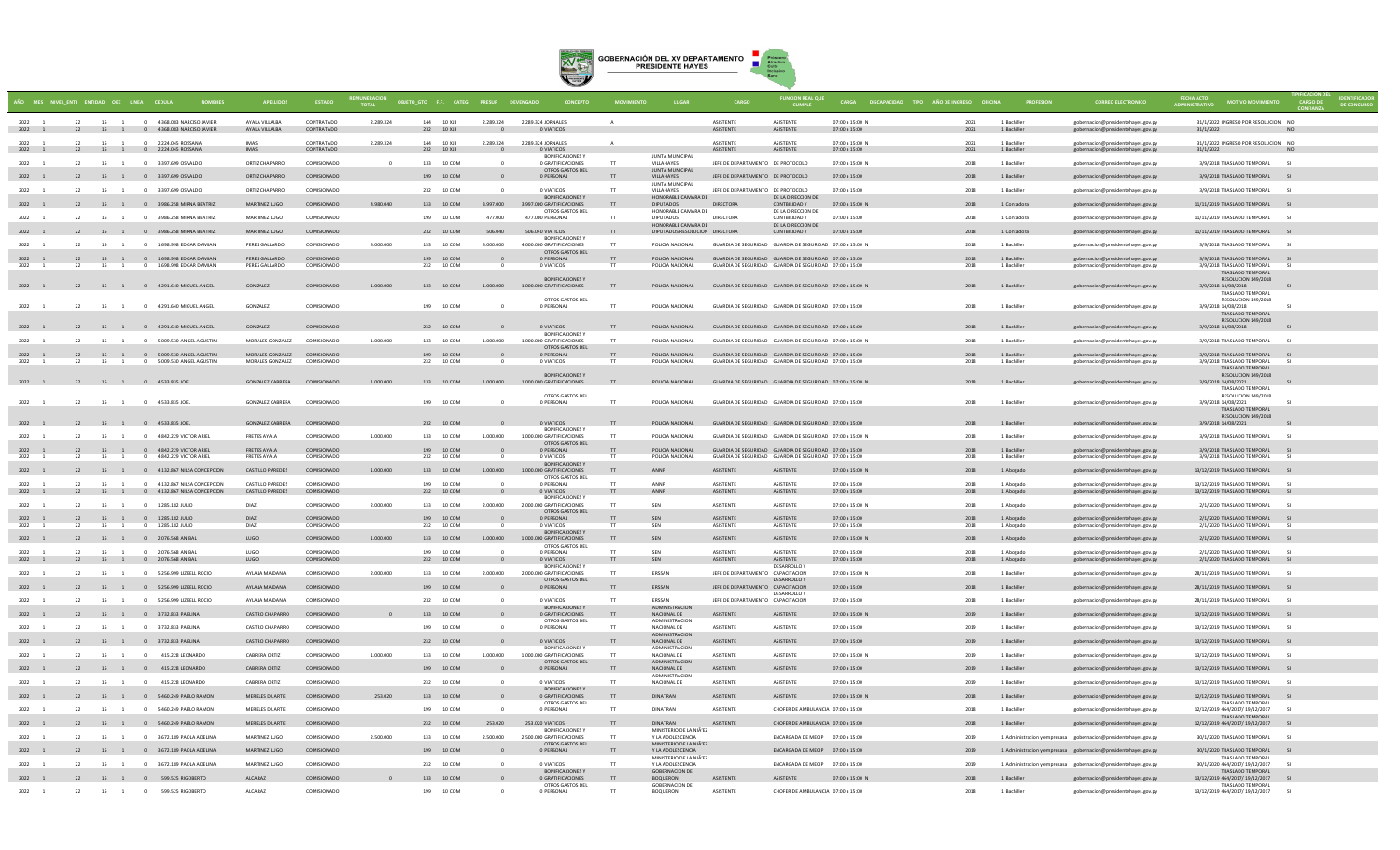

|                |          |                      | MES NIVEL ENTI ENTIDAD OEE LINEA CEDULA                         |                                  |                          | REMUNERACION OBJETO_GTO F.F. CATEG PRESUP DEVENGADO |     |                          |              |                                                        |     |                                              |                               | <b>FUNCION REAL QUE</b>                                                 |                                  | CARGA DISCAPACIDAD TIPO AÑO DE INGRESO OFICINA |                                                             |                                                                                                        |                                                           |        | <b>IDENTIFICA</b><br>DE CONCUI |
|----------------|----------|----------------------|-----------------------------------------------------------------|----------------------------------|--------------------------|-----------------------------------------------------|-----|--------------------------|--------------|--------------------------------------------------------|-----|----------------------------------------------|-------------------------------|-------------------------------------------------------------------------|----------------------------------|------------------------------------------------|-------------------------------------------------------------|--------------------------------------------------------------------------------------------------------|-----------------------------------------------------------|--------|--------------------------------|
| 2022 1         |          |                      | 22 15 1 0 599.525 RIGOBERTO                                     | <b>ALCARAZ</b>                   | COMISIONADO              |                                                     |     | 232 10 COM               |              | 0 VIATICOS                                             |     | <b>GOBERNACION DE</b><br><b>BOQUERON</b>     | <b>ASISTENTE</b>              | CHOFER DE AMBULANCIA 07:00 a 15:00                                      |                                  | 2018                                           | 1 Bachiller                                                 | gobernacion@presidentehayes.gov.py                                                                     | TRASLADO TEMPORAL<br>13/12/2019 464/2017/ 19/12/2017      |        |                                |
| 2022           | 22       |                      | 15 1 0 1.478.845 RUBEN LUCIDIO                                  | MELGAREIO RAMOS                  | COMISIONADO              |                                                     |     | 133 10 COM               | $\sim$       | <b>BONIFICACIONES</b><br>0 GRATIFICACIONES             | TT. | <b>GOBERNACION DE</b><br><b>ROOLIERON</b>    | <b>ASISTENTE</b>              | CHOEFR                                                                  | 07:00 a 15:00 N                  | 2021                                           | 1 Rachiller                                                 | gobernacion@presidentehayes.gov.py                                                                     | <b>TRASLADO TEMPORAL</b><br>5/2/2021 136/2021 02/02/2021  | $^{c}$ |                                |
| 2022 1         |          |                      | 22 15 1 0 1.478.845 RUBEN LUCIDIO                               | MELGAREJO RAMOS                  | COMISIONADO              |                                                     |     | 199 10 COM               |              | OTROS GASTOS DEL<br>0 PERSONAL                         | T   | <b>GORFRNACION DE</b><br><b>BOQUERON</b>     | ASISTENTE                     | CHOFER                                                                  | 07:00 a 15:00                    | 2021                                           | 1 Bachiller                                                 | gobernacion@presidentehayes.gov.py                                                                     | TRASLADO TEMPORAL<br>5/2/2021 136/2021 02/02/2021         |        |                                |
| 2022           | 22       |                      | 15 1 0 1.478.845 RUBEN LUCIDIO                                  | MELGAREJO RAMOS                  | COMISIONADO              |                                                     |     | 232 10 COM               | $\circ$      | 0 VIATICOS                                             | T   | <b>GOBERNACION DE</b><br>BOQUERON            | ASISTENTE                     | CHOFER                                                                  | 07:00 a 15:00                    | 2021                                           | 1 Bachiller                                                 | gobernacion@presidentehayes.gov.py                                                                     | <b>TRASLADO TEMPORAL</b><br>5/2/2021 136/2021 02/02/2021  |        |                                |
| 2022 1         |          |                      | 22 15 1 0 1.900.403 CELIA                                       | JIMENEZ MIRANDA                  | COMISIONADO              | $\overline{0}$                                      |     | 133 10 COM               |              | <b>BONIFICACIONES Y</b><br>0 GRATIFICACIONES           | TT  | CONTRALORIA GENERAL<br>DE LA REPUBLICA       | ASISTENTE                     | ASISTENTE                                                               | 07:00 a 15:00 N                  | 2021                                           | 1 Profesional                                               | gobernacion@presidentehayes.gov.py                                                                     | <b>TRASLADO TEMPORAL</b><br>5/3/2021 136/2021 02/02/2021  |        |                                |
| 2022           | 22       | 15 1                 | 0 1.900.403 CELIA                                               | JIMENEZ MIRANDA                  | COMISIONADO              |                                                     |     | 199 10 COM               |              | OTROS GASTOS DEL<br>0 PERSONAL                         |     | CONTRALORIA GENERAL<br>DE LA REPUBLICA       | ASISTENTI                     | ASISTENTE                                                               | 07:00 a 15:00                    | 2021                                           | 1 Profesional                                               | gobernacion@presidentehayes.gov.py                                                                     | <b>TRASLADO TEMPORAL</b><br>5/3/2021 136/2021 02/02/2021  |        |                                |
| 2022 1         |          |                      | 22 15 1 0 1.900.403 CELIA                                       | JIMENEZ MIRANDA                  | COMISIONADO              |                                                     |     | 232 10 COM               |              | 0 VIATICOS                                             | TT  | CONTRALORIA GENERAL<br>DE LA REPUBLICA       | ASISTENTE                     | ASISTENTE                                                               | 07:00 a 15:00                    | 2021                                           | 1 Profesional                                               | gobernacion@presidentehayes.gov.py                                                                     | TRASLADO TEMPORAL<br>5/3/2021 136/2021 02/02/2021         |        |                                |
| 2022           | 22       | 15 1                 | 0 3.774.362 JORGE DANIEL                                        | PEREIRA GARCIA                   | COMISIONADO              | $\sim$                                              |     | 133 10 COM               |              | <b>BONIFICACIONES Y</b><br>0 GRATIFICACIONES           | T   | <b>IURADO DE</b><br>ENJUICIAMIENTO DE        | ASISTENTE                     | <b>ASISTENTE</b>                                                        | 07:00 a 15:00 N                  | 2021                                           | 1 Profesional                                               | gobernacion@presidentehayes.gov.py                                                                     | TRASI ADO TEMPORAL<br>26/4/2021 136/2021 02/02/2021       |        |                                |
| 2022 1         |          |                      | 22 15 1 0 3.774.362 JORGE DANIEL                                | PEREIRA GARCIA                   | COMISIONADO              |                                                     |     | 199 10 COM               |              | OTROS GASTOS DEL<br>0 PERSONAL                         | T   | <b>IURADO DE</b><br><b>ENJUICIAMIENTO DE</b> | ASISTENTE                     | ASISTENTE                                                               | 07:00 a 15:00                    | 2021                                           | 1 Profesional                                               | gobernacion@presidentehayes.gov.py                                                                     | TRASLADO TEMPORAL<br>26/4/2021 136/2021 02/02/2021 SI     |        |                                |
| 2022           | 22       | 15 1                 | 0 3.774.362 JORGE DANIEL                                        | PEREIRA GARCIA                   | COMISIONADO              |                                                     |     | 232 10 COM               |              | 0 VIATICOS                                             |     | JURADO DE<br>ENJUICIAMIENTO DE               | ASISTENTE                     | ASISTENTE                                                               | 07:00 a 15:00                    | 2021                                           | 1 Profesional                                               | gobernacion@presidentehayes.gov.py                                                                     | <b>TRASLADO TEMPORAL</b><br>26/4/2021 136/2021 02/02/2021 |        |                                |
| 2022 1         | 22       |                      | 15 1 0 4.390.249 CARINA                                         | MARTINI                          | CONTRATADO               | 3.000.000                                           |     | 145 10 J10               | 3.000.000    | 3.000.000 SUELDO                                       |     |                                              | ASESORA                       | JUNTA DEPARTAMENTAL 07:00 a 15:00 N                                     |                                  | 2022                                           | 1 Abogada                                                   | gobernacion@presidentehayes.gov.py                                                                     | 31/1/2022 INGRESO POR RESOLUCION SI                       |        |                                |
| 2022           | 22       | 15                   | 4.390.249 CARINA                                                | MARTIN                           | CONTRATADO               |                                                     | 191 | 10 J10                   |              | 0 SUBSIDIO PARA LA SALUD<br><b>BONIFICACIONES V</b>    |     |                                              | ASESORA                       | JUNTA DEPARTAMENTAL 07:00 a 15:00                                       |                                  | 2022                                           | 1 Abogada                                                   | gobernacion@presidentehayes.gov.py                                                                     | 31/1/2022                                                 |        |                                |
| 2022 1<br>2022 | 22       | 15<br>$\overline{1}$ | 22 15 1 0 4.390.249 CARINA<br>0 4.390.249 CARINA                | <b>MARTINI</b><br>MARTINI        | CONTRATADO<br>CONTRATADO |                                                     |     | 133 10 J10<br>232 10 J10 | $\Omega$     | 0 GRATIFICACIONES<br>0 VIATICOS                        |     |                                              | ASESORA<br>ASESORA            | JUNTA DEPARTAMENTAL 07:00 a 15:00<br>ILINTA DEPARTAMENTAL 07:00 a 15:00 |                                  | 2022<br>2022                                   | 1 Abogada<br>1 Abogada                                      | gobernacion@presidentehayes.gov.py<br>gobernacion@presidentehayes.gov.py                               | 31/1/2022<br>31/1/2022                                    |        |                                |
| 2022 1         | 22       |                      | 15 1 0 1.706.372 CLARA                                          | <b>BENITEZ</b>                   | CONTRATADO               | 2.500.000                                           |     | 145 10 J10               | 2.500.000    | 2.500,000 SUELDO                                       |     |                                              | ASESORA                       | SECRETARIA DESARROLLO<br>SOCIAL                                         | 07:00 a 15:00 N                  | 2022                                           | 1 Docente                                                   | gobernacion@presidentehayes.gov.py                                                                     | 31/1/2022 INGRESO POR RESOLUCION SI                       |        |                                |
| 2022           | 22       | 15<br>$\overline{1}$ | 0 1.706.372 CLARA                                               | <b>BENITEZ</b>                   | CONTRATADO               |                                                     |     | 191 10 J10               |              | 0 SUBSIDIO PARA LA SALUD<br><b>BONIFICACIONES Y</b>    |     |                                              | ASESORA                       | SECRETARIA DESARROLLO 07:00 a 15:00<br>SECRETARIA DESARROLLO            |                                  | 2022                                           | 1 Docente                                                   | gobernacion@presidentehaves.gov.pv                                                                     | 31/1/2022                                                 |        |                                |
| 2022 1<br>2022 |          | 15                   | 22 15 1 0 1.706.372 CLARA<br>1.706.372 CLARA                    | <b>BENITEZ</b><br><b>BENITEZ</b> | CONTRATADO<br>CONTRATADO |                                                     | 232 | 133 10 J10<br>10 J10     |              | 0 GRATIFICACIONES<br>0 VIATICOS                        |     |                                              | ASESORA<br>ASESORA            | SOCIAL<br>SECRETARIA DESARROLLO 07:00 a 15:00                           | 07:00 a 15:00                    | 2022<br>2022                                   | 1 Docente<br>1 Docente                                      | gobernacion@presidentehayes.gov.py<br>gobernacion@presidentehayes.gov.py                               | 31/1/2022<br>31/1/2022                                    |        |                                |
| 2022 1         |          |                      | 22 15 1 0 4.042.094 CRISTHIAN DAVID                             | <b>GATTI CHAPARRO</b>            | CONTRATADO               | 3.500.000                                           |     | 145 10 J10               |              | 3.500.000 3.500.000 SUELDO                             |     |                                              | ASESOR                        | DIRECCION DE TALENTO<br>HUMANO                                          | 07:00 a 15:00 N                  | 2022                                           | Licenciatura Admi<br>1 de Empresas                          |                                                                                                        | 31/1/2022 INGRESO POR RESOLUCION SI                       |        |                                |
|                | 22       | $\sim$ 1             |                                                                 | GATTLCHAPARRO                    | CONTRATADO               |                                                     |     |                          | $\sim$       | O SURSIDIO PARA LA SALLID                              |     |                                              | ASESOR                        | DIRECCION DE TALENTO<br><b>OIAANIH</b>                                  |                                  | 2022                                           | Licenciatura Administracion                                 | gobernacion@presidentehayes.gov.py                                                                     |                                                           |        |                                |
| 2022           |          | 15                   | 0 4.042.094 CRISTHIAN DAVID                                     |                                  |                          |                                                     |     | 191 10 J10               |              | <b>BONIFICACIONES Y</b>                                |     |                                              |                               | DIRECCION DE TALENTO                                                    | 07:00 a 15:00                    |                                                | 1 de Empresas<br>Licenciatura Administracion                | gobernacion@presidentehayes.gov.py                                                                     | 31/1/2022                                                 |        |                                |
| 2022 1         |          |                      | 22 15 1 0 4.042.094 CRISTHIAN DAVID                             | <b>GATTI CHAPARRO</b>            | CONTRATADO               |                                                     |     | 133 10 J10               | $\mathbf{0}$ | 0 GRATIFICACIONES                                      |     |                                              | <b>ASESOR</b>                 | HUMANO<br>DIRECCION DE TALENTO                                          | 07:00 a 15:00                    | 2022                                           | 1 de Empresas<br>Licenciatura Administracion                | gobernacion@presidentehayes.gov.py                                                                     | 31/1/2022                                                 |        |                                |
| 2022           | 22       | 15 1                 | 0 4.042.094 CRISTHIAN DAVID                                     | <b>GATTI CHAPARRO</b>            | CONTRATADO               |                                                     |     | 232 10 J10               |              | 0 VIATICOS                                             |     |                                              | ASESOR                        | HUMANO<br>DIRECCION DE RENDICION                                        | 07:00 a 15:00                    | 2022                                           | 1 de Empresas<br>Licenciatura Contaduria                    | gobernacion@presidentehayes.gov.py                                                                     | 31/1/2022                                                 |        |                                |
| 2022 1<br>2022 | 22       | 15                   | 22 15 1 0 4.002.367 DEYSY DIANA<br>4.002.367 DEYSY DIAN/        | ORTIZ NUÃ'EZ<br>ORTIZ NUÃ'EZ     | CONTRATADO<br>CONTRATADO | 8.000.000                                           | 191 | 145 10 XP8<br>10 XP8     |              | 8.000.000 8.000.000 SUELDO<br>0 SUBSIDIO PARA LA SALUD | A   |                                              | <b>DIRECTORA</b><br>DIRECTORA | DE CUENTAS 07:00 a 15:00 N<br>DIRECCION DE RENDICION 07:00 a 15:00      |                                  | 2022<br>2022                                   | 1 Publica<br>1 Licenciatura Contaduria                      | gobernacion@presidentehayes.gov.py<br>gobernacion@presidentehayes.gov.py                               | 31/1/2022 INGRESO POR RESOLUCION SI<br>31/1/2022          |        |                                |
| $2022$ 1       | 22       |                      | 15 1 0 4.002.367 DEYSY DIANA                                    | ORTIZ NUÃ'EZ                     | CONTRATADO               |                                                     |     | 133 10 XP8               |              | <b>BONIFICACIONES Y</b><br>0 GRATIFICACIONES           |     |                                              | DIRECTORA                     | DIRECCION DE RENDICION<br>DE CUENTAS                                    | 07:00 a 15:00                    | 2022                                           | Licenciatura Contaduria<br>1 Publica                        | gobernacion@presidentehayes.gov.py                                                                     | 31/1/2022                                                 |        |                                |
| 2022           | 22       | 15<br><sup>1</sup>   | 0 4.002.367 DEYSY DIANA                                         | ORTIZ NUÃ'EZ                     | CONTRATADO               |                                                     |     | 232 10 XP8               |              | 0 VIATICOS                                             |     |                                              | DIRECTORA                     | DIRECCION DE RENDICION 07:00 a 15:00                                    |                                  | 2022                                           | 1 Licenciatura Contaduria<br>Licenciatura Comercio Exterior | gobernacion@presidentehayes.gov.py                                                                     | 31/1/2022                                                 |        |                                |
| 2022 1         |          |                      | 22 15 1 0 7.991.016 GABRIELA                                    | GALEANO                          | CONTRATADO               | 3.500.000                                           |     | 145 10 XP3               | 3.500.000    | 3,500,000 SUELDO                                       | A   |                                              | ASESORA                       | JUNTA DEPARTAMENTAL 07:00 a 15:00 N                                     |                                  | 2022                                           | Licenciatura Comercio Exterior                              | 1 y Relaciones Internacionales gobernacion@presidentehayes.gov.py                                      | 31/1/2022 INGRESO POR RESOLUCION SI                       |        |                                |
| 2022           | 22       |                      | 15 1 0 7.991.016 GABRIELA                                       | GALEANO                          | CONTRATADO               |                                                     |     | 191 10 XP3               | $\circ$      | 0 SUBSIDIO PARA LA SALUD<br><b>BONIFICACIONES Y</b>    |     |                                              | ASESORA                       | JUNTA DEPARTAMENTAL 07:00 a 15:00                                       |                                  | 2022                                           | Licenciatura Comercio Exterior                              | 1 y Relaciones Internacionales gobernacion@presidentehayes.gov.py                                      | 31/1/2022                                                 |        |                                |
| 2022 1         |          |                      | 22 15 1 0 7.991.016 GABRIELA                                    | GALEANO                          | CONTRATADO               |                                                     |     | 133 10 XP3               |              | 0 GRATIFICACIONES                                      |     |                                              | ASESORA                       | JUNTA DEPARTAMENTAL 07:00 a 15:00                                       |                                  | 2022                                           | Licenciatura Comercio Exterior                              | 1 y Relaciones Internacionales gobernacion@presidentehayes.gov.py                                      | 31/1/2022                                                 |        |                                |
| 2022           | 22       | 15 1                 | 0 7.991.016 GABRIEL/                                            | GALEANO                          | CONTRATADO               |                                                     |     | 232 10 XP3               |              | 0 VIATICOS                                             |     |                                              | ASESORA                       | JUNTA DEPARTAMENTAL 07:00 a 15:00                                       |                                  | 2022                                           | Licenciatura Administracion                                 | 1 y Relaciones Internacionales gobernacion@presidentehayes.gov.py                                      | 31/1/2022                                                 |        |                                |
| 2022 1         |          |                      | 22 15 1 0 3.571.039 MARIA LUJAN                                 | <b>GONZALEZ FRANCO</b>           | CONTRATADO               | 3,300,000                                           |     | 145 10 XP3               | 3.300.000    | 3.300.000 SUELDO                                       |     |                                              | ASESORA                       | AUDITORIA INTERNA 07:00 a 15:00 N                                       |                                  | 2022                                           | 1 de Empresas<br>Licenciatura Administracion                | gobernacion@presidentehayes.gov.py                                                                     | 31/1/2022 INGRESO POR RESOLUCION SI                       |        |                                |
| 2022           | 22       | 15 1                 | 0 3.571.039 MARIA LUJAN                                         | <b>GONZALEZ FRANCO</b>           | CONTRATADO               |                                                     |     | 191 10 XP3               | $\sim$       | 0 SUBSIDIO PARA LA SALUD                               |     |                                              | ASESORA                       | AUDITORIA INTERNA                                                       | 07:00 a 15:00                    | 2022                                           | 1 de Empresas                                               | gobernacion@presidentehayes.gov.py                                                                     | 31/1/2022                                                 |        |                                |
| 2022 1         |          |                      | 22 15 1 0 3.571.039 MARIA LUJAN                                 | <b>GONZALEZ FRANCO</b>           | CONTRATADO               |                                                     |     | 133 10 XP3               |              | <b>BONIFICACIONES Y</b><br>0 GRATIFICACIONES           |     |                                              | ASESORA                       | AUDITORIA INTERNA 07:00 a 15:00                                         |                                  | 2022                                           | Licenciatura Administracion<br>1 de Empresas                | gobernacion@presidentehayes.gov.py                                                                     | 31/1/2022                                                 |        |                                |
| 2022           | 22       | 15 1                 | 0 3.571.039 MARIA LUJAN                                         | <b>GONZALEZ FRANCO</b>           | CONTRATADO               |                                                     |     | 232 10 XP3               |              | 0 VIATICOS                                             |     |                                              | ASESORA                       | AUDITORIA INTERNA                                                       | 07:00 a 15:00                    | 2022                                           | Licenciatura Administracion<br>1 de Empresas                | gobernacion@presidentehayes.gov.py                                                                     | 31/1/2022                                                 |        |                                |
| 2022 1         | 22       |                      | 15 1 0 4.024.333 NATHALIA MAGALI                                | RAMIREZ IBARRA                   | CONTRATADO               | 2.500.000                                           |     | 145 10 XP3               | 2.500.000    | 2.500.000 SUELDO                                       |     |                                              | ASESORA                       | SECRETARIA DE LA<br><b>JUVENTUD</b>                                     | 07:00 a 15:00 N                  |                                                |                                                             | 1 Escribana y Notaria Publica gobernacion@presidentehayes.gov.py                                       | 31/1/2022 INGRESO POR RESOLUCION                          |        |                                |
| 2022           |          |                      | 4.024.333 NATHALIA MAGAL                                        | RAMIREZ IBARRA                   | CONTRATADO               |                                                     | 191 | 10 XP3                   |              | 0 SUBSIDIO PARA LA SALUD<br><b>BONIFICACIONES V</b>    |     |                                              | ASESORA                       | SECRETARIA DE LA<br>SECRETARIA DE LA                                    | 07:00 a 15:00                    | 2022                                           |                                                             | Escribana y Notaria Publica gobernacion@presidentehayes.gov.py                                         | 31/1/2022                                                 |        |                                |
| 2022 1<br>2022 | 22<br>22 | 15 1                 | 15 1 0 4.024.333 NATHALIA MAGALI<br>0 4.024.333 NATHALIA MAGALI | RAMIREZ IBARRA<br>RAMIREZ IBARRA | CONTRATADO<br>CONTRATADO |                                                     |     | 133 10 XP3<br>232 10 XP3 |              | 0 GRATIFICACIONES<br>0 VIATICOS                        |     |                                              | ASESORA<br>ASESORA            | <b>JUVENTUD</b><br>SECRETARIA DE LA                                     | 07:00 a 15:00<br>07:00 a 15:00   | 2022<br>2022                                   | 1 Escribana y Notaria Publica                               | 1 Escribana y Notaria Publica gobernacion@presidentehayes.gov.py<br>gobernacion@presidentehayes.gov.py | 31/1/2022<br>31/1/2022                                    |        |                                |
| 2022 1         |          |                      | 22 15 1 0 4.933.941 PAOLA NOEMI                                 | <b>EVERS FERNANDEZ</b>           | CONTRATADO               | 3.500.000                                           |     | 145 10 XP3               |              | 3.500.000 3.500.000 SUELDO                             | A   |                                              | ASESORA                       | SECRETARIA<br>ADMINISTRACION Y 07:00 a 15:00 N                          |                                  | 2022                                           | 1 Ingenieria Comercial                                      | gobernacion@presidentehayes.gov.py                                                                     | 31/1/2022 INGRESO POR RESOLUCION SI                       |        |                                |
| 2022           | 22       |                      | 15 1 0 4.933.941 PAOLA NOEMI                                    | <b>EVERS FERNANDEZ</b>           | CONTRATADO               |                                                     |     | 191 10 XP3               | $\circ$      | 0 SUBSIDIO PARA LA SALUD                               |     |                                              | ASESORA                       | SECRETARIA<br><b>ADMINISTRACION Y</b>                                   | 07:00 a 15:00                    | 2022                                           | 1 Ingenieria Comercial                                      | gobernacion@presidentehayes.gov.py                                                                     | 31/1/2022                                                 |        |                                |
| 2022 1         |          |                      | 22 15 1 0 4.933.941 PAOLA NOEMI                                 | <b>EVERS FERNANDEZ</b>           | CONTRATADO               |                                                     |     | 133 10 XP3               |              | BONIFICACIONES Y<br>0 GRATIFICACIONES                  |     |                                              | ASESORA                       | SECRETARIA<br>ADMINISTRACION Y 07:00 a 15:00                            |                                  | 2022                                           | 1 Ingenieria Comercial                                      | gobernacion@presidentehayes.gov.py                                                                     | 31/1/2022                                                 |        |                                |
|                | 22       |                      |                                                                 |                                  | CONTRATADO               |                                                     |     |                          |              | 0 VIATICOS                                             |     |                                              |                               | SECRETARIA                                                              |                                  |                                                |                                                             |                                                                                                        |                                                           |        |                                |
| 2022           |          | 15                   | 0 4.933.941 PAOLA NOEMI                                         | <b>EVERS FERNANDEZ</b>           |                          |                                                     |     | 232 10 XP3               |              |                                                        |     |                                              | ASESORA                       | ADMINISTRACION Y<br>SECRETARIA                                          | 07:00 a 15:00                    | 2022                                           | 1 Ingenieria Comercia<br>LICENCIADA EN                      | gobernacion@presidentehayes.gov.py                                                                     | 31/1/2022                                                 |        |                                |
| 2022 1         |          |                      | 22 15 1 0 4.209.172 MARIA VICTORIA                              | MARTINEZ INSFRAN                 | CONTRATADO               | 7.006.040                                           |     | 145 10 XP3               | 6.500.000    | 6.500.000 SUELDO                                       |     |                                              | ASESORA                       | ADMINISTRACION Y 07:00 a 15:00 N<br>SECRETARIA                          |                                  | 2022                                           | 1 CONTABILIDAD<br><b>LICENCIADA EN</b>                      | gobernacion@presidentehayes.gov.py                                                                     | 31/1/2022 INGRESO POR RESOLUCION SI                       |        |                                |
| 2022           | 22       | 15 1                 | 0 4.209.172 MARIA VICTORIA                                      | MARTINEZ INSFRAN                 | CONTRATADO               |                                                     |     | 191 10 XP3               | $\Omega$     | 0 SUBSIDIO PARA LA SALUD<br>BONIFICACIONES Y           |     |                                              | ASESORA                       | ADMINISTRACION Y<br>SECRETARIA                                          | 07:00 a 15:00                    | 2022                                           | 1 CONTABILIDAD<br>LICENCIADA EN                             | gobernacion@presidentehayes.gov.py                                                                     | 31/1/2022                                                 |        |                                |
| 2022 1         |          |                      | 22 15 1 0 4.209.172 MARIA VICTORIA                              | MARTINEZ INSFRAN                 | CONTRATADO               |                                                     |     | 133 10 XP3               |              | 0 GRATIFICACIONES                                      |     |                                              | ASESORA                       | ADMINISTRACION Y 07:00 a 15:00<br>SECRETARIA                            |                                  | 2022                                           | 1 CONTABILIDAD<br>LICENCIADA EN                             | gobernacion@presidentehayes.gov.py                                                                     | 31/1/2022                                                 |        |                                |
| 2022           | 22       | 15 1                 | 0 4.209.172 MARIA VICTORIA                                      | MARTINEZ INSFRAN                 | CONTRATADO               |                                                     |     | 232 10 XP3               | 506.040      | 506,040 VIATICOS                                       |     |                                              | ASESORA                       | ADMINISTRACION Y<br>ASISTENTE DE ASESORIA                               | 07:00 a 15:00                    | 2022                                           | 1 CONTABILIDAD                                              | gobernacion@presidentehayes.gov.py                                                                     | 31/1/2022                                                 |        |                                |
| 2022 1         |          |                      | 22 15 1 0 3.455.570 EVER ISRAEL                                 | <b>BENITEZ</b>                   | CONTRATADO               |                                                     |     | 145 10 XP3               |              | 0 SUELDO                                               |     |                                              | ASESOR                        | JURIDICA -<br>ASISTENTE DE ASESORIA                                     | 07:00 a 15:00 M                  | 2022                                           | 1 Abogado                                                   | gobernacion@presidentehayes.gov.py                                                                     | 31/1/2022 INGRESO POR RESOLUCION                          |        |                                |
| 2022 1         | 22       |                      | 15 1 0 3.455.570 EVER ISRAEL                                    | <b>RENITEZ</b>                   | CONTRATADO               |                                                     |     | 191 10 XP3               | $\theta$     | O SUBSIDIO PARA LA SALUD<br><b>BONIFICACIONES Y</b>    |     |                                              | ASESOR                        | IURIDICA -<br>ASISTENTE DE ASESORIA                                     | 07:00 a 15:00                    | 2022                                           | 1 Abogado                                                   | gobernacion@presidentehayes.gov.py                                                                     | 31/1/2022                                                 |        |                                |
| 2022 1         |          |                      | 22 15 1 0 3.455.570 EVER ISRAEL                                 | <b>BENITEZ</b>                   | CONTRATADO               |                                                     |     | 133 10 XP3               |              | 0 GRATIFICACIONES                                      |     |                                              | <b>ASESOR</b>                 | JURIDICA -<br>ASISTENTE DE ASESORIA                                     | 07:00 a 15:00                    | 2022                                           | 1 Abogado                                                   | gobernacion@presidentehayes.gov.py                                                                     | 31/1/2022                                                 |        |                                |
| 2022 1         | 22       |                      | 15 1 0 3.455.570 EVER ISRAEL                                    | <b>BENITEZ</b>                   | CONTRATADO               |                                                     |     | 232 10 XP3               | $\Omega$     | 0 VIATICOS                                             |     |                                              | ASESOR                        | JURIDICA -                                                              | 07:00 a 15:00                    | 2022                                           | 1 Abogado                                                   | gobernacion@presidentehaves.gov.pv                                                                     | 31/1/2022                                                 |        |                                |
| 2022 1<br>2022 | 22<br>22 | 15<br>$\overline{1}$ | 15 1 0 1.803.147 VICTOR MANUEL<br>0 1.803.147 VICTOR MANUEL     | PAREDES NUÃ'EZ<br>PAREDES NUÃ'EZ | CONTRATADO<br>CONTRATADO | 6.600.000                                           |     | 145 10 XP4<br>191 10 XP4 | 6.600.000    | 6.600.000 SUELDO<br>0 SUBSIDIO PARA LA SALUD           | A   |                                              | <b>DIRECTOR</b><br>DIRECTOR   | ASESOR JURIDICO<br>ASESOR JURIDICO                                      | 07:00 a 15:00 N<br>07:00 a 15:00 | 2022<br>2022                                   | 1 Abogado<br>1 Abogado                                      | gobernacion@presidentehayes.gov.py<br>gobernacion@presidentehayes.gov.py                               | 31/1/2022 INGRESO POR RESOLUCION SI<br>31/1/2022          |        |                                |
| $2022$ 1       |          |                      |                                                                 | PAREDES NUÃ'EZ                   | CONTRATADO               |                                                     |     | 133 10 XP4               |              | <b>BONIFICACIONES Y</b><br>0 GRATIFICACIONES           |     |                                              | <b>DIRECTOR</b>               | ASESOR JURIDICO                                                         | 07:00 a 15:00                    | 2022                                           | 1 Abogado                                                   | gobernacion@presidentehayes.gov.py                                                                     | 31/1/2022                                                 |        |                                |
| 2022           | 22       | 15                   | 22 15 1 0 1.803.147 VICTOR MANUEL<br>1.803.147 VICTOR MANUEL    | PAREDES NUÃ'EZ                   | CONTRATADO               |                                                     | 232 | 10 XP4                   |              | 0 VIATICOS                                             |     |                                              | DIRECTOR<br>ASISTENTE TECNICO | ASESOR JURIDICO<br>SECRETARIA                                           | 07:00 a 15:00                    | 2022                                           | 1 Abogado                                                   | gobernacion@presidentehayes.gov.py                                                                     | 31/1/2022                                                 |        |                                |
|                |          |                      | 2022 1 22 15 1 0 4.975.430 LUIS AMADO                           | <b>MARIN MORA</b>                | CONTRATADO               | 5.890.655                                           |     | 141  10 XT1              |              | 5.384.615   5.384.615 SUELDO                           | A   |                                              | ADMINISTRATIVO                | ADMINISTRACION Y 07:00 a 15:00 N                                        |                                  | 2022                                           | 1 Tecnico en Informatica                                    | gobernacion@presidentehayes.gov.py                                                                     | 1/1/2022 INGRESO POR RESOLUCION SI                        |        |                                |